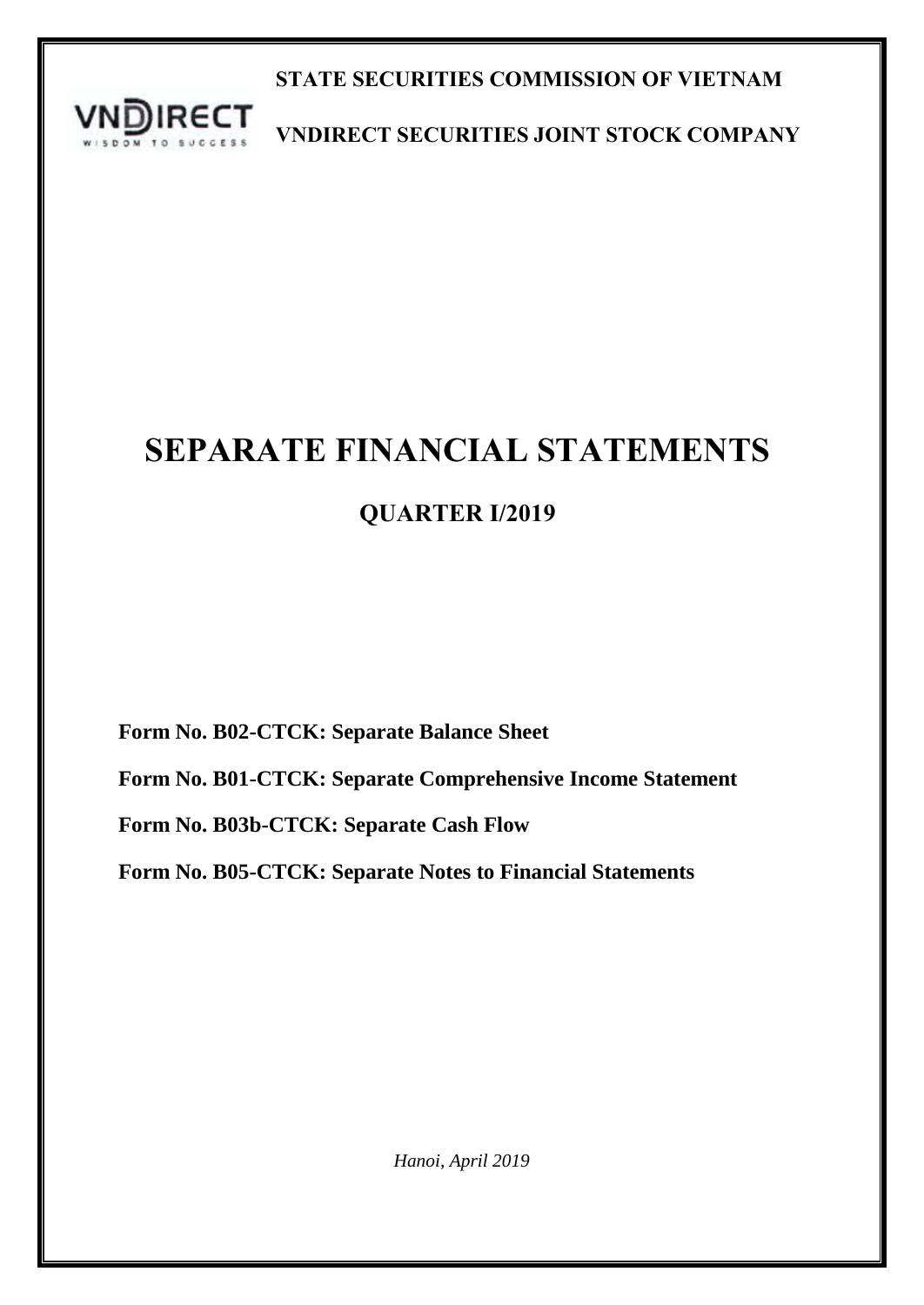Add: No. 1, Nguyen Thuong Hien, Nguyen Du, Hai Ba Trung, Hanoi SEPARATE FINANCIAL STATEMENTS

# *Issued under Circular No. 334/2016/TT-BTC dated 27/12/2016 by the Ministry of Finance*

**SEPARATE BALANCE SHEET**

# **As at 31/03/2019**

|               | <b>ITEMS</b>                                                                      | Code    | <b>Notes</b> | Quarter-end          | Year-beginning       |
|---------------|-----------------------------------------------------------------------------------|---------|--------------|----------------------|----------------------|
| <b>ASSETS</b> |                                                                                   |         |              |                      |                      |
| $\mathbf{A}$  | <b>CURRENT ASSETS (100=110+130)</b>                                               | 100     |              | 10,509,425,023,323   | 10,149,706,296,976   |
| I.            | Financial assets $(110 = 111 \rightarrow 129)$                                    | 110     |              | 10,475,761,065,581   | 10,133,493,160,133   |
| 1.            | Cash and equivalents                                                              | 111     | A.1          | 151,877,272,311      | 895,793,164,153      |
| 1.1.          | Cash                                                                              | 111.1   |              | 115,877,272,311      | 488,793,164,153      |
| 1.2.          | Cash equivalents                                                                  | 111.2   |              | 36,000,000,000       | 407,000,000,000      |
| 2.            | Financial assets recognized through<br>profit/loss                                | 112     | A.3.1        | 1,175,658,795,867    | 912,532,963,745      |
| 3.            | Held-to-maturity investments                                                      | 113     | A.3.2        | 4,890,730,000,000    | 5,371,330,000,000    |
| 4.            | Loans                                                                             | 114     | A.3.4        | 2,547,192,637,542    | 2,582,474,306,127    |
| 5.            | Ready-for-sale financial assets                                                   | 115     | A.3.3        | 1,690,049,113,892    | 387,030,902,241      |
| 6.            | Provision for devaluation of financial assets<br>and mortgage assets              | 116     | A.4          | (156, 422, 565, 792) | (169, 905, 132, 948) |
| 7.            | Receivables from financial assets                                                 | 117     |              | 106,898,737,905      | 145,757,659,492      |
| 7.1.          | Receivables from sale of financial assets                                         | 117.1   |              |                      | 67,009,971,500       |
| 7.2.          | Dividend and interest accrual and receivables                                     | 117.2   | A.5.1        | 106,898,737,905      | 78,747,687,992       |
| 7.2.1.        | Dividend and interest receivables on due date                                     | 117.3   |              |                      |                      |
|               | In which: Bad receivables from dividend,<br>interest on due date but not received | 117.3.1 |              |                      |                      |
| 7.2.2.        | Immature dividend and interest accrual                                            | 117.4   |              | 106,898,737,905      | 78,747,687,992       |
| 8.            | Prepayment to suppliers                                                           | 118     |              | 15,867,145,850       | 2,424,693,339        |
| 9.            | Receivables from services supplied by<br>securities company                       | 119     |              |                      |                      |
| 10.           | Internal receivables                                                              | 120     |              |                      |                      |
| 11.           | Receivables from securities trading errors                                        | 121     |              |                      |                      |
| 12.           | Other receivables                                                                 | 122     | A.5.2        | 58, 573, 142, 435    | 10,717,818,413       |
| 13.           | Provision for devaluation of receivables (*)                                      | 129     | A.6          | (4,663,214,429)      | (4,663,214,429)      |
| II.           | Other current assets $(130 = 131 \div 136)$                                       | 130     |              | 33,663,957,742       | 16,213,136,843       |
| 1.            | Advance                                                                           | 131     |              | 2,897,365,617        | 3,210,801,553        |
| 2.            | Office supplies                                                                   | 132     |              |                      |                      |
| 3.            | Short-term prepayment                                                             | 133     | A.7          | 7,621,468,044        | 6,504,751,914        |
| 4.            | Short-term pledges and deposits                                                   | 134     |              | 2,611,173,643        | 2,500,563,283        |

*Currency: VND*

*Form No. B02-CTCK*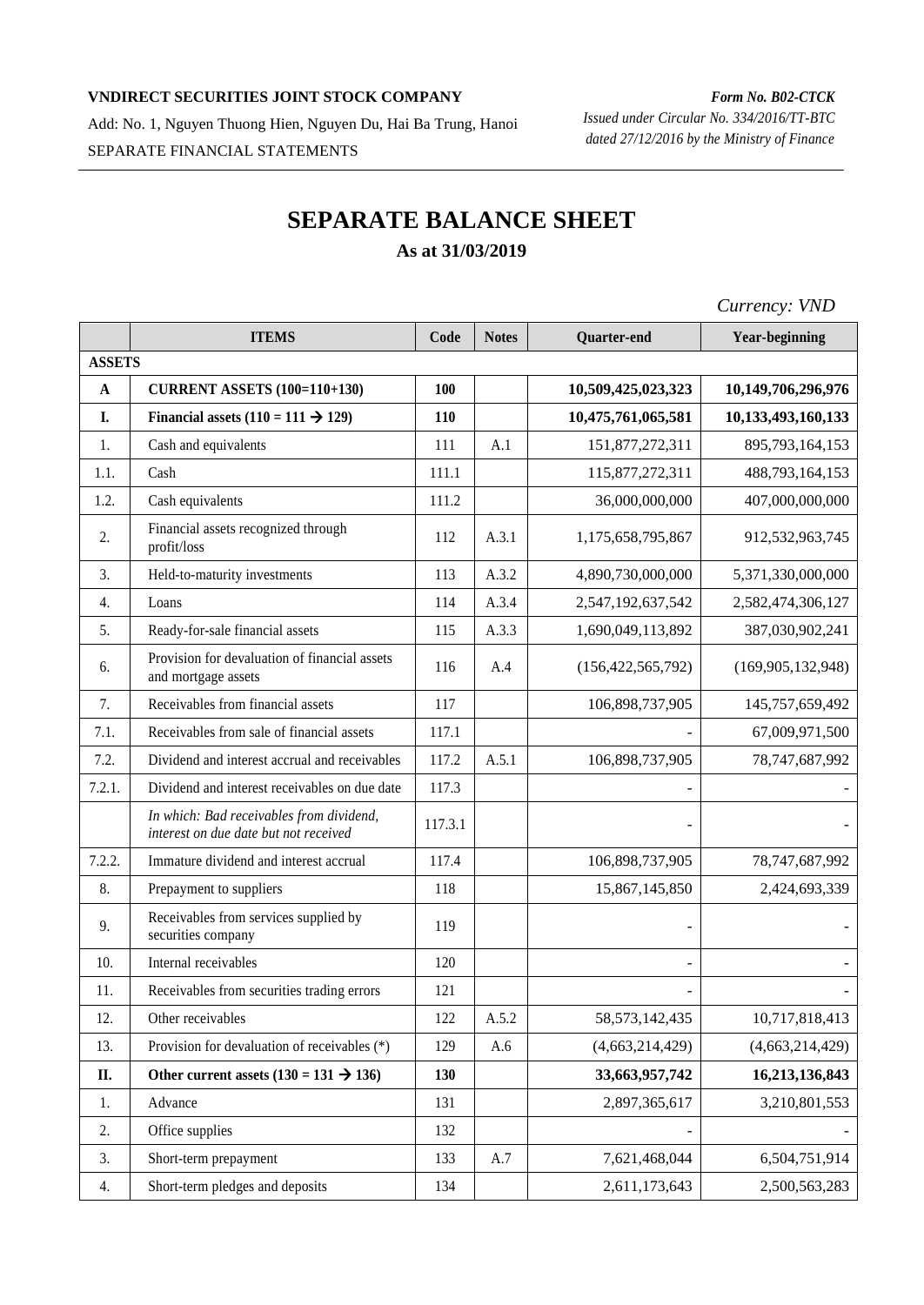| 5.           | Value added tax to be deducted                                | 135          |       |                          |                     |
|--------------|---------------------------------------------------------------|--------------|-------|--------------------------|---------------------|
| 6.           | Taxes and other payables to the State budget                  | 136          |       |                          |                     |
| 7.           | Other current assets                                          | 137          |       | 20,533,950,438           | 3,997,020,093       |
| 8.           | Government bonds purchased for resale                         | 138          |       |                          |                     |
| 9.           | Provision for devaluation of other current<br>assets          | 139          |       |                          |                     |
| <b>B.</b>    | <b>NON-CURRENT ASSETS (200 =</b><br>$210+220+230+240+250-260$ | 200          |       | 601,796,466,516          | 376,839,928,415     |
| I.           | Long-term financial assets                                    | 210          |       | 440,000,000,000          | 210,000,000,000     |
| 1.           | Long-term receivables                                         | 211          |       |                          |                     |
| 2.           | Investments                                                   | 212          |       | 440,000,000,000          | 210,000,000,000     |
| 2.1.         | Maturity-held investments                                     | 212.1        | A.3.2 | 330,000,000,000          | 100,000,000,000     |
| 2.2.         | Investment in subsidiaries                                    | 212.2        |       | 110,000,000,000          | 110,000,000,000     |
| 2.3.         | Investment in joint ventures, associates                      | 212.3        |       |                          |                     |
| 2.4.         | Other long-term investments                                   | 212.4        |       |                          |                     |
| 3.           | Provision for devaluation of long-term financial<br>assets    | 213          |       |                          |                     |
| П.           | <b>Fixed assets</b>                                           | 220          |       | 67,753,436,282           | 72,912,546,977      |
| $\mathbf{1}$ | Tangible fixed assets                                         | 221          | A.8   | 50,686,934,952           | 54,009,140,204      |
|              | $-Cost$                                                       | 222          |       | 107,990,343,586          | 107,783,001,986     |
|              | - Accumulated depreciation (*)                                | 223a         |       | (57, 303, 408, 634)      | (53, 773, 861, 782) |
|              | - Valuation of tangible fixed assets at fair value            | 223b         |       |                          |                     |
| 2.           | Financial leasing intangible fixed assets                     | 224          |       |                          |                     |
|              | $-Cost$                                                       | 225          |       | $\overline{a}$           |                     |
|              | - Accumulated depreciation (*)                                | 226a         |       |                          |                     |
|              | - Valuation of tangible fixed assets at fair value            | 226 <i>b</i> |       |                          |                     |
| 3.           | Intangible fixed assets                                       | 227          | A.9   | 17,066,501,330           | 18,903,406,773      |
|              | $-Cost$                                                       | 228          |       | 83,234,078,207           | 83,084,078,207      |
|              | - Accumulated depreciation (*)                                | 229a         |       | (66, 167, 576, 877)      | (64, 180, 671, 434) |
|              | - Valuation of intangible fixed assets at fair<br>value       | 229b         |       |                          |                     |
| III.         | <b>Investment properties</b>                                  | 230          |       |                          |                     |
|              | $-Cost$                                                       | 231          |       |                          |                     |
|              | - Accumulated depreciation (*)                                | 232a         |       | $\overline{\phantom{a}}$ |                     |
|              | - Valuation of investment properties at fair<br>value         | 232b         |       |                          |                     |
| IV.          | <b>Construction in progress</b>                               | 240          |       | 500,000,000              | 500,000,000         |
| V.           | Other non-current assets                                      | 250          |       | 93,543,030,234           | 93,427,381,438      |
| 1.           | Long-term pledges and deposits                                | 251          |       |                          |                     |
| 2.           | Long-term prepayments                                         | 252          | A.7   | 7,573,006,310            | 7,457,357,514       |
| 3.           | Deferred income tax assets                                    | 253          |       |                          |                     |
| 4.           | Payment for Settlement Assistance Fund                        | 254          | A.16  | 20,000,000,000           | 20,000,000,000      |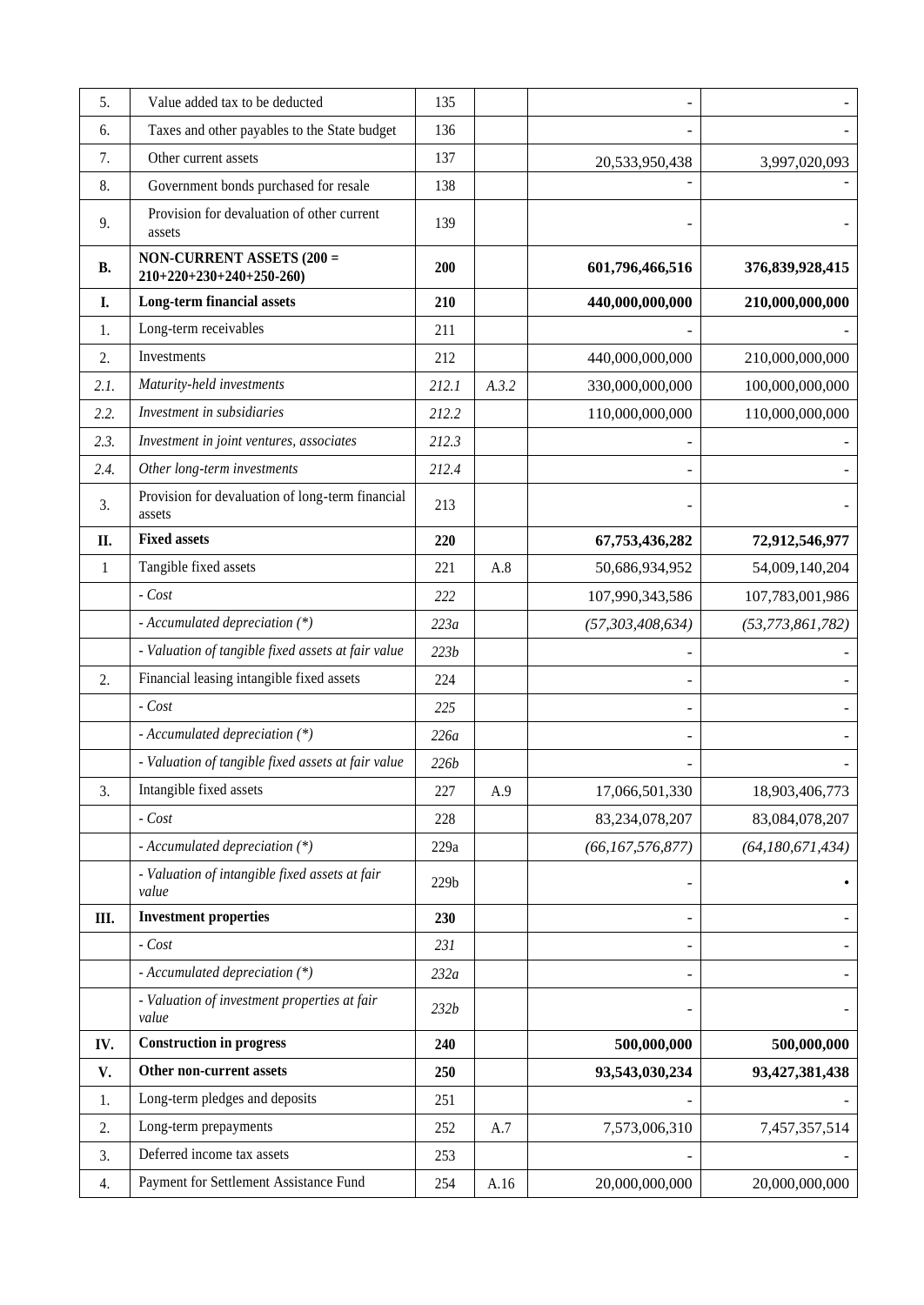| 5.               | Other non-current assets                               | 255 |      | 65,970,023,924     | 65,970,023,924     |
|------------------|--------------------------------------------------------|-----|------|--------------------|--------------------|
| VI.              | Provision for devaluation of non-current<br>assets     | 260 |      |                    |                    |
|                  | <b>TOTAL ASSETS</b> $(270 = 100 + 200)$                | 270 |      | 11,111,221,489,839 | 10,526,546,225,391 |
|                  | <b>CAPITAL SOURCE</b>                                  |     |      |                    |                    |
| C.               | <b>LIABILITIES</b> $(300 = 310 + 340)$                 | 300 |      | 8,049,634,168,215  | 7,554,886,582,507  |
| I.               | <b>Current liabilities</b>                             | 310 |      | 8,046,589,859,368  | 7,049,934,578,334  |
| 1.               | Short-term borrowings and finance lease<br>liabilities | 311 | A.15 | 6,463,704,224,596  | 6,012,344,898,307  |
| 1.1.             | Short-term borrowings                                  | 312 |      | 6,463,704,224,596  | 6,012,344,898,307  |
| 1.2.             | Short-term finance lease liabilities                   | 313 |      |                    |                    |
| 2.               | Short-term finance lease borrowings                    | 314 |      |                    |                    |
| 3.               | Short-term convertible bonds                           | 315 |      |                    |                    |
| $\overline{4}$ . | Short-term issued bonds                                | 316 |      | 1,114,562,200,000  | 726,562,200,000    |
| 5.               | Borrowings from Settlement Assistance Fund             | 317 |      |                    |                    |
| 6.               | Payables to securities trading activities              | 318 | A.10 | 310,473,308,583    | 152,425,291,772    |
| 7.               | Payables to financial assets trading errors            | 319 |      |                    |                    |
| 8.               | Short-term trade payables                              | 320 | A.13 | 1,922,115,101      | 2,382,091,715      |
| 9.               | Short-term advances from customers                     | 321 |      | 3,197,043,941      | 2,535,120,090      |
| 10.              | Taxes and payables to the State budget                 | 322 | A.11 | 39,428,809,300     | 35,889,807,578     |
| 11.              | Payables to the employees                              | 323 |      | 6,877,017,142      | 6,996,117,562      |
| 12.              | Payables to employee benefits                          | 324 |      | 3,965,183,206      | 3,028,864,974      |
| 13.              | Short-term accrued expenses                            | 325 | A.12 | 87,305,957,411     | 92,377,609,353     |
| 14.              | Short-term internal payables                           | 326 |      |                    |                    |
| 15.              | Short term unrealized revenues                         | 327 |      |                    |                    |
| 16.              | Short-term deposits received                           | 328 |      |                    |                    |
| 17.              | Other short-term payables                              | 329 | A.14 | 292,218,083        | 530,794,978        |
| 18.              | Provision for short-term payables                      | 330 |      |                    |                    |
| 19.              | Bonus and welfare fund                                 | 331 |      | 14,861,782,005     | 14,861,782,005     |
| П.               | <b>Non-current liabilities</b>                         | 340 |      | 3,044,308,847      | 504,952,004,173    |
| 1.               | Long-term borrowings and finance lease<br>liabilities  | 341 |      |                    |                    |
| 1.1.             | Long-term borrowings                                   | 342 |      |                    |                    |
| 1.2.             | Long-term finance lease liabilities                    | 343 |      |                    |                    |
| 2.               | Long-term finance lease borrowings                     | 344 |      |                    |                    |
| 3.               | Long-term convertible bonds                            | 345 |      |                    |                    |
| 4.               | Long-term issued bonds                                 | 346 |      |                    | 500,000,000,000    |
| 5.               | Long-term trade payables                               | 347 |      |                    |                    |
| 6.               | Long-term advances from customers                      | 348 |      |                    |                    |
| 7.               | Long-term accrued expenses                             | 349 |      |                    |                    |
| 8.               | Long-term internal payables                            | 350 |      |                    |                    |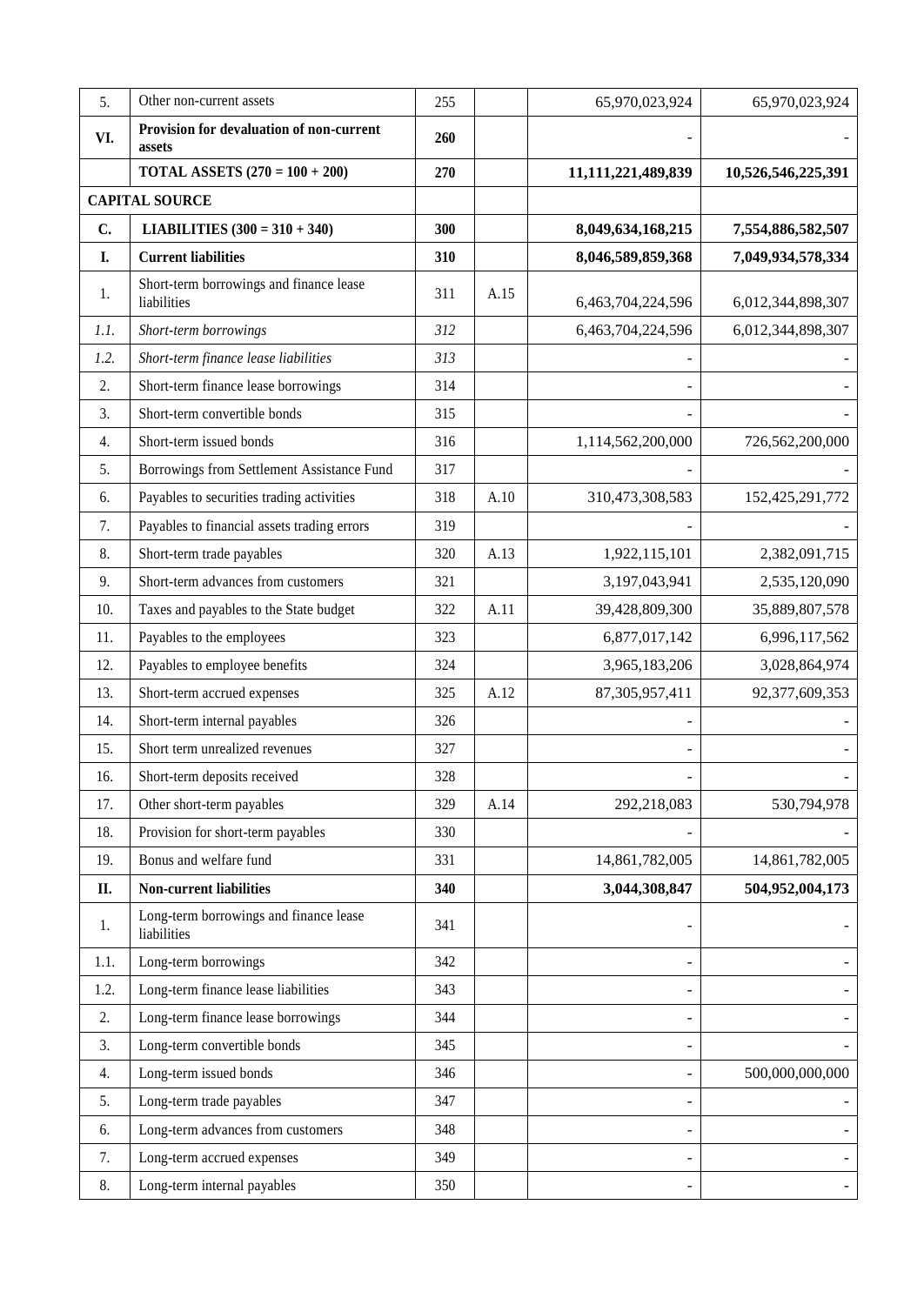| 9.            | Long-term unrealized revenues                               | 351    |      |                      |                      |
|---------------|-------------------------------------------------------------|--------|------|----------------------|----------------------|
| 10.           | Long-term deposits received                                 | 352    |      |                      |                      |
| 11.           | Other long-term payables                                    | 353    |      |                      |                      |
| 12.           | Provision for long-term payables                            | 354    |      |                      |                      |
| 13.           | Investor protection fund                                    | 355    |      |                      |                      |
| 14.           | Deferred tax liability                                      | 356    |      | 3,044,308,847        | 4,952,004,173        |
| 15.           | Scientific and technological development fund               | 357    |      |                      |                      |
| D-            | <b>OWNERS' EQUITY (400 = 410 + 420)</b>                     | 400    |      | 3,061,587,321,624    | 2,971,659,642,884    |
| I.            | Owner's equity                                              | 410    |      | 3,061,587,321,624    | 2,971,659,642,884    |
| 1.            | Shareholder's equity                                        | 411    |      | 2,124,679,565,977    | 2,124,680,195,027    |
| 1.1.          | Contributed capital                                         | 411.1  |      | 2,204,301,690,000    | 2,204,301,690,000    |
| a.            | Ordinary shares with voting right                           | 411.1a |      | 2,204,301,690,000    | 2,204,301,690,000    |
| $\mathbf b$ . | Preference shares                                           | 411.1b |      |                      |                      |
| 1.2.          | Capital surplus                                             | 411.2  |      | 121,224,048,620      | 121,224,048,620      |
| 1.3.          | Conversion options on convertible bonds                     | 411.3  |      |                      |                      |
| 1.4.          | Other capital                                               | 411.4  |      |                      |                      |
| 1.5.          | Treasury shares (*)                                         | 411.5  |      | (200, 846, 172, 643) | (200, 845, 543, 593) |
| 2.            | Difference from asset valuation at fair value               | 412    |      |                      |                      |
| 3.            | Foreign exchange differences                                | 413    |      |                      |                      |
| 4.            | Additional charter capital reserve fund                     | 414    |      | 89,932,080,839       | 89,932,080,839       |
| 5.            | Financial and operational risk reserve fund                 | 415    |      | 60,630,353,836       | 60,630,353,836       |
| 6.            | Other equity funds                                          | 416    |      |                      |                      |
| 7.            | Undistributed earnings                                      | 417    | A.17 | 786, 345, 320, 972   | 696,417,013,182      |
| 7.1.          | Realized earnings                                           | 417.1  |      | 774,168,085,586      | 675,782,530,613      |
| 7.2.          | Unrealized earnings                                         | 417.2  |      | 12,177,235,386       | 20,634,482,569       |
| II.           | <b>Expense sources and other funds</b>                      | 420    |      |                      |                      |
|               | TOTAL LIABILITIES AND OWNERS'<br>EQUITY $(440 = 200 + 300)$ | 440    |      | 11,111,221,489,839   | 10,526,546,225,391   |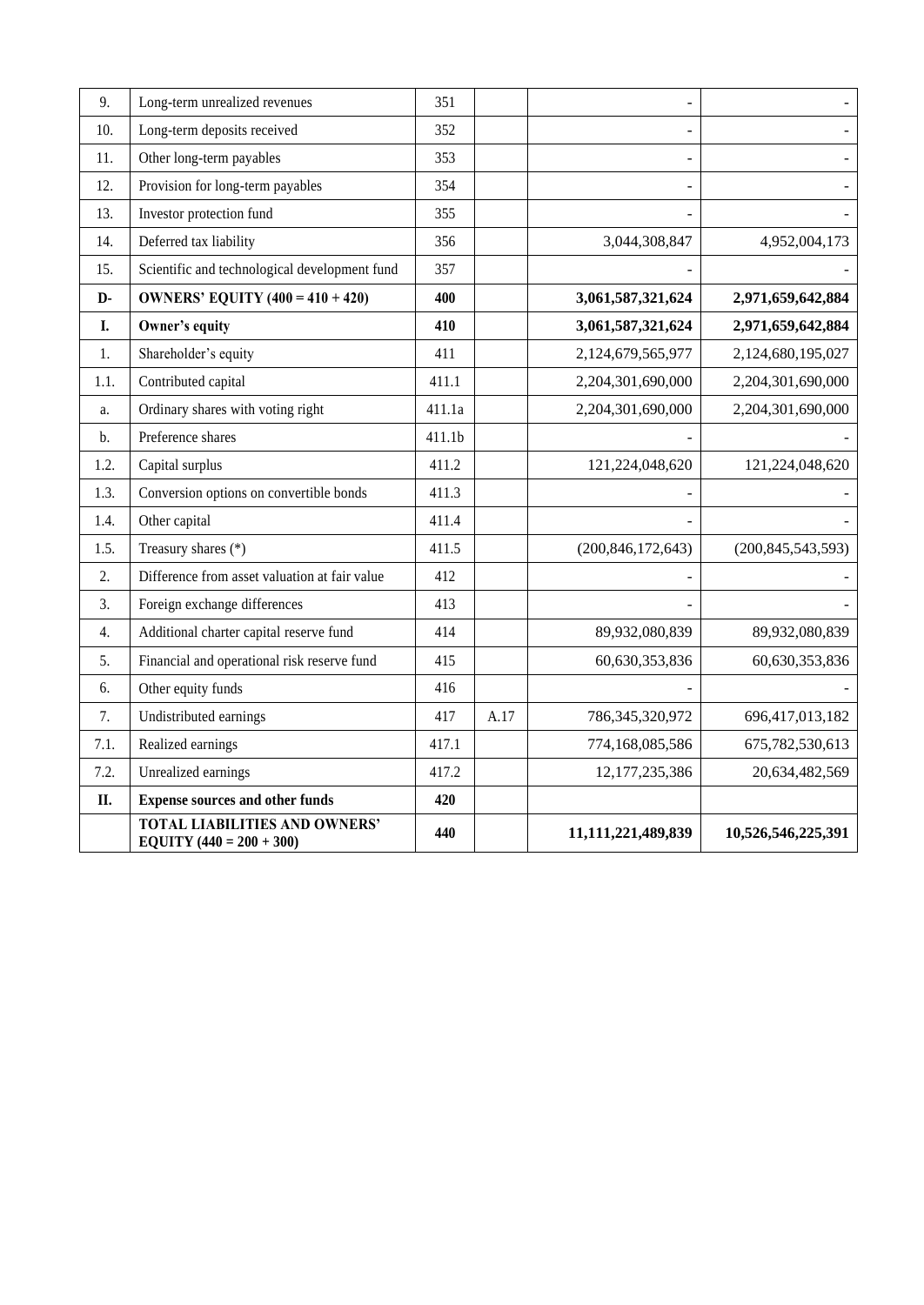|                 | <b>ITEMS</b>                                                                                                            | Code  | <b>Notes</b> | Quarter-end        | <b>Year-beginning</b> |
|-----------------|-------------------------------------------------------------------------------------------------------------------------|-------|--------------|--------------------|-----------------------|
| $\mathbf{A}$    | ASSETS OF SECURITIES COMPANY AND ASSETS<br><b>MANAGED BY UNDERTAKINGS</b>                                               |       |              |                    |                       |
| 1.              | Outsourcing fixed assets                                                                                                | 001   |              |                    |                       |
| 2.              | Valuable certificate held in custody                                                                                    | 002   |              |                    |                       |
| 3.              | Assets received as pledge                                                                                               | 003   |              |                    |                       |
| 4.              | Bad debts treated                                                                                                       | 004   |              | 101,986,716,060    | 101,986,716,060       |
| 5.              | Foreign currencies                                                                                                      | 005   |              |                    |                       |
| 6.              | Outstanding shares                                                                                                      | 006   |              | 208,565,440        | 208,565,480           |
| 7.              | Treasury stocks                                                                                                         | 007   |              | 11,864,729         | 11,864,689            |
| 8.              | Financial assets listed/registered with Vietnam Securities<br>Depository                                                | 008   |              | 419,392,340,000    | 242,723,930,000       |
| 9.              | Financial<br>depository<br>assets<br>Vietnam<br>Securities<br>at<br>Depository, without transaction yet                 | 009   |              | 6,051,960,000      | 5,770,000             |
| 10.             | Waiting financial assets                                                                                                | 010   |              | 310,935,663,000    | 148,490,500,000       |
| 11.             | Financial assets used for correction of trading errors                                                                  | 011   |              |                    |                       |
| 12.             | Financial assets not deposited at Vietnam Securities<br>Depository                                                      | 012   |              | 1,743,451,100,000  | 554,924,410,000       |
| 13.             | Financial assets to be entitled to rights                                                                               | 013   |              |                    |                       |
| <b>B.</b>       | <b>ASSETS</b><br><b>AND</b><br><b>PAYABLES</b><br>TO<br><b>MANAGEMENT</b><br>ASSETS UNDERTAKEN WITH CUSTOMERS           |       |              |                    |                       |
| 1.              | Financial assets listed/registered with Vietnam Securities<br>Depository of Investor                                    | 021   |              | 29,610,691,930,000 | 28,943,992,430,000    |
| a.              | Freely transferred financial assets                                                                                     | 021.1 |              | 27,088,454,270,000 | 26,629,255,570,000    |
| b.              | Financial assets limited to transfer                                                                                    | 021.2 |              |                    |                       |
| $\mathcal{C}$ . | Financial assets under pledge                                                                                           | 021.3 |              | 1,875,249,630,000  | 1,942,609,490,000     |
| d.              | Financial assets under blockage, hold in custody                                                                        | 021.4 |              | 54,631,610,000     | 54,631,610,000        |
| e.              | Financial assets waiting for payment                                                                                    | 021.5 |              | 592,356,420,000    | 317,495,760,000       |
| f.              | Financial assets waiting for lending                                                                                    | 021.6 |              |                    |                       |
| g.              | Assets deposited by Investor                                                                                            | 021.7 |              |                    |                       |
| 2.              | Financial assets depository at Vietnam Securities Depository,<br>without transaction yet by Investor                    | 022   |              | 1,220,300,710,000  | 1,010,283,560,000     |
| a.              | Financial assets depository at Vietnam Securities Depository,<br>without transaction yet, freely transferred            | 022.1 |              | 1,148,672,100,000  | 263,545,560,000       |
| b.              | Financial assets depository at Vietnam Securities Depository,<br>without transaction yet, limited to transfer           | 022.2 |              | 33,842,560,000     | 708,951,950,000       |
| $\mathcal{C}.$  | Financial assets depository at Vietnam Securities Depository,<br>without transaction and pledge yet                     | 022.3 |              | 37,786,050,000     | 37,786,050,000        |
| d.              | Financial assets depository at Vietnam Securities Depository,<br>without transaction, pledge and holding in custody yet | 022.4 |              |                    |                       |
| 3.              | Waiting financial assets of Investor                                                                                    | 023   |              | 543,464,619,400    | 324,074,460,000       |
| 4.              | Financial assets used for correction of trading errors by<br>Investor                                                   | 024.a |              |                    |                       |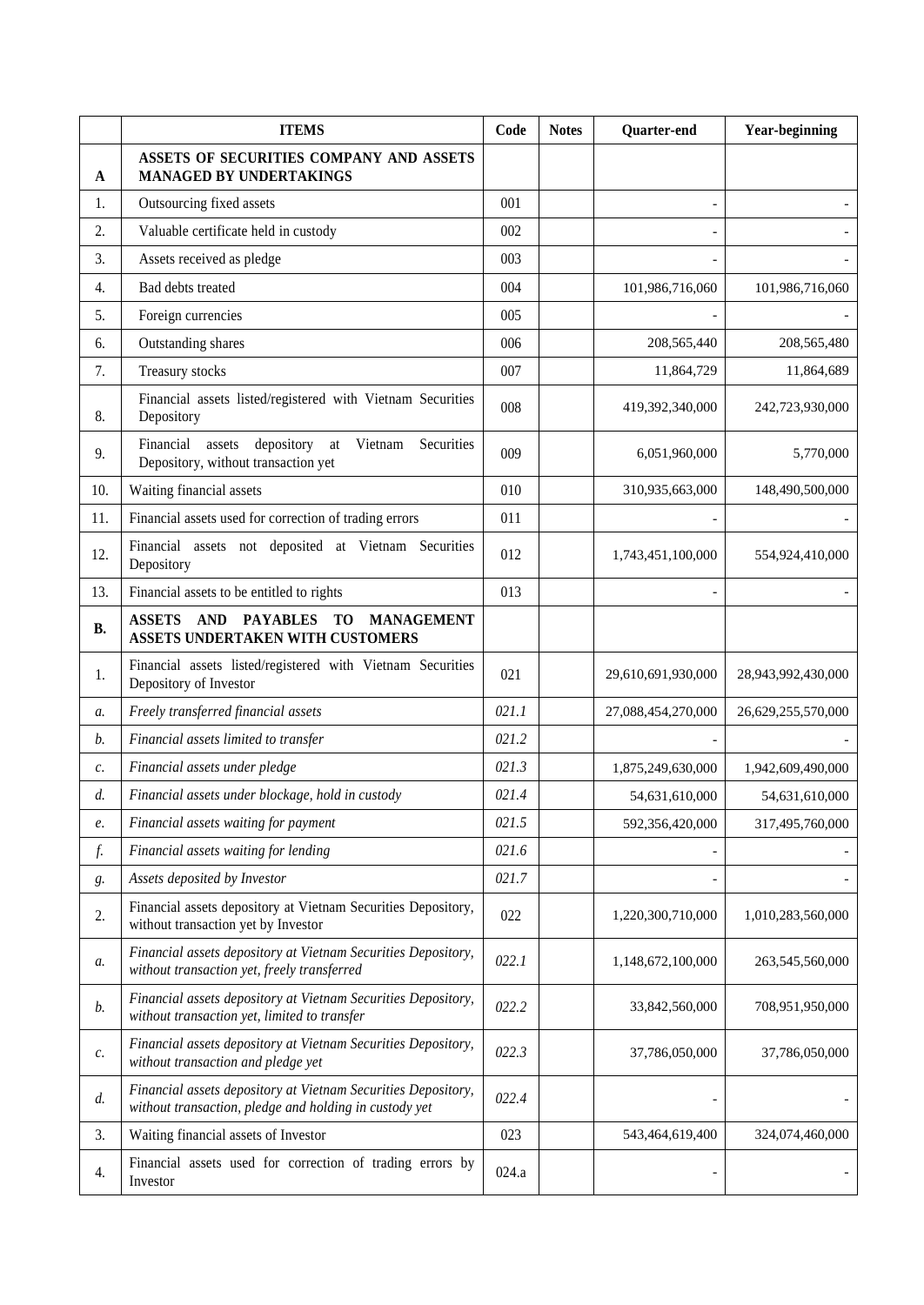| 5.    | Financial assets not deposited at Vietnam Securities<br>Depository by Investor                                | 024.b |                   |                   |
|-------|---------------------------------------------------------------------------------------------------------------|-------|-------------------|-------------------|
| 6.    | Financial assets to be entitled to rights by Investor                                                         | 025   |                   |                   |
| 7.    | Deposit                                                                                                       | 026   | 2,332,610,332,270 | 2,012,172,375,981 |
| 7.1.  | Investor's deposit on securities trading under the method<br>managed by securities company                    | 027   | 1,773,026,201,967 | 1,543,460,975,482 |
| 7.2.  | Deposit for customers, securities trading                                                                     | 028   | 543,464,619,400   | 468,569,564,560   |
| 7.3.  | Deposit for set-off and payment of securities trading                                                         | 029   | 65,769,903        | 91,855,939        |
| $a$ . | Deposit for set-off and payment of securities trading of<br>domestic Investor                                 | 029.1 | 54,187,454        | 17,809,964        |
| b.    | Deposit for set-off and payment of securities trading of<br>foreign Investor                                  | 029.2 | 11,582,449        | 74,045,975        |
| 7.4.  | Deposit of Securities Issuer                                                                                  | 030   | 16,053,741,000    | 49,980,000        |
| 8.    | Payables to Investor for deposit of securities trading under<br>method managed by securities company          | 031   | 2,316,232,240,469 | 2,010,803,797,786 |
| 8.1.  | Payables to domestic Investor for deposit of securities trading<br>under method managed by securities company | 031.1 | 2,197,836,757,596 | 1,878,841,002,261 |
| 8.2.  | Payables to foreign Investor for deposit of securities trading<br>under method managed by securities company  | 031.2 | 118,395,482,874   | 131,962,795,525   |
| 9.    | Payables to Securities Issuer                                                                                 | 032   | 16,053,741,000    | 49,980,000        |
| 10.   | Receivables from/payables to customers on financial assets<br>trading errors                                  | 033   |                   |                   |
| 11.   | Payables to customers in financial assets trading errors                                                      | 034   |                   |                   |
| 12.   | Dividend, principal and interest payables                                                                     | 035   | 324,350,801       | 1,318,598,196     |
| 13.   | Receivables from investor in trust in VSD                                                                     | 36    | 305,074,152,519   | 443,921,851,802   |

# **Prepared by General Accountant** *(Signed)* **Ms. Nguyen Thi Tuyen**

**Checked by Chief Accountant** *(Signed)* **Ms. Nguyen Ha Ninh**

# **Approved by**

**General Director**

*(Signed and sealed)*

**Ms. Pham Minh Huong**

*Prepared on 19 April 2019*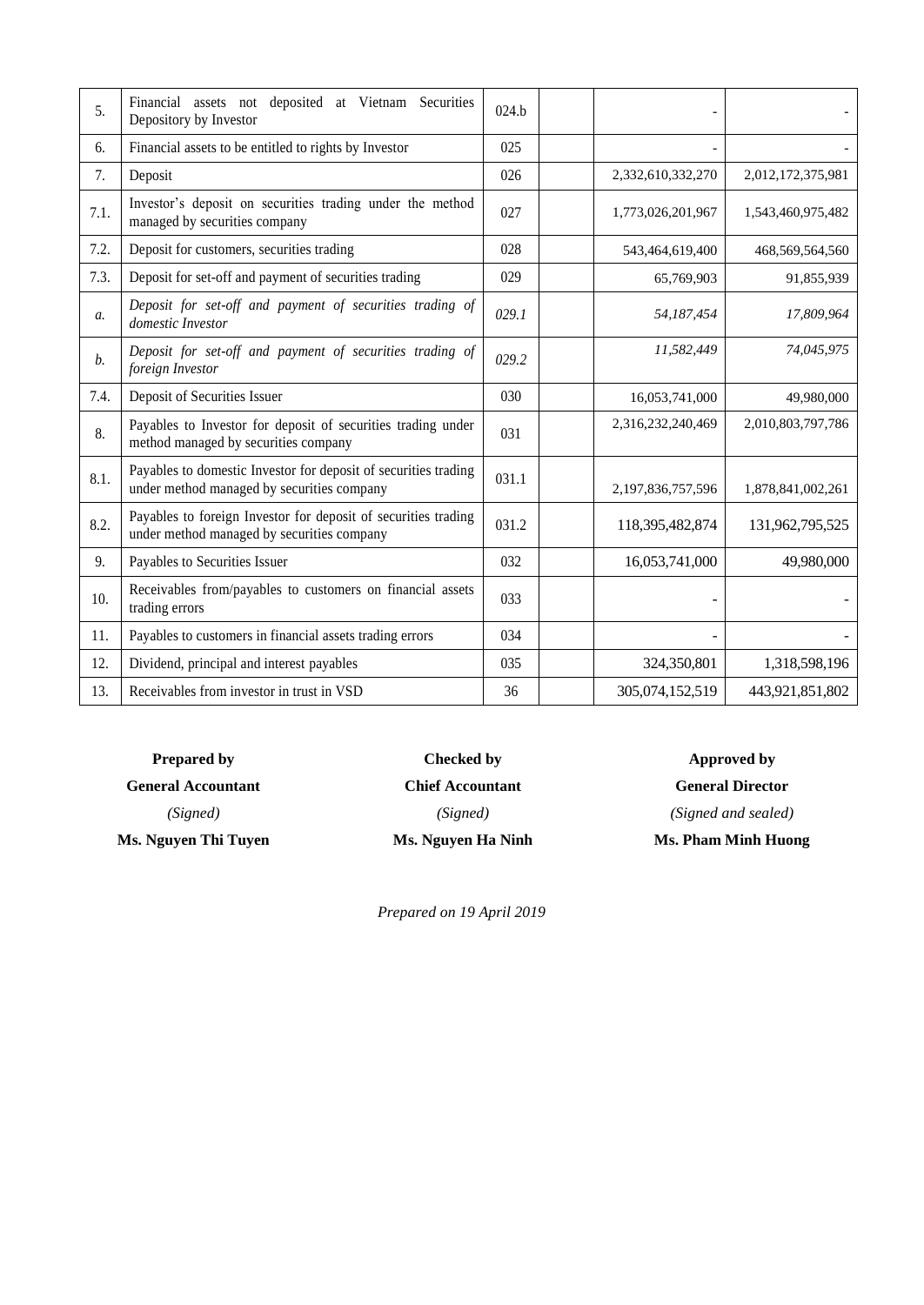Add: No. 1, Nguyen Thuong Hien, Nguyen Du, Hai Ba Trung, Hanoi SEPARATE COMPREHENSIVE INCOME STATEMENT

# **QUARTER I/2019**

*Currency: VND*

|             |                                                                                                  |                      |       |                                 | <b>Quarter II</b>                    | Accumulative amount from year-<br>beginning to the quarter-end |                                      |  |
|-------------|--------------------------------------------------------------------------------------------------|----------------------|-------|---------------------------------|--------------------------------------|----------------------------------------------------------------|--------------------------------------|--|
|             | <b>Items</b>                                                                                     | Code<br><b>Notes</b> |       | <b>Current</b> year             | Previous year<br>(Re-classification) | <b>Current</b> year                                            | Previous year<br>(Re-classification) |  |
| $\mathbf I$ | <b>OPERATION REVENUE</b>                                                                         |                      |       |                                 |                                      |                                                                |                                      |  |
| 1.1.        | Interest from financial assets at fair value<br>through profit/loss                              | 01                   |       | 30,572,421,355                  | 98,086,014,049                       | 30,572,421,355                                                 | 98,086,014,049                       |  |
| a.          | Interest from sale of financial assets at<br>fair value through profit/loss                      | 01.1                 | 19.1a | 39,491,100,328                  | 95,011,555,319                       | 39,491,100,328                                                 | 95,011,555,319                       |  |
| b.          | Increase balance of re-evaluation of<br>financial assets at fair value through<br>profit/loss    | 01.2                 |       | (9,538,476,632)<br>619,797,659  | 1,062,523,830                        | (9,538,476,632)                                                | 1,062,523,830                        |  |
| c.          | Dividend, interest arising out from<br>financial assets at fair value through<br>profit/loss     | 01.3                 | 19.1b |                                 | 2,011,934,900                        | 619,797,659                                                    | 2,011,934,900                        |  |
| 1.2.        | Profit from held-to-maturity investments                                                         | 02                   | 19.1c | 60,257,026,984                  | 49,116,734,498                       | 60,257,026,984                                                 | 49,116,734,498                       |  |
| 1.3.        | Profit from borrowings and receivables                                                           | 03                   | 19.1d | 87, 231, 555, 443               | 121, 152, 058, 571                   | 87, 231, 555, 443                                              | 121,152,058,571                      |  |
| 1.4.        | Profit from financial assets available for<br>sale                                               | 04                   | 19.1e | 42,241,700,006                  | 46,000,036                           | 42,241,700,006                                                 | 46,000,036                           |  |
| 1.5.        | Profit from derivatives in risk prevention                                                       | 05                   |       |                                 |                                      |                                                                |                                      |  |
| 1.6.        | Turnover from brokerage service                                                                  | 06                   |       | 91,015,263,500<br>5,145,390,909 | 165,562,063,887<br>1,888,202,500     | 91,015,263,500                                                 | 165,562,063,887                      |  |
| 1.7.        | Secured turnover, securities agency                                                              | 07                   |       |                                 |                                      | 5,145,390,909                                                  | 1,888,202,500                        |  |
| 1.8.        | Turnover from securities investment and<br>consultancy                                           | 08                   |       | 286, 363, 636                   |                                      | 286,363,636                                                    |                                      |  |
| 1.9.        | Turnover from securities depository<br>operation                                                 | 09                   |       | 3, 131, 478, 698                | 2,239,975,454                        | 3,131,478,698                                                  | 2,239,975,454                        |  |
| 1.10.       | Turnover from financial consultancy<br>operation                                                 | 10                   |       |                                 | 948,072,229                          |                                                                | 948,072,229                          |  |
| 1.11.       | Turnover from other operation                                                                    | 11                   |       | 924,523,567                     | 1,283,941,331                        | 924,523,567                                                    | 1,283,941,331                        |  |
|             | Total operation revenue (20=01 to 11)                                                            | 20                   |       | 320,805,724,098                 | 440,323,062,555                      | 320,805,724,098                                                | 440,323,062,555                      |  |
| П.          | <b>OPERATION EXPENSES</b>                                                                        |                      |       |                                 |                                      |                                                                |                                      |  |
| 2.1.        | Loss of financial assets at fair value<br>through profit/loss                                    | 21                   | 19.2b | (2,343,949,221)                 | 84,446,953,022                       | (2,343,949,221)                                                | 84,446,953,022                       |  |
| a.          | Loss from sale of financial assets                                                               | 21.1                 |       | 8,934,565,819                   | 63,489,837,707                       | 8,934,565,819                                                  | 63,489,837,707                       |  |
| b.          | Reserve of provision for devaluation of<br>financial assets at fair value through<br>profit/loss | 21.2                 |       | (12,779,760,955)                | 19,557,658,313                       | (12,779,760,955)                                               | 19,557,658,313                       |  |
| c.          | Expenses for purchase of financial assets<br>at fair value through profit/loss                   | 21.3                 |       | 1,501,245,915                   | 1,399,457,002                        | 1,501,245,915                                                  | 1,399,457,002                        |  |

*Issued under Circular No. 334/2016/TT-BTC dated 27/12/2016 by the Ministry of Finance*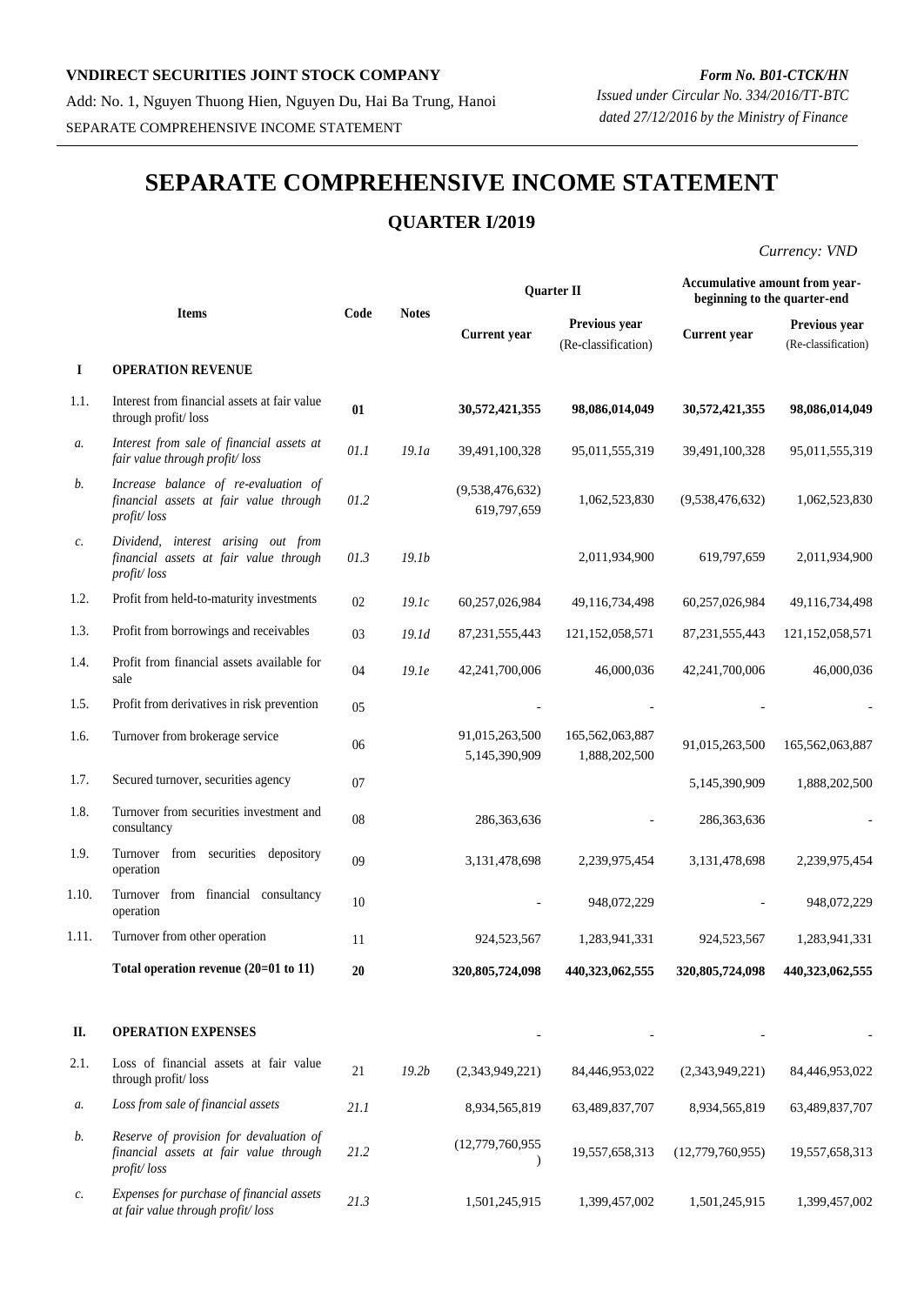| VI.   | <b>MANAGEMENT COST OF</b><br><b>SECURITIES COMPANY</b>                                                                            | 62 | 22 | 80,710,823,207  | 61,607,340,667  | 80,710,823,207   | 61,607,340,667  |
|-------|-----------------------------------------------------------------------------------------------------------------------------------|----|----|-----------------|-----------------|------------------|-----------------|
| V.    | <b>COST OF SALE</b>                                                                                                               | 61 |    |                 |                 |                  |                 |
|       | <b>Total financial expenses</b><br>$(60=51$ and 54)                                                                               | 60 |    | 94,497,174,343  | 51,807,008,134  | 94,497,174,343   | 51,807,008,134  |
| 4.5.  | Other investment expenses                                                                                                         | 55 |    |                 |                 |                  |                 |
| 4.4.  | Provision for long-term investment<br>devaluation                                                                                 | 54 |    |                 |                 |                  |                 |
| 4.3.  | liquidation<br>from<br>sale,<br>of<br>Loss<br>investments in subsidiaries, affiliates,<br>joint ventures                          | 53 |    |                 |                 |                  |                 |
| 4.2.  | Interest expenses                                                                                                                 | 52 | 21 | 94,497,174,343  | 51,807,008,134  | 94,497,174,343   | 51,807,008,134  |
| 4.1.  | Difference of loss from realized and<br>unrealized foreign exchange                                                               | 51 |    |                 |                 |                  |                 |
| IV.   | <b>FINANCIAL EXPENSES</b>                                                                                                         |    |    |                 |                 |                  |                 |
|       | Total revenue from financial activities<br>$(50 = 41$ to 44)                                                                      | 50 |    | 2,145,781,005   | 2,369,020,407   | 2,145,781,005    | 2,369,020,407   |
| 3.4.  | Other revenues from investments                                                                                                   | 44 |    |                 |                 |                  |                 |
| 3.3.  | Earnings from sale, liquidation of<br>investments in subsidiaries, affiliates,<br>joint ventures                                  | 43 |    |                 |                 |                  |                 |
| 3.2.  | Revenues, estimated revenues from<br>dividends, non-fixed deposit interest                                                        | 42 | 20 | 2,145,781,005   | 2,369,020,407   | 2, 145, 781, 005 | 2,369,020,407   |
| 3.1.  | Difference of earnings from realized and<br>unrealized foreign exchange                                                           | 41 |    |                 |                 |                  |                 |
| Ш.    | REVENUES FROM FINANCIAL<br><b>ACTIVITIES</b>                                                                                      |    |    |                 |                 |                  |                 |
|       | Total operation expenses $(40 = 21$ to<br>32)                                                                                     | 40 |    | 35,329,250,528  | 169,805,040,452 | 35,329,250,528   | 169,805,040,452 |
| 2.12. | Expenses for other services                                                                                                       | 32 |    |                 |                 |                  |                 |
| 2.11. | Expenses for financial consultancy<br>operation                                                                                   | 31 |    |                 | 511,473,720     |                  | 511,473,720     |
| 2.10. | Expenses for securities depository                                                                                                | 30 |    | 3,886,090,756   | 3,317,211,957   | 3,886,090,756    | 3,317,211,957   |
| 2.9.  | Expenses for securities investment and<br>consultancy                                                                             | 29 |    |                 |                 |                  |                 |
| 2.8.  | for<br>Expenses<br>secured<br>operation,<br>securities agency                                                                     | 28 |    |                 |                 |                  |                 |
| 2.7.  | Expenses for brokerage service                                                                                                    | 27 |    | 34,489,915,194  | 75,567,591,885  | 34,489,915,194   | 75,567,591,885  |
| 2.6.  | Expenses of free-business operation                                                                                               | 26 |    |                 |                 |                  |                 |
| 2.5.  | Loss from derivatives in risk prevention                                                                                          | 25 |    |                 |                 |                  |                 |
| 2.4.  | Financial assets provision/refund, loss<br>settlement of bad receivables and loss of<br>value of depreciation of financial assets | 24 |    | (702, 806, 201) | 5,961,809,868   | (702, 806, 201)  | 5,961,809,868   |
| 2.3.  | Loss and valuation difference basing on<br>logic value of financial assets available<br>for sale when classification              | 23 |    |                 |                 |                  |                 |
| 2.2.  | Loss from held-to-maturity investments                                                                                            | 22 |    |                 |                 |                  |                 |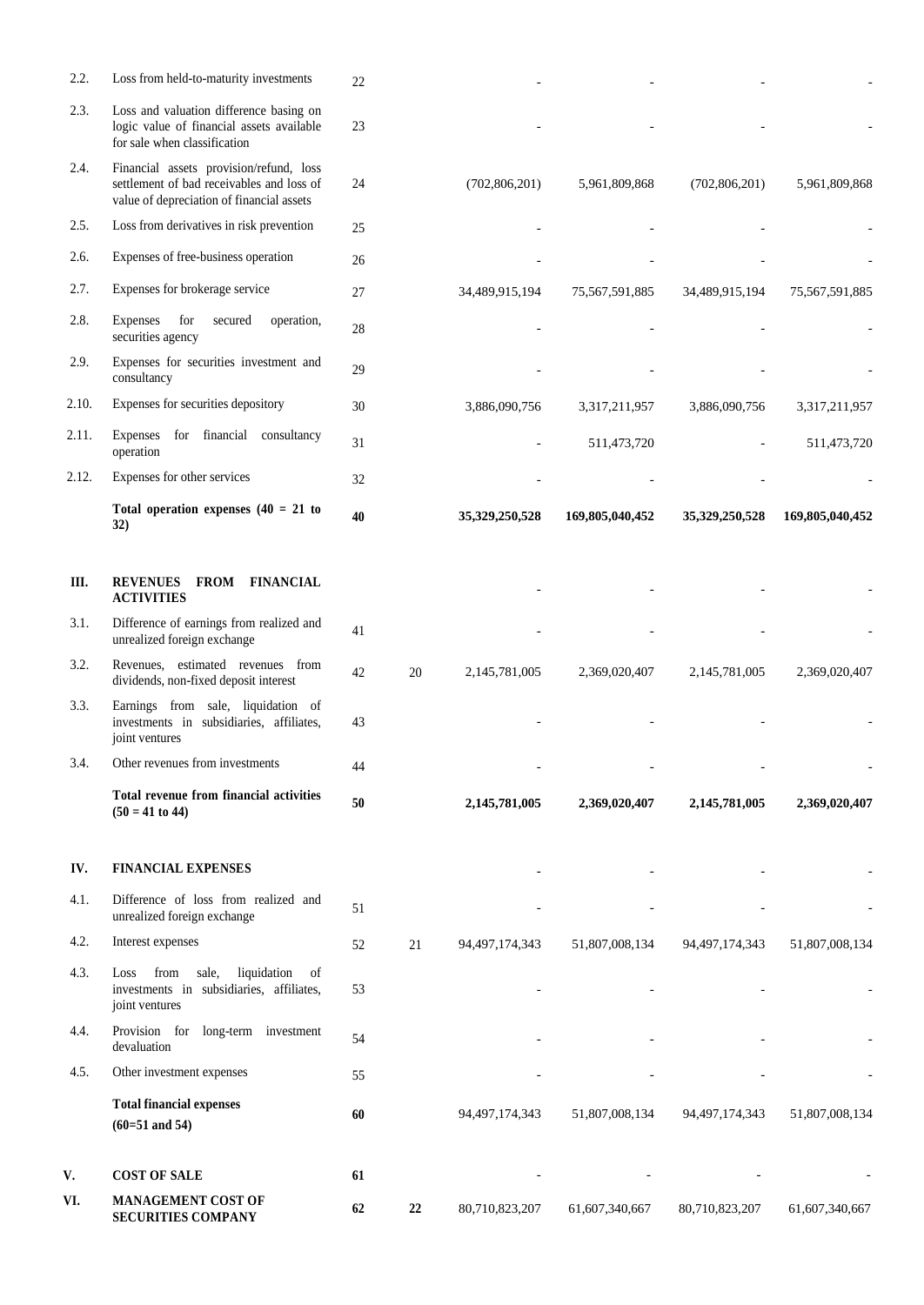| VII.  | <b>OPERATING RESULTS (70=20+50-</b><br>$40-60-61-62$                            | 70    |    | 112,414,257,025 | 159,472,693,709 | 112,414,257,025 | 159,472,693,709 |
|-------|---------------------------------------------------------------------------------|-------|----|-----------------|-----------------|-----------------|-----------------|
| VIII. | <b>OTHER INCOME AND OTHER</b><br><b>EXPENSES</b>                                |       |    |                 |                 |                 |                 |
| 8.1   | Other income                                                                    | 71    | 23 | 89,937,428      | 50,873,240      | 89,937,428      | 50,873,240      |
| 8.2   | Other expenses                                                                  | 72    | 24 | 400,000         |                 | 400,000         |                 |
|       | Total other operating results (80=71-<br>72)                                    | 80    |    | 89,537,428      | 50,873,240      | 89,537,428      | 50,873,240      |
| IX.   | <b>TOTAL ACCOUNTING PROFIT</b><br><b>BEFORE TAX (90=70+80)</b>                  | 90    |    | 112,503,794,453 | 159,523,566,949 | 112,503,794,453 | 159,523,566,949 |
| 9.1   | Realized profit                                                                 | 91    |    | 122,042,271,085 | 158,461,043,119 | 122,042,271,085 | 158,461,043,119 |
| 9.2   | Unrealized profit                                                               | 92    |    | (9,538,476,632) | 1,062,523,830   | (9,538,476,632) | 1,062,523,830   |
| X.    | <b>CORPORATE INCOME TAX</b><br><b>EXPENSE</b>                                   | 100   |    | 22,765,279,663  | 32,694,688,376  | 22,765,279,663  | 32,694,688,376  |
| 10.1  | Current corporate income tax expense                                            | 100.1 |    | 24,672,974,989  | 32,482,183,610  | 24,672,974,989  | 32,482,183,610  |
| 10.2  | Deferred corporate income tax expense                                           | 100.2 |    | (1,907,695,326) | 212,504,766     | (1,907,695,326) | 212,504,766     |
| XI.   | <b>ACCOUNTING PROFIT AFTER</b><br><b>CORPORATE INCOME TAX</b><br>$(200=90-100)$ | 200   |    | 89,738,514,790  | 126,828,878,573 | 89,738,514,790  | 126,828,878,573 |

**Prepared by General Accountant** *(Signed)* **Ms. Nguyen Thi Tuyen**

**Checked by Chief Accountant** *(Signed)* **Ms. Nguyen Ha Ninh**

**Approved by General Director** *(Signed and sealed)* **Ms. Pham Minh Huong**

*Prepared on 19 April 2019*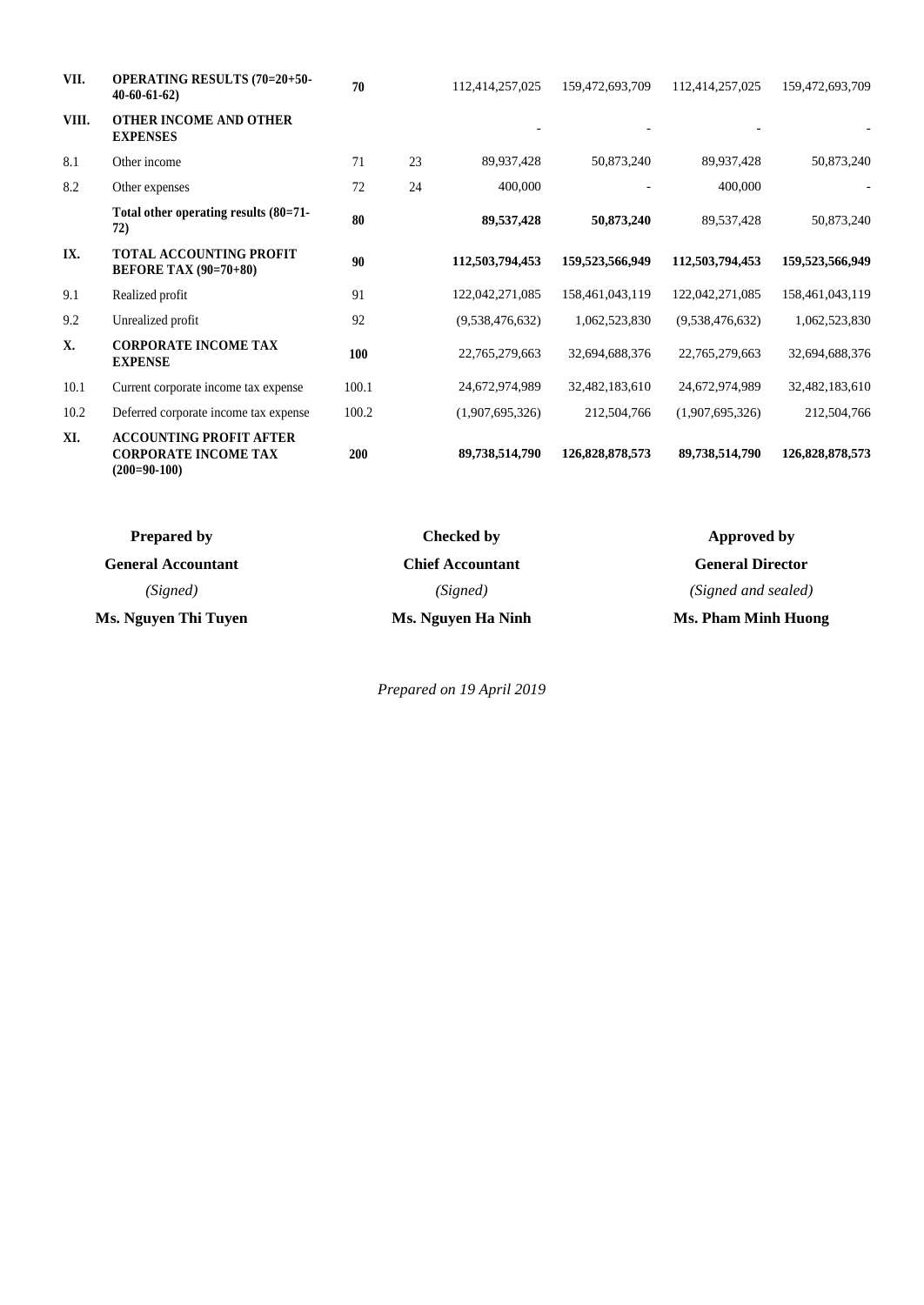Add: No. 1, Nguyen Thuong Hien, Nguyen Du, Hai Ba Trung, Hanoi SEPARATE CASH FLOW STATEMENT

#### *Form No. B03b-CTCK*

*Issued under Circular No. 334/2016/TT-BTC dated 27/12/2016 by the Ministry of Finance*

**SEPARATE CASH FLOW STATEMENT**

**(Under indirect method)**

*Quarter I/2019*

*Currency: Vietnam Dong*

|    | <b>ITEM</b>                                                                                          | Code | <b>Note</b> | <b>Accumulation as of</b><br>31/03/2019 | <b>Accumulation as of</b><br>31/03/2018 |
|----|------------------------------------------------------------------------------------------------------|------|-------------|-----------------------------------------|-----------------------------------------|
| I. | <b>Cash flows from operating activities</b>                                                          |      |             |                                         |                                         |
| 1. | Profit before corporate income tax                                                                   | 01   |             | 112,503,794,453                         | 159,523,566,949                         |
| 2. | <b>Adjustments</b>                                                                                   | 02   |             | 86,531,059,482                          | 81,308,236,411                          |
|    | - Depreciation of fixed assets                                                                       | 03   |             | 5,516,452,295                           | 3,981,760,096                           |
|    | - Provisions                                                                                         | 04   |             | (13,482,567,156)                        | 25,519,468,181                          |
|    | - Interest expense                                                                                   | 06   |             | 94,497,174,343                          | 51,807,008,134                          |
| 3. | <b>Increase of monetary costs</b>                                                                    | 10   |             | 9,538,476,632                           |                                         |
|    | Loss of valuation of financial assets recorded through<br>profit / loss                              | 11   |             | 9,538,476,632                           |                                         |
| 4. | Decrease in non-monetary revenue                                                                     | 18   |             |                                         | (1,062,523,830)                         |
|    | - Profit from valuation of value of financial assets<br>recognized at fair value through profit/loss | 19   |             |                                         | (1,062,523,830)                         |
| 5. | Operating profit before changes of working<br>capital                                                | 30   |             | (1,291,644,921,048)                     | (1,701,591,309,724)                     |
|    | - Increase/(decrease) in financial assets recognized at<br>fair value through profit/loss            | 31   |             | (272, 664, 308, 754)                    | (150, 322, 849, 982)                    |
|    | - Increase/(decrease) in held-to-maturity investments                                                | 32   |             | 250,600,000,000                         | (732, 284, 967, 228)                    |
|    | - Increase/(decrease) in loans                                                                       | 33   |             | 35,281,668,585                          | (798,088,725,644)                       |
|    | - Increase/(decrease) in available-for-sale financial<br>assets                                      | 34   |             | (1,303,018,211,651)                     | (352, 288, 221, 082)                    |
|    | - Increase/(decrease) in receivables from the sale of<br>financial assets                            | 35   |             | 67,009,971,500                          | 11,947,527,100                          |
|    | - Increase/(decrease) in receivables and dividend<br>accrual, other interest on financial assets     | 36   |             | (28, 151, 049, 913)                     | (1,805,426,762)                         |
|    | - (Increase)/decrease in other receivables                                                           | 39   |             | (61, 297, 776, 533)                     | 17,074,265,479                          |
|    | - (Increase)/decrease in other assets                                                                | 40   |             | (16, 334, 104, 769)                     | (1,634,572,783)                         |
|    | - (Increase)/decrease in payable expenses (excluding<br>interest expense)                            | 41   |             | (28, 442, 309, 166)                     | 3,030,399,103                           |
|    | - (Increase)/decrease in prepaid expenses                                                            | 42   |             | (1,232,364,926)                         | 535, 583, 437                           |
|    | - Paid corporate income tax                                                                          | 43   |             | (19, 547, 932, 535)                     | (25,638,260,143)                        |
|    | - Paid interest                                                                                      | 44   |             | (71, 126, 517, 119)                     | (44, 651, 576, 611)                     |
|    | - Increase/(decrease) in payables to suppliers                                                       | 45   |             | 157,623,490,197                         | 332,511,840,039                         |
|    | - Increase/(decrease) in deduction for employee<br>benefits                                          | 46   |             | 936,318,232                             | 747,145,121                             |
|    | - Increase/(decrease) in taxes and payables to state<br>budget                                       | 47   |             | (1,586,040,732)                         | 9,570,289,315                           |
|    | - Increase/(decrease) in payables to employees                                                       | 48   |             | (119,100,420)                           | (3,452,357,760)                         |
|    | - Increase/(decrease) in other payables                                                              | 50   |             | 423,346,956                             | 33,158,598,677                          |
|    | Net cash flow from operating activities                                                              | 60   |             | (1,083,071,590,481)                     | (1,461,822,030,194)                     |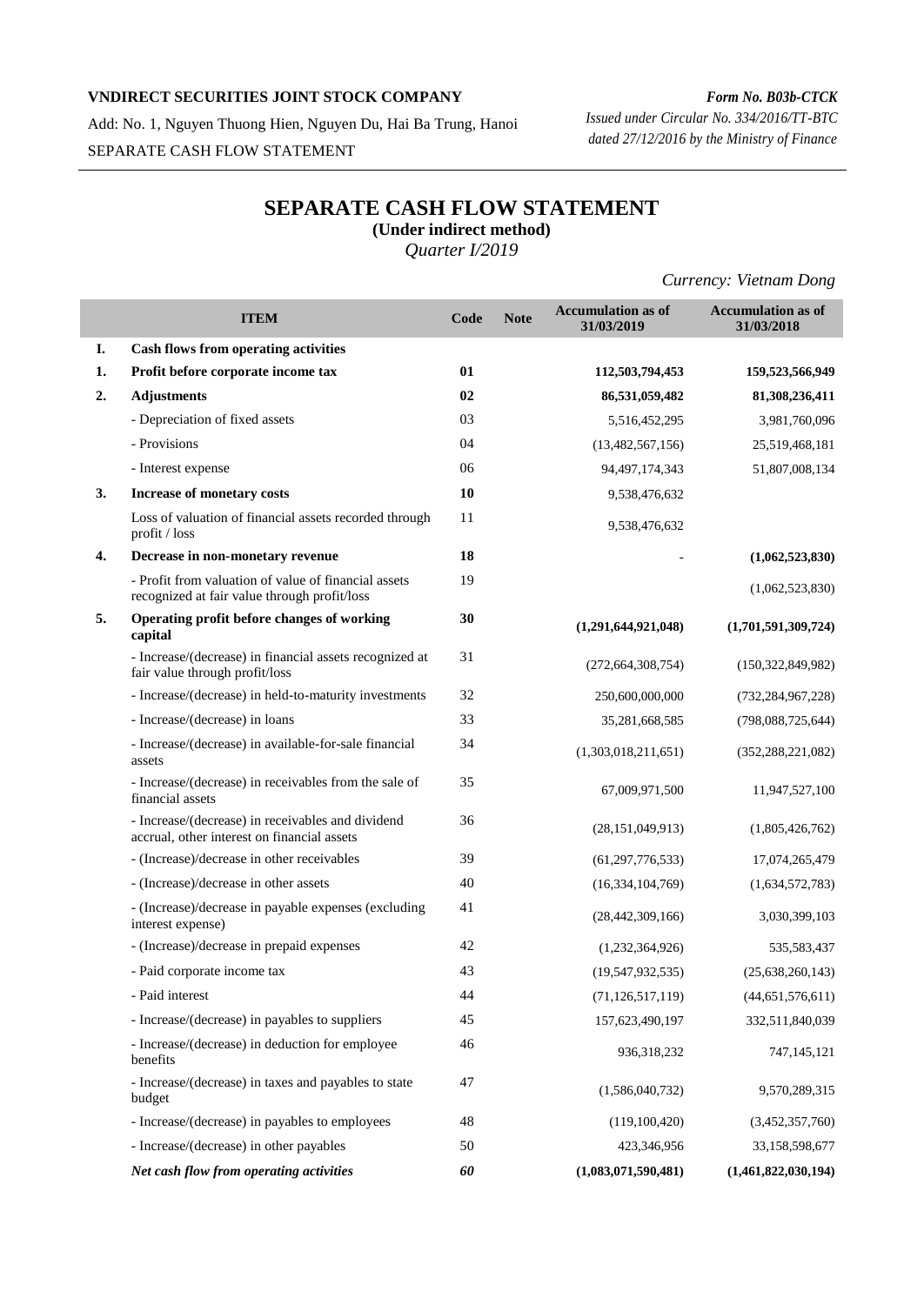| II.  | <b>Cash flows from investing activities</b>                                                          |       |                          |                      |
|------|------------------------------------------------------------------------------------------------------|-------|--------------------------|----------------------|
| 1.   | Expenses for purchase and construction of fixed<br>assets, real estate investment and other property | 61    | (392,791,600)            | 515,226,713          |
|      | Net cash flow from investing activities                                                              | 70    | (392,791,600)            | 515,226,713          |
| III. | <b>Cash flows from financial activities</b>                                                          |       |                          |                      |
| 2.   | Repayment of contributed capital to the owner,<br>repurchase of issued shares                        | 72    | (629,050)                | (320, 150)           |
| 3.   | Principal                                                                                            | 73    | 43,772,411,878,291       | 18,879,281,978,925   |
| 3.2. | Other loan                                                                                           | 73.2  | 43,772,411,878,291       | 18,879,281,978,925   |
| 4.   | Repayment for principal                                                                              | 74    | (43, 433, 052, 552, 002) | (17,708,468,135,685) |
| 4.3. | Other repayments for principal                                                                       | 74.3  | (43, 433, 052, 552, 002) | (17,708,468,135,685) |
| 6.   | Dividends, profits paid to the owner                                                                 | 76    | 189,793,000              |                      |
|      | Net cash flows from financial activities                                                             | 80    | 339,548,490,239          | 1,170,813,523,090    |
| IV.  | Net increase/decrease in cash during the period                                                      | 90    | (743, 915, 891, 842)     | (290, 493, 280, 391) |
| V.   | Cash and cash equivalents at the period beginning                                                    | 101   | 895,793,164,153          | 336,761,394,060      |
|      | - Bank deposit at the period beginning:                                                              | 102   | 895,793,164,153          | 336,761,394,060      |
|      | - Bank deposit for activities of securities company                                                  | 102.1 | 488,793,164,153          | 236,761,394,060      |
|      | - Cash equivalents                                                                                   | 102.2 | 407,000,000,000          | 100,000,000,000      |
|      | - Effect of fluctuations in foreign exchange rates                                                   | 102.3 |                          |                      |
| VI.  | Cash and cash equivalents at the period ending                                                       | 103   | 151,877,272,311          | 46,268,113,669       |
|      | - Bank deposit at the period beginning:                                                              | 104   | 151,877,272,311          | 46,268,113,669       |
|      | - Bank deposit for activities of securities company                                                  | 104.1 | 115,877,272,311          | 46,268,113,669       |
|      | - Cash equivalents                                                                                   | 104.2 | 36,000,000,000           |                      |
|      | - Effect of fluctuations in foreign exchange rates                                                   | 104.4 |                          |                      |

# **CASH FLOWS FROM BROKERAGE, CONSIGNMENT OF CUSTOMERS**

|             | <b>ITEM</b>                                                                                                         | Code | <b>Note</b> | <b>Accumulation as of</b><br>31/03/2019 | <b>Accumulation as of</b><br>31/03/2018 |
|-------------|---------------------------------------------------------------------------------------------------------------------|------|-------------|-----------------------------------------|-----------------------------------------|
| $\mathbf I$ | Cash flows from brokerage, consignment of<br>customers                                                              |      |             |                                         |                                         |
| 1.          | Proceeds from sale of brokerage securities for<br>customers                                                         | 01   |             | 21,862,655,336,420                      | 44,200,173,640,466                      |
| 2.          | Expense for purchase of brokerage securities for<br>customers                                                       | 02   |             | (21,862,681,422,456)                    | (44,199,891,936,500)                    |
| 7.          | Receive deposit to pay for securities trading of<br>customers                                                       | 07   |             | 305,454,528,720                         | 1,113,114,517,303                       |
| 12.         | Proceeds of securities issuer                                                                                       | 12   |             | 292,562,412,472                         | 375,404,567,734                         |
| 13.         | Expenses of securities issuer                                                                                       | 13   |             | (277, 552, 898, 867)                    | (350,657,278,589)                       |
|             | Net increase/decrease in cash during the period                                                                     | 20   |             | 320,437,956,289                         | 1,138,143,510,414                       |
| II.         | Cash and cash equivalents at the period beginning<br>of customers                                                   | 30   |             | 2,012,172,375,981                       | 2,173,272,198,379                       |
|             | Cash at bank at the period beginning                                                                                | 31   |             | 2,012,172,375,981                       | 2,173,272,198,379                       |
|             | - Investors' deposits on securities trading by the way<br>managed by the securities company. In which, with<br>term | 32   |             | 1,542,142,377,286                       | 1,300,561,959,256                       |
|             | - Deposit summarizing securities trading for<br>customers                                                           | 34   |             | 468,569,564,560                         | 872,053,173,200                         |
|             | - Deposit clearing payment for securities trading                                                                   | 35   |             | 91,855,939                              | 33,435,738                              |
|             | - Deposit of issuer. In which, with term                                                                            | 36   |             | 1,368,578,196                           | 623,630,185                             |
|             | Cash equivalents                                                                                                    | 37   |             |                                         |                                         |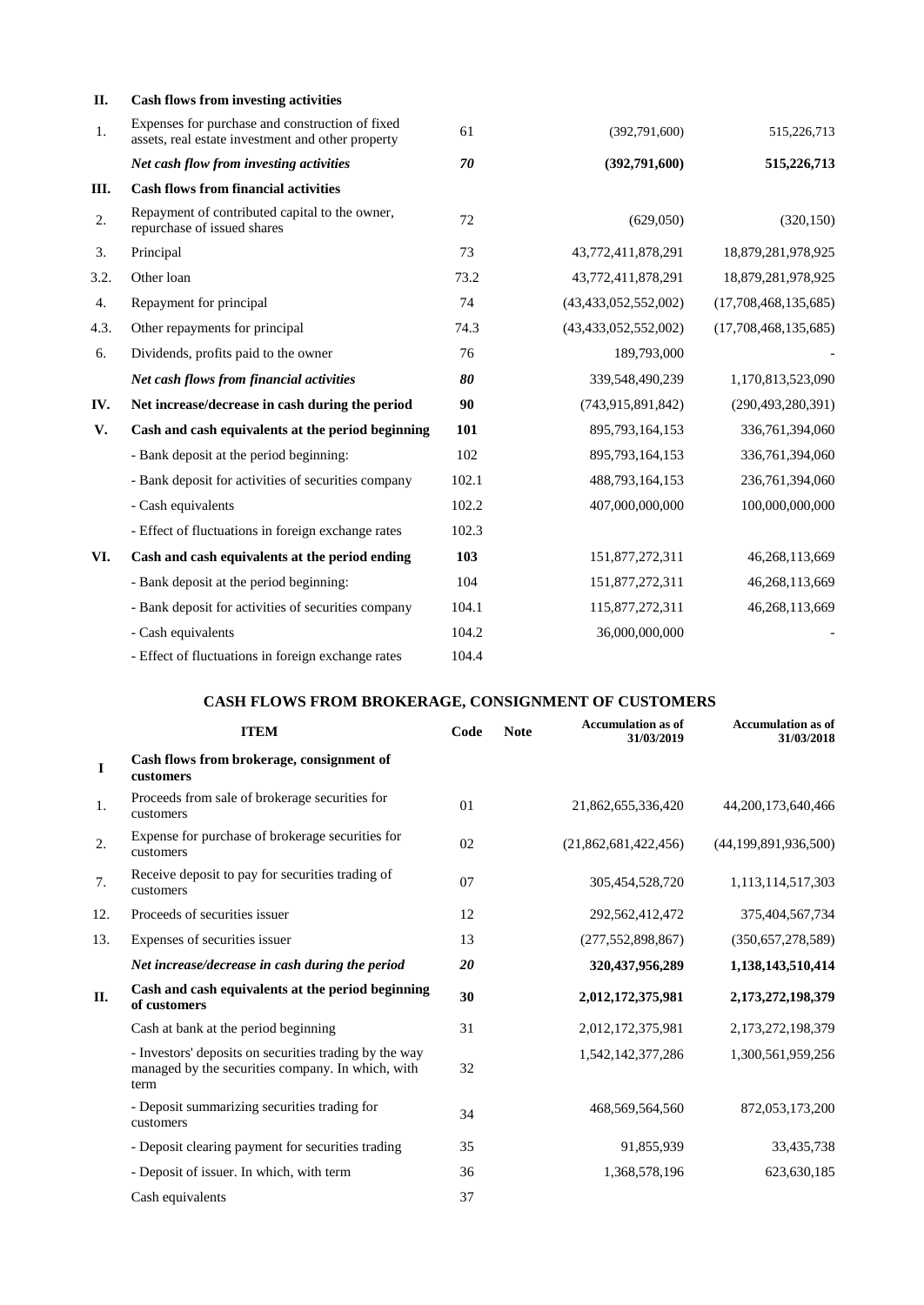|      | Effect of fluctuations in foreign exchange rates                                                                    | 38 |                   |                   |
|------|---------------------------------------------------------------------------------------------------------------------|----|-------------------|-------------------|
| III. | Cash and cash equivalents at the period ending of<br>customers $(40=20+30)$                                         | 40 | 2,332,610,332,270 | 3,311,415,708,793 |
|      | Cash at bank at the period ending                                                                                   | 41 | 2,332,610,332,270 | 3,311,415,708,793 |
|      | - Investors' deposits on securities trading by the way<br>managed by the securities company. In which, with<br>term | 42 | 1,773,026,201,967 | 2,179,645,957,059 |
|      | - Deposit summarizing securities trading for<br>customers                                                           | 44 | 543.464.619.400   | 1,106,083,692,700 |
|      | - Deposit clearing payment for securities trading                                                                   | 45 | 65,769,903        | 315,139,704       |
|      | - Deposit of issuer. In which, with term                                                                            | 46 | 16,053,741,000    | 25.370.919.330    |
|      | Cash equivalents                                                                                                    | 47 | 1,368,578,196     | 623,630,185       |
|      | Effect of fluctuations in foreign exchange rates                                                                    | 48 |                   |                   |
|      |                                                                                                                     |    |                   |                   |

| <b>Prepared by</b>        | <b>Checked by</b>       | Approved by                |  |
|---------------------------|-------------------------|----------------------------|--|
| <b>General Accountant</b> | <b>Chief Accountant</b> | <b>General Director</b>    |  |
| (Signed)                  | (Signed)                | (Signed and sealed)        |  |
| Ms. Nguyen Thi Tuyen      | Ms. Nguyen Ha Ninh      | <b>Ms. Pham Minh Huong</b> |  |

*Prepared on 19 April 2019*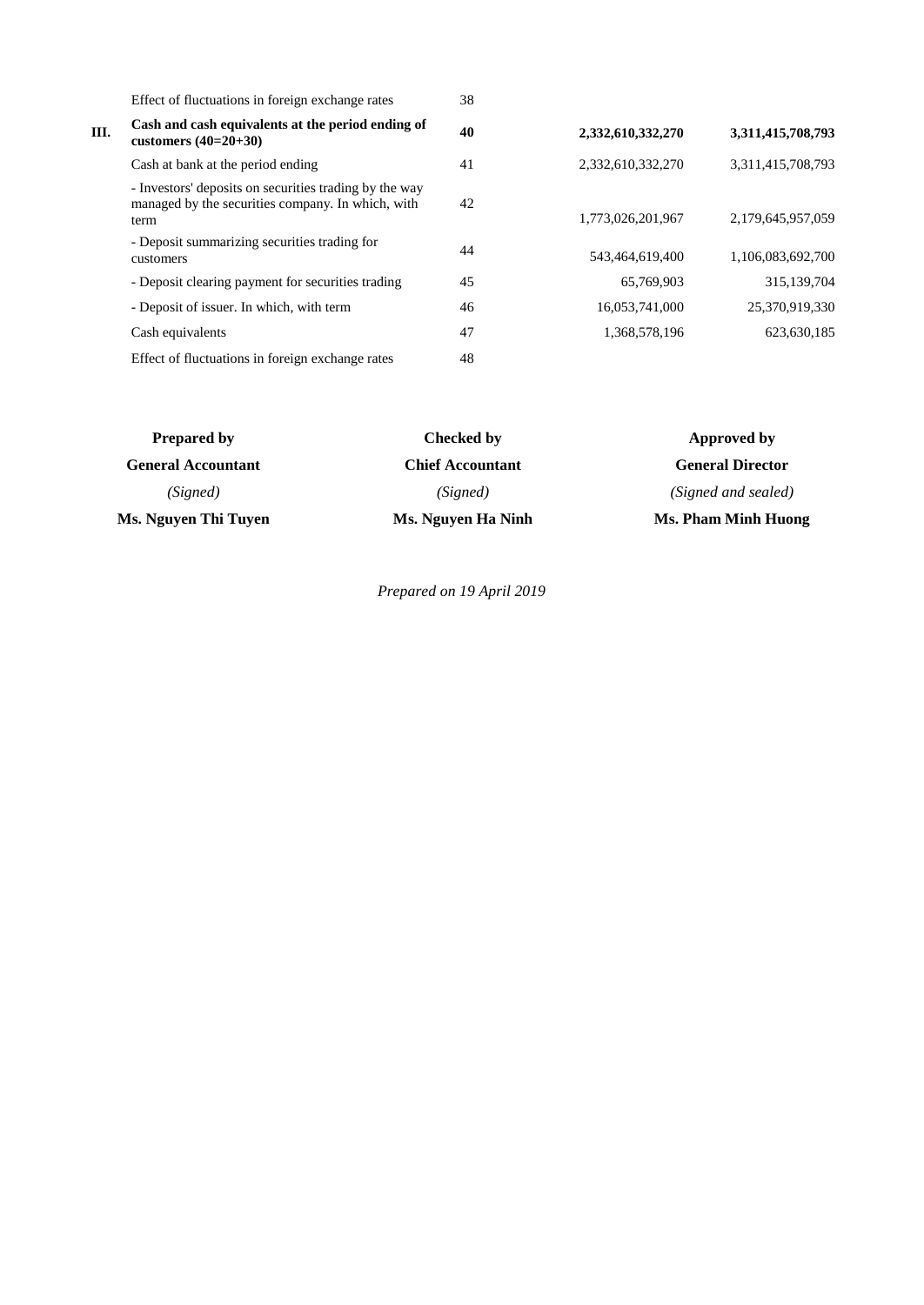# **VNDIRECT SECURITIES JOINT STOCK COMPANY** Add: No. 1, Nguyen Thuong Hien, Nguyen Du, Hai Ba Trung, Hanoi **SEPARATE REPORT ON FLUCTUATIONS OF OWNER'S EQUITY**

For financial period ended on 31/12/2018

*Currency: VND*

# **SEPARATE REPORT ON FLUCTUATIONS OF OWNER'S EQUITY QUARTER I/2019**

|                                                          | <b>Opening balance</b> |                     |                      |                 | <b>Increase/Decrease</b> |                   |                  |                     | <b>Closing balance</b> |  |
|----------------------------------------------------------|------------------------|---------------------|----------------------|-----------------|--------------------------|-------------------|------------------|---------------------|------------------------|--|
| <b>Item</b>                                              | <b>Note</b>            | 01/01/2018          | 01/01/2019           | 2018            |                          | 2019              |                  | 31/03/2018          | 31/03/2019             |  |
|                                                          |                        |                     |                      | <b>Increase</b> | <b>Decrease</b>          | <b>Increase</b>   | <b>Decrease</b>  |                     |                        |  |
| <b>Fluctuations of owner's</b><br>equity                 |                        | 2,468,865,477,799   | 2,971,659,642,884    | 125,978,539,359 | 351,265,336              | 98, 195, 132, 923 | 8, 267, 454, 183 | 2,594,492,751,822   | 3,061,587,321,624      |  |
| Owner's equity                                           |                        | 1,670,690,165,572   | 2,325,525,738,620    |                 |                          |                   |                  | 1,670,690,165,572   | 2,325,525,738,620      |  |
| Ordinary shares with<br>voting rights                    |                        | 1,549,981,650,000   | 2,204,301,690,000    |                 |                          |                   |                  | 1,549,981,650,000   | 2,204,301,690,000      |  |
| Additional capital                                       |                        |                     |                      |                 |                          |                   |                  |                     |                        |  |
| Capital surplus                                          |                        | 120,708,515,572     | 121,224,048,620      |                 |                          |                   |                  | 120,708,515,572     | 121,224,048,620        |  |
| Conversion options on<br>convertible bonds               |                        |                     |                      |                 |                          |                   |                  |                     |                        |  |
| Other capital                                            |                        |                     |                      |                 |                          |                   |                  |                     |                        |  |
| Treasury stocks (*)                                      |                        | (49, 562, 384, 545) | (200, 845, 543, 593) | (320, 150)      |                          | (629,050)         |                  | (49, 562, 704, 695) | (200, 846, 172, 643)   |  |
| Additional reserve fund<br>of charter capital            |                        | 69,196,036,758      | 89,932,080,839       |                 |                          |                   |                  | 69,196,036,758      | 89,932,080,839         |  |
| Reserve fund for<br>financial and professional<br>risks  |                        | 39,894,309,755      | 60,630,353,836       |                 |                          |                   |                  | 39,894,309,755      | 60,630,353,836         |  |
| <b>Revaluation differences</b><br>on asset at fair value |                        |                     |                      |                 |                          |                   |                  |                     |                        |  |
| Foreign exchange<br>differences                          |                        |                     |                      |                 |                          |                   |                  |                     |                        |  |
| Other equity funds                                       |                        |                     |                      |                 |                          |                   |                  |                     |                        |  |
| Undistributed profit                                     |                        | 738,647,350,259     | 696,417,013,182      | 125,978,859,509 | 351,265,336              | 98, 195, 761, 973 | 8, 267, 454, 183 | 864, 274, 944, 432  | 786, 345, 320, 972     |  |
| Realized profit                                          |                        | 712,006,306,462     | 675,782,530,613      | 125,978,859,509 |                          | 98,195,761,973    | (189, 793, 000)  | 837,985,165,971     | 774,168,085,586        |  |
| Unrealized profit                                        |                        | 26,641,043,797      | 20,634,482,569       |                 | 351,265,336              |                   | 8,457,247,183    | 26,289,778,461      | 12,177,235,386         |  |
| Total                                                    |                        | 2.468.865.477.799   | 2.971.659.642.884    | 125,978,539,359 | 351,265,336              | 98.195.132.923    | 8.267,454,183    | 2.594.492.751.822   | 3,061,587,321,624      |  |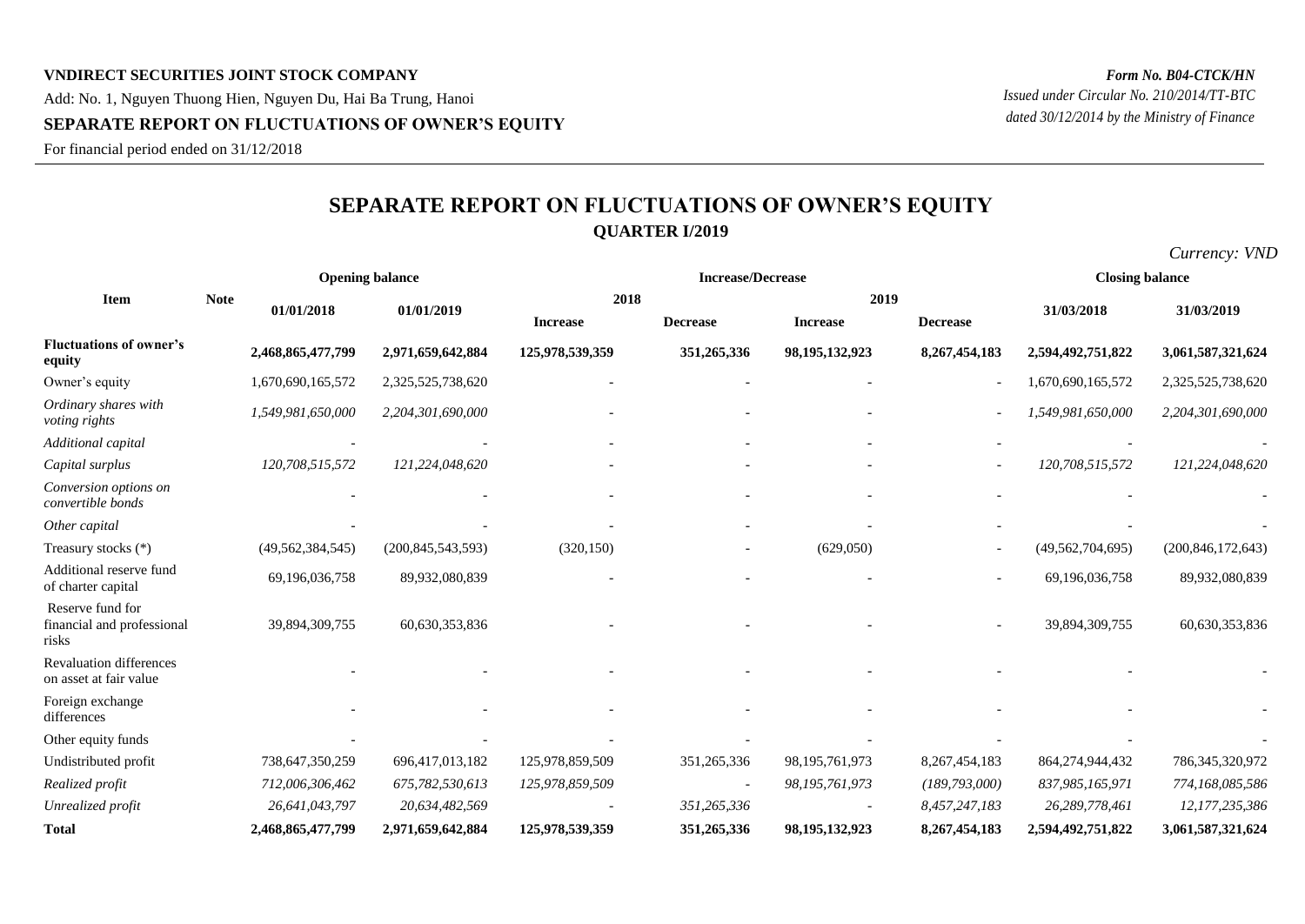# **SEPARATE REPORT ON FLUCTUATIONS OF OWNER'S EQUITY QUARTER I/2019**

*Currency: VND*

|                                                                          | <b>Opening balance</b> |                          |                   |                 | <b>Increase/Decrease</b> |                 |                          |                   | <b>Closing balance</b> |  |
|--------------------------------------------------------------------------|------------------------|--------------------------|-------------------|-----------------|--------------------------|-----------------|--------------------------|-------------------|------------------------|--|
| <b>Item</b>                                                              | <b>Note</b>            | 01/01/2018               | 01/01/2019        |                 | 2018                     | 2019            |                          | 31/03/2018        | 31/03/2019             |  |
|                                                                          |                        |                          |                   | <b>Increase</b> | <b>Decrease</b>          | <b>Increase</b> | <b>Decrease</b>          |                   |                        |  |
| Other comprehensive income                                               |                        |                          |                   |                 |                          |                 |                          |                   |                        |  |
| Profit/(Loss) from revaluation of<br>available-for-sale financial assets |                        |                          |                   |                 |                          |                 |                          |                   |                        |  |
| Profit/loss from revaluation of assets<br>under fair value model         |                        | -                        |                   | $\sim$          |                          |                 | -                        |                   |                        |  |
| Profit/loss<br>business<br>foreign<br>on<br>transactions                 |                        |                          |                   |                 |                          |                 |                          |                   |                        |  |
| Other comprehensive income                                               |                        | $\overline{\phantom{0}}$ |                   |                 |                          |                 | $\overline{\phantom{a}}$ |                   |                        |  |
| <b>Total</b>                                                             |                        | 2,468,865,477,799        | 2,971,659,642,884 | 125,978,539,359 | 351,265,336              | 98,195,132,923  | 8,267,454,183            | 2,594,492,751,822 | 3,061,587,321,624      |  |
|                                                                          |                        |                          |                   |                 |                          |                 |                          |                   |                        |  |

| <b>Prepared by</b><br><b>General Accountant</b> | <b>Checked by</b><br><b>Chief Accountant</b> | Approved by<br><b>General Director</b> |
|-------------------------------------------------|----------------------------------------------|----------------------------------------|
| (Signed)                                        | (Signed)                                     | (Signed and sealed)                    |
| Ms. Nguyen Thi Tuyen                            | Ms. Nguyen Ha Ninh                           | <b>Ms. Pham Minh Huong</b>             |

*Prepared on 19 April 2019*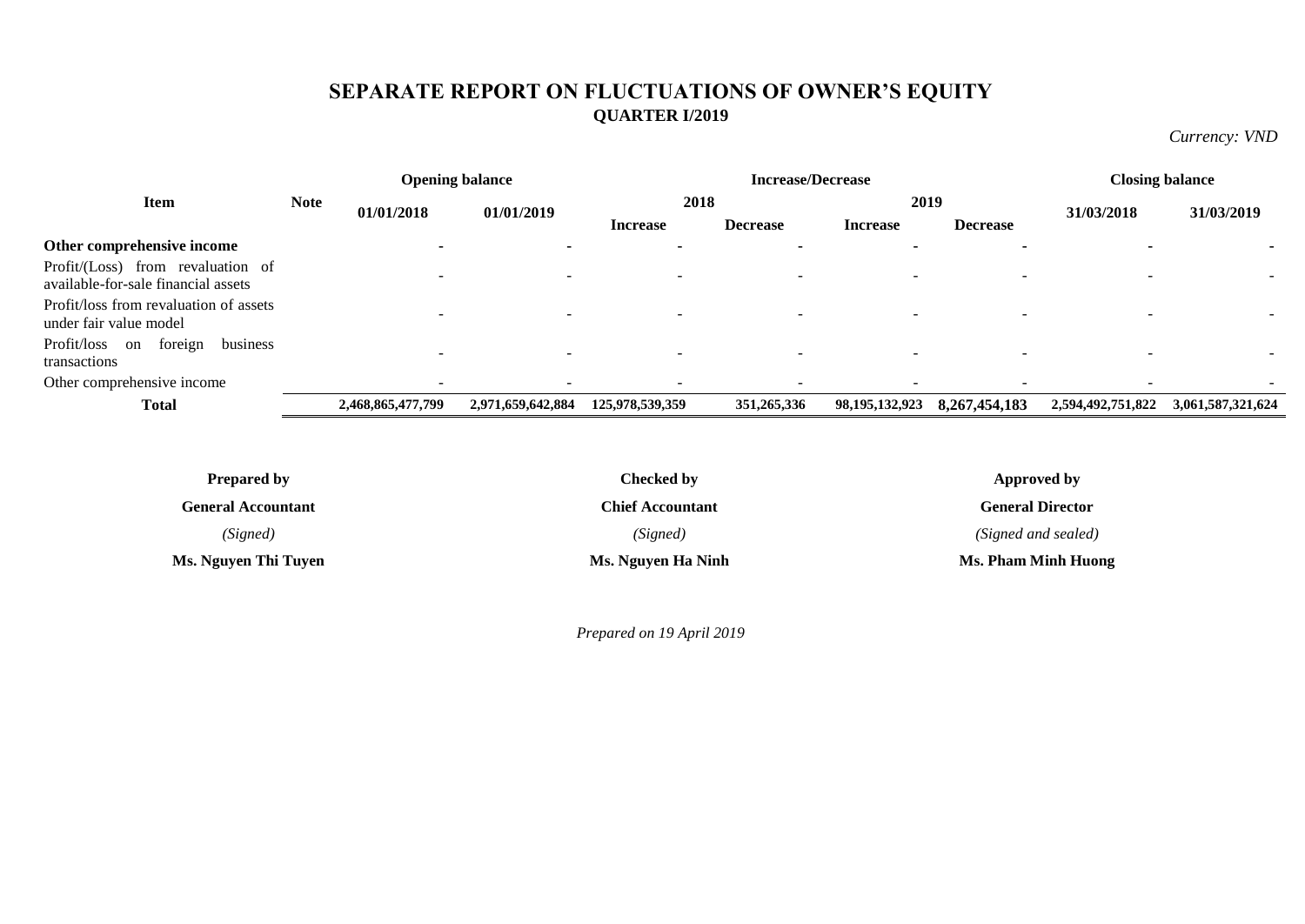# **NOTES TO THE SEPARATE FINANCIAL STATEMENTS**

Quarter 1/2019

# **1. COMPANY'S INFORMATION**

# **1.1**

Business Registration Certificate No.: 0103014521 issued by Hanoi Authority for Planning and Investment on 07/11/2006. License for Securities Business No. 101/UBCK-GP issued by State Securities Committee on 31/12/2007 and Amended License No. 11/GPDC-UBCK dated 06/02/2015.

VNDIRECT ("Company") is incorporated as a joint stock company in Vietnam and its principal activities are securities brokerage, securities dealing, finance consultancy and securities investment, securities depository and securities issuance underwriting.

As of 31/03/2019, the Company has 895 employees (31/03/2018: 775 employees).

# **Subsidiaries**

As of 31/03/2018, the Company has 01 subsidiary as follows:

| Company's name | Incorporated according to                                                                                            | Line of business                                                                        | Charter capital            | % ownership |
|----------------|----------------------------------------------------------------------------------------------------------------------|-----------------------------------------------------------------------------------------|----------------------------|-------------|
| <b>IPAAM</b>   | License for establishment and<br>operation No. 30/UBCK-GP<br>dated 4/3/2008, 02/GPDC-<br><b>UBCK</b> dated 8/3/2017. | securities<br>Management<br>ΟĪ<br>fund<br>securities<br>and<br>investment<br>portfolio. | 50 billion<br>Vietnam dong | 100%        |

1.2 Address for contact: No. 01 Nguyen Thuong Hien – Nguyen Du ward – Hai Ba Trung district – Hanoi 1.3 Charter of operation has been issued on 25/9/2006 and the latest amendment made on 20/04/2018.

# **2. Accounting period and currency**

#### *2.1 Accounting period*

Annual accounting period of the Company starts from 01/01 and ends on 31/12.

#### *2.2 Currency used in accounting*

The currency used in accounting by the Company is Vietnam dong ("VND") which is also the currency used for preparation and presentation of the Financial statements.

# **3. Accounting standard and system**

#### *3.1 Accounting system*

This financial statements are prepared according to Vietnamese Accounting Standards, Vietnamese Accounting Policy for Enterprises, Circular No.210/2014/TT-BTC dated 30/12/2014 ("Circular 210") issued by Ministry of Finance providing guidance on accounting system applied for securities company and Circular No.334/2016/TT-BTC dated 27/12/2016 issued by Ministry of Finance regarding amendment, modification and replacement of the Appendix 02 and Appendix 04 of the Circular No.210 and other legal documents relating to the preparation and presentation of the financial statements. In order to have sufficient information about financial position, profit and loss and consolidated cash flow of the Company, these separate financial statements should be read in conjunction with the consolidated financial statements of the Company.

# **3.2** *Form of accounting*

General journals on computer.

#### **4. Accounting policies**

# *4.1 Principle of recognizing cash and cash equivalents*

Cash comprises of cash, call deposits, deposits of the investors for securities transaction of which the deposits of the investors for securities transaction are accounted separately from the account balance of the Company.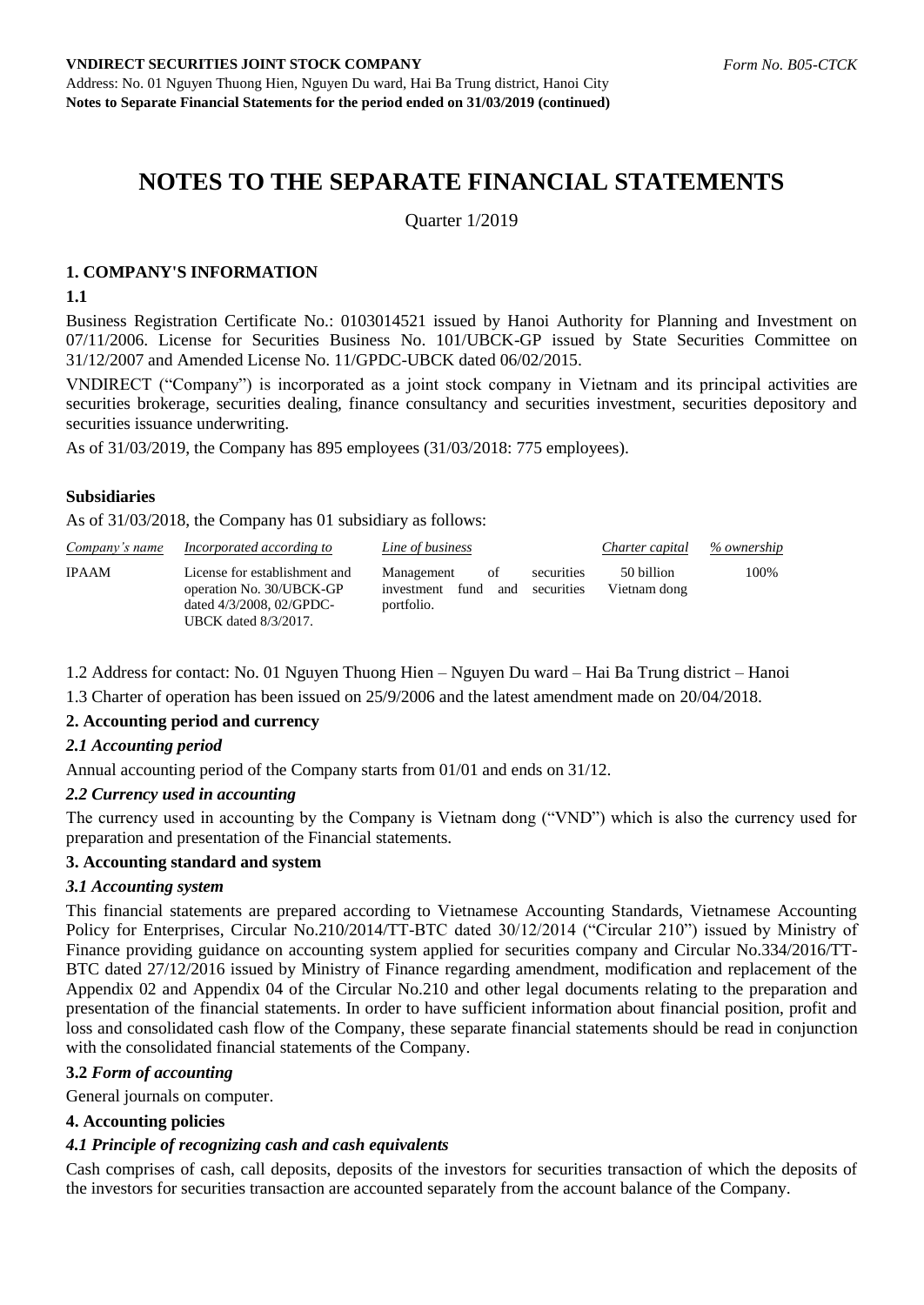#### Address: No. 01 Nguyen Thuong Hien, Nguyen Du ward, Hai Ba Trung district, Hanoi City **Notes to Separate Financial Statements for the period ended on 31/03/2019 (continued)**

Cash equivalents are short-term highly liquid investments that are readily convertible to known amounts of cash, are subject to an insignificant risk of changes in value, and are held for the purpose of meeting short-term cash commitments rather than for investment or other purposes. The bank overdrafts must be repaid as required and as an integral part of the Company's monetary management to be deducted from cash and cash equivalents for the purpose of presenting cash flow statements.

The deposits made by the investor for buying securities are presented in the Off-balance sheet items.

# *4.2 Principle and method of recognizing financial assets through gain or loss, held-to-maturity investments, loans and receivables, available-for-sale financial assets, financial liabilities*

The Company recognizes financial assets through profit or loss, held-to-maturity investments, loans and receivables, available-for-sale financial assets, financial liabilities on the date when the Company officially becomes a party according to effective provisions of the contract relating to the investments (accounted in the date of transaction).

# *4.2.1 Principle of classifying financial assets and financial liabilities under the Portfolio of the securities company (compliance with the Accounting Standard, Accounting Policy and other applicable regulations on Securities law):*

# *4.2.1.1 Principle of classifying financial assets: (FVTPL, HTM, Loans, AFS)*

# *Financial assets are recognized through profit or loss*

The financial assets recognized through profit or loss are the financial assets which meet one of following conditions:

- assets purchased mainly for reselling in a short time;
- having evidence of such instrument trading for receiving short time profit; or
- derivative financial instrument (except for the derivative financial instrument determined as a financial guarantee contract or an effective instrument for risk prevention).

# *Held-to-maturity investments*

The held-to-maturity investments are non-derivative financial assets with fixed or determinable payments and fixed maturity that the Company has the positive intention and ability to hold to maturity, other than:

- those that the Company upon initial recognition designates as at fair value in income statement;
- those that the Company designates as available for sale; and
- **those that meet the definition of loans and receivables.**

# *Available-for-sale financial assets*

Available-for-sale financial assets are those non-derivative financial assets that are designated as available for sale or are not classified as:

- loans and receivables;
- held-to-maturity investments;
- financial assets recognized through profit or loss.

These are financial assets invested by the Company without short-term investment goal and even long-term goal has not been determined.

#### *Loans*

Loans are non-derivative financial assets with fixed or determinable payments that are not listed in the market.

Following are loan commitments have been made:

- *Depository transaction contract*
- *Securities sale advance contract*

The risk in loan service according to Law on securities is the loss possible due to the borrower's default or inability to perform its obligation partially or wholly under the loan agreement, it is required to make provision for risk both specific and general for the risks which may occur to the loans of the securities company. The securities company will make provision for impairment of loan value including specific and general provision.

*4.2.1.2 Principle of classifying financial liabilities: (debts, financial assets debts, convertible bonds, issued bonds, financial assets lease debts, payables to suppliers, liabilities arising during securities trading activities)*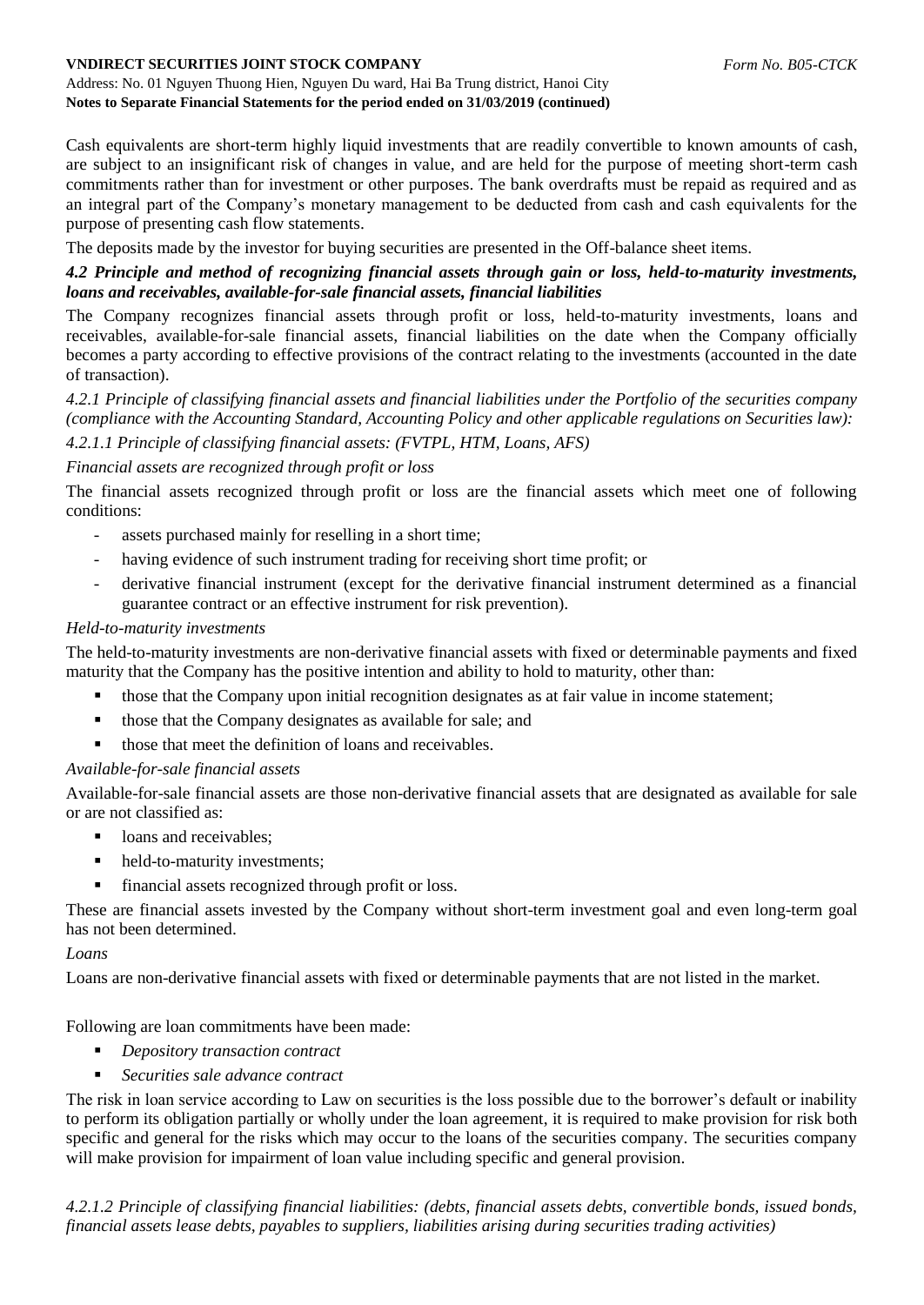#### Address: No. 01 Nguyen Thuong Hien, Nguyen Du ward, Hai Ba Trung district, Hanoi City **Notes to Separate Financial Statements for the period ended on 31/03/2019 (continued)**

# *Financial liabilities recognized through profit or loss*

Financial liabilities recognized through profit or loss is a financial debt meeting one of following conditions:

- Financial liabilities are classified by the Board of Directors as held for trading. A financial liability is classified as held for trading if meeting one of following conditions:
- they are acquired for the purpose of selling in the near term;
- there is evidence of a recent actual pattern of short-term profit taking; or
- derivative financial instrument (except for derivative financial instrument determined as financial guarantee contract or effective instrument for risk prevention).
- At the time of initial recognition, the Company classified financial liabilities in the group to be recognized through profit or loss.

# *Financial liabilities carried at amortized cost*

Financial liabilities which are not classified as financial liabilities through profit or loss are classified as financial liabilities carried at amortized cost.

Above described classification of financial instruments is solely for presentation and disclosure purpose and is not intended to be a description of how the instruments are measured. Accounting policies for measurement of financial instruments are disclosed in other relevant notes.

*4.2.2 Principle of recognizing and accounting the value from revaluation of the investments at market price or fair value (in case there is no market price) (compliance with applicable regulations of Law on securities) or at cost:* 4.2.2.1 Shares

The listed shares are determined at cost less provision for securities impairment by referring to the closing price of HOSE and average price of HSE as at the closing date of accounting period.

The unlisted equity securities which are freely purchased and sold in the OTC market are measured at cost less provision for securities impairment by referring to the transaction price provided by at least three securities companies.

Long-term investment securities are unlisted equity securities which are not freely purchased and sold in OTC market are measured at cost less provision for securities impairment by referring to the valuation by the Board of Directors of the Company. Debt securities are accounted at historical cost, gradually amortized, with the actual interest rate less provision for securities impairment by referring to the valuation by the Board of Directors of the Company. The Board of Directors determines the value of the impairment provision after reviewing the cost, market conditions, business operation results in present and in the future and the cash flow expected by the issuer.

Provision for impairment of securities available for sale and long-term investment securities stated above are reserved when such subsequent increase of the recoverable value is due to objective circumstance after making provision. The provision may be reserved at maximum amount equal to the carrying amount of the investment value before making provision.

The cost of the securities available for sale and long-term investment securities are determined using weighted average method.

#### 4.2.2.2 Money market instruments:

In which:

**-** Fixed term deposits at different terms are revaluated when they are likely to be impaired, unrecoverable or exposed to risk.

# **4.3 Principle of recognizing tangible fixed assets**

**(i)** *Cost* 

Tangible fixed assets are stated at cost less accumulated depreciation. The cost of a tangible fixed asset comprises its purchase price, including import duties, non-refundable purchase taxes and any directly attributable costs of bringing the asset to its working condition and location for its intended use, and costs for dismantling and removing the assets and restoring the site on which it is located. Expenditure incurred after tangible fixed assets have been put into operation, such as repairs and maintenance and overhaul costs, is charged to the income statement in the period in which the cost is incurred. In situations where it can be clearly demonstrated that the expenditure has resulted in an increase in the future economic benefits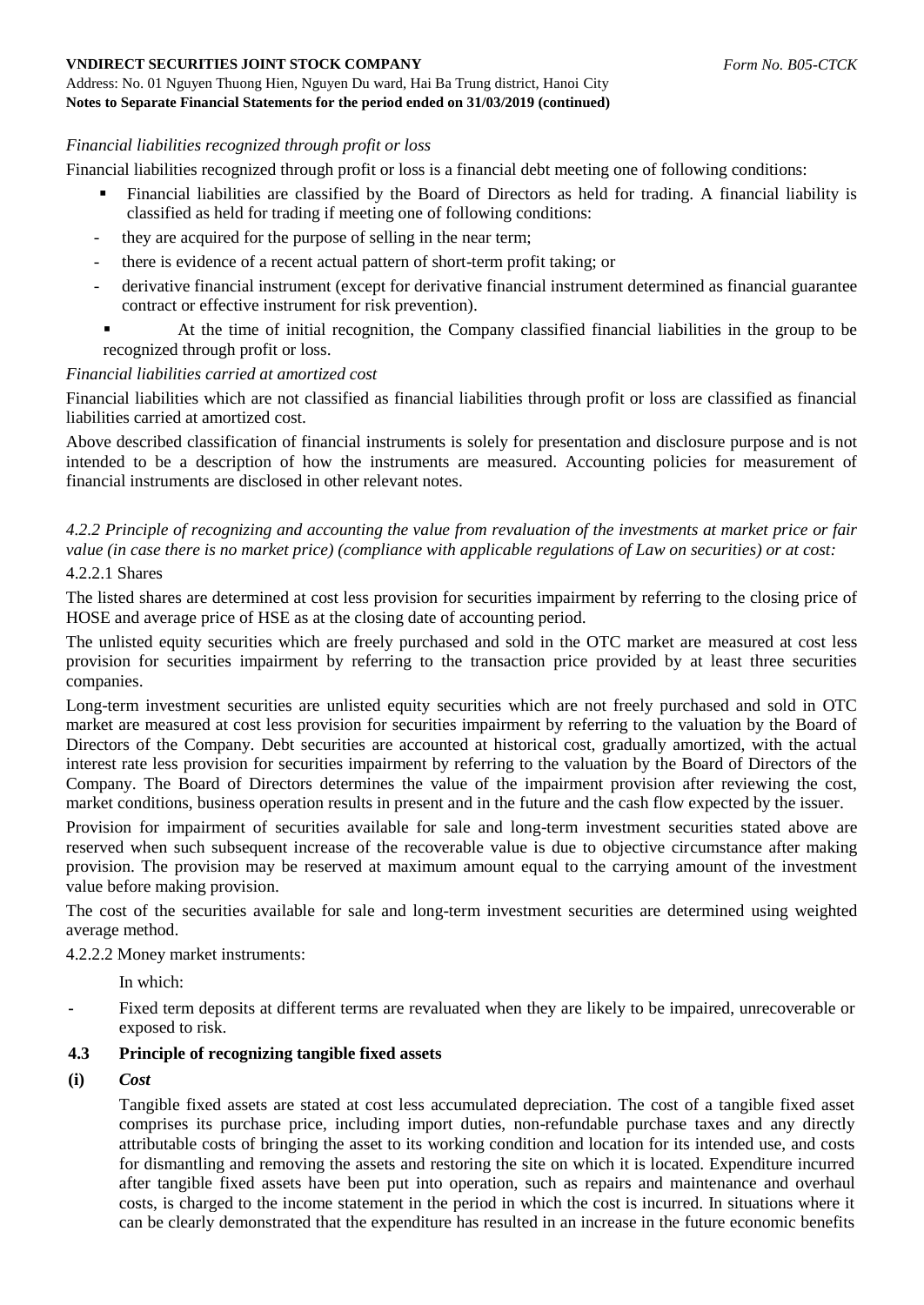#### Address: No. 01 Nguyen Thuong Hien, Nguyen Du ward, Hai Ba Trung district, Hanoi City **Notes to Separate Financial Statements for the period ended on 31/03/2019 (continued)**

expected to be obtained from the use of tangible fixed assets beyond their originally assessed standard of performance, the expenditure is capitalized as an additional cost of tangible fixed assets.

#### **(ii)** *Depreciation*

#### **4.4 Principle of recognizing intangible fixed assets**

Intangible fixed assets consist of software. The cost of acquiring new software, which is not an integral part of the related hardware, is capitalized and treated as intangible fixed assets. Software cost is amortized on a straight-line basis over 3 to 10 years.

#### **4.5 Principle of recognizing and presenting impairment of non-monetary assets**

**4.6 Principle of recognizing long term financial investments (Subsidiaries, joint ventures, affiliates)**

Initial investment is recognized at cost. Upon receipt of profit from the investor, the Company recognizes it in the income statement in the period in which the profit is received.

# **4.7 Principle of recognizing and presenting short term and long term deposits received**

Deposits received from other parties are not assets of the Company. Upon receipt of deposits under economic contracts, the Company recognizes the deposits separately by depositor and refund them in full after the economic contract is liquidated.

#### **4.8 Principle and method of accounting short term and long term receivables**

- *4.8.1 Principle and method of accounting financial asset related receivables:*
- (a) Receivables and accrued dividend:

Dividend and profit received from financial assets under the portfolio of the Company are recognized when the Company is entitled to receive dividend from its established right of share ownership (at ex-rights date) for the shares formed before the ex-rights date when the Notice on Payment of Dividend from the share issuer is available (according to the Resolution of the General Shareholders Meeting, General Members Meeting on dividend payment).

Dividend is not recognized to the Company in respect of the shares traded after the ex-rights date.

- (b) Receivables and accrued interest on financial assets:
- Receivables and accrued interest due but not yet received:

Interest arising from financial accounts of the Company is recognized on the basis of interest accumulated over time and effective interest rate at each accounting period.

Receivables and accrued interest but still waiting for interest-receiving period:

Every month, the Company plans to receive interest accrued on financial assets at an effective rate and based on the time it is incurred during the period.

- *4.8.2 Principle and method of accounting other receivables:* Other receivables are stated at cost.
- *4.8.3 Principle and method of accounting allowance for doubtful debts:*

Receivables from securities trading activities and other receivables are stated at cost less allowance for doubtful debts.

In accordance with Circular 228, the allowance rates for doubtful debts are as follows: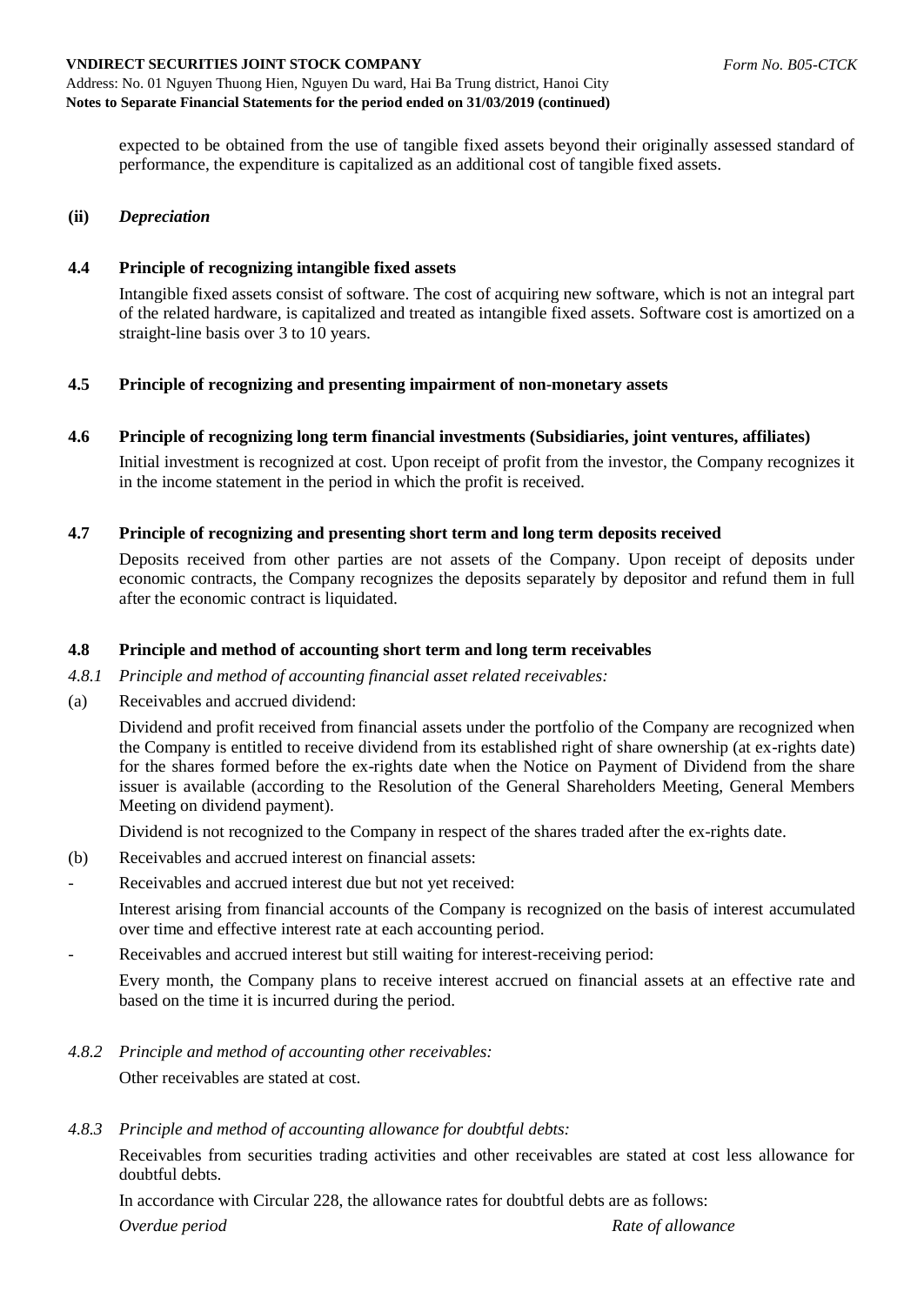#### Address: No. 01 Nguyen Thuong Hien, Nguyen Du ward, Hai Ba Trung district, Hanoi City **Notes to Separate Financial Statements for the period ended on 31/03/2019 (continued)**

| From over six $(6)$ months to less than one $(1)$ year | 30%   |
|--------------------------------------------------------|-------|
| From one $(1)$ year to less than two $(2)$ years       | 50%   |
| From two $(2)$ years to less than three $(3)$ years    | 70%   |
| Over three $(3)$ years                                 | 100\% |

# *4.8.4 Principle and method of accounting tax and payables to the State budget:*

#### Corporate income tax

Corporate income tax on the profit or loss for the period comprises current and deferred income tax. Corporate income tax is recognized in the income statement except to the extent that it relates to items recognized directly to equity, in which case it is recognized in equity.

Current income tax is the expected tax payable on the taxable income for the year, using tax rates enacted at the balance sheet date, and any adjustment to tax payable in respect of previous years.

Deferred income tax is provided using the balance sheet method, providing for temporary differences between the carrying amounts of assets and liabilities for financial reporting purposes and the amounts used for taxation purposes. The amount of deferred income tax provided is based on the expected manner of realization or settlement of the carrying amounts of assets and liabilities using the tax rates enacted or substantively enacted at the balance sheet date.

A deferred income tax asset is recognized only to the extent that it is probable that future taxable profits will be available against which the temporary difference can be utilized. Deferred income tax assets are reduced to the extent that it is no longer probable that the related tax benefit will be realized.

### *4.8.5 Principle of profit distribution by Securities Company: (for shareholders or capital contributors, funds of Securities Company)*

The Company is required to make following funds before profit distribution:

|                                                | <b>Annual allocation</b> | <b>Maximum balance</b> |
|------------------------------------------------|--------------------------|------------------------|
| Reserve fund to addition to charter<br>capital | 5% after-tax profit      | 10% charter capital    |
| Financial reserve fund                         | 5% after-tax profit      | 10% charter capital    |

#### **4.9 Principle and method of recognizing revenue and income of Securities Company:**

#### *4.9.1 Principle and method of recognizing revenue and accrued dividend, interest from financial assets:*

#### **(i) Revenue from securities brokerage**

Revenue from securities brokerage activities is recognized in the income statement when the securities transaction is completed.

#### **(ii) Revenue from securities trading**

Revenue from securities trading activities is recognized in the income statement upon receipt of the Notice for settlements of securities trading transactions from the Vietnam Securities Depository (for listed securities) and completion of the agreement on transfer of assets (for unlisted securities).

Interest revenue from bonds is allocated into the income statement using effective interest rate.

#### **(iii) Revenue from securities investment advisory**

Revenue from securities investment advisory activities is recognized in the income statement in proportion to the stage of completion of the transaction at the balance sheet date. The stage of completion is assessed by reference to work performed.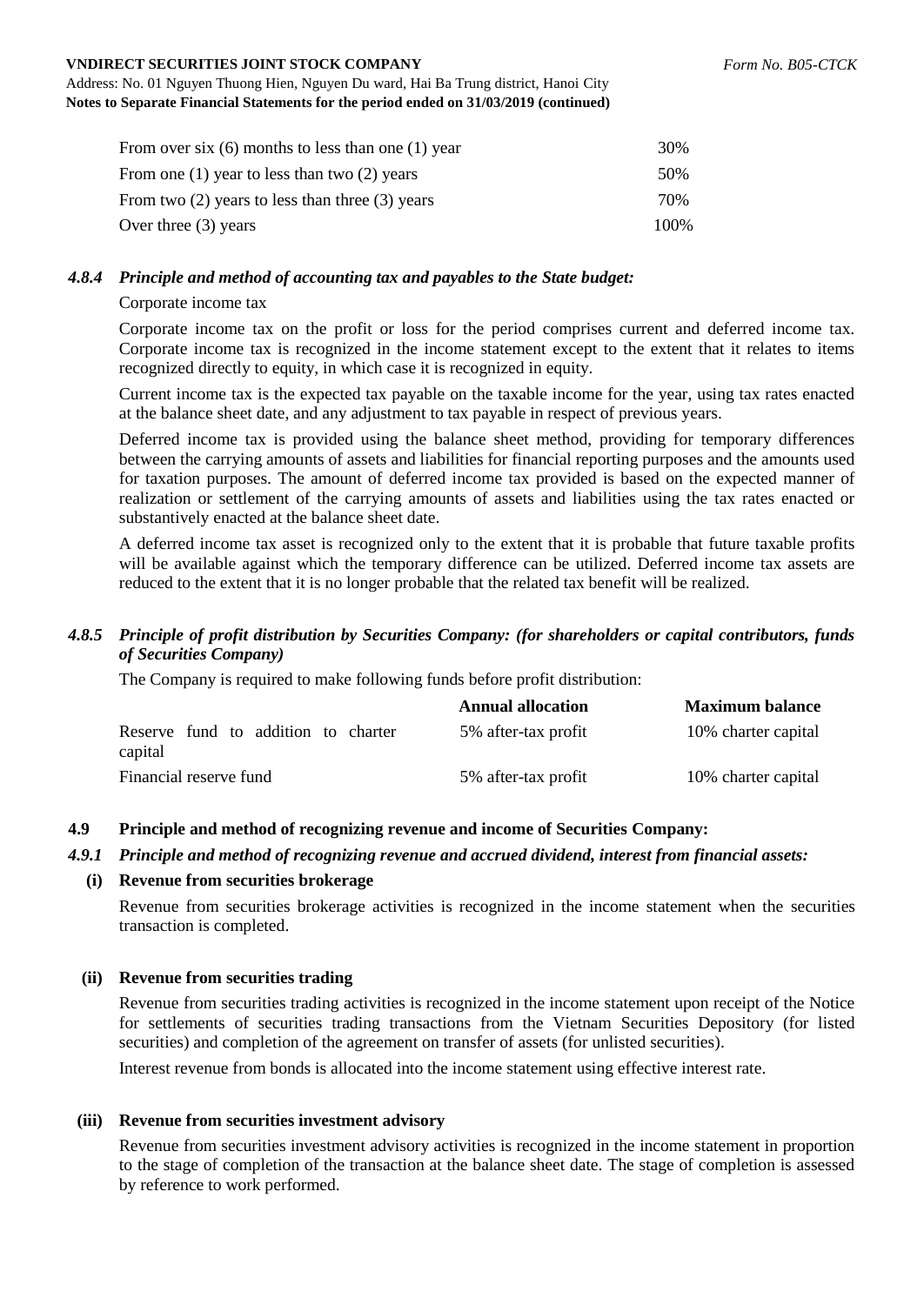#### Address: No. 01 Nguyen Thuong Hien, Nguyen Du ward, Hai Ba Trung district, Hanoi City **Notes to Separate Financial Statements for the period ended on 31/03/2019 (continued)**

#### **(iv) Revenue from securities depository service**

Revenue from securities depository service is recognized in the income statement when services are provided.

#### **(v) Interest revenue**

Interest revenue is recognized on a time proportion basis with reference to the principal outstanding and the applicable interest rate.

# **(vi) Revenue from dividend**

Revenue from dividend is recognized when the right to receive dividend is established.

# **4.10** *Principle of recognizing financial revenue, financial expenses*

Recognition of borrowing costs: borrowing costs are recognized as expense in the period when they are incurred, except for the borrowing costs relates to borrowings in respect of forming qualified assets, in which case the borrowing costs incurred are capitalized as part of the cost of the assets concerned.

# **4.11** *Principle and method of recognizing current income tax expenses:*

Current income tax is the expected tax payable on the taxable income for the period using tax rates enacted or substantively enacted on the balance sheet date, and any adjustments to tax payable in respect of previous year.

#### **5. Valuation policies for financial assets under the List of financial assets of Securities Company**

As the accounting law has not been approved, the revaluation of investments at fair value has not been made by the Company. Policy on valuation of financial assets under the List of financial assets of the Securities Company is made at cost.

#### **6. Additional information for Financial statements**

# **A. Notes to financial statements**

|    |                                                                            | 31/03/2019                       | 31/12/2018              |
|----|----------------------------------------------------------------------------|----------------------------------|-------------------------|
| 1. | Cash and cash equivalents                                                  |                                  |                         |
|    | Deposits at banks for activities of securities company                     | 115,824,753,853                  | 488,780,684,536         |
|    | Deposits for clearance<br>and<br>payments of<br>securities<br>transactions | 52,518,458                       | 12,479,617              |
|    | Cash equivalents                                                           | 36,000,000,000                   | 407,000,000,000         |
|    | <b>Total</b>                                                               | 151,877,272,311                  | 895,793,164,153         |
| 2. | Volume value of transactions during the year                               |                                  |                         |
|    |                                                                            | Volume of                        | Volume value of         |
|    | <b>ITEMS</b>                                                               | transactions during<br>Alexandre | transactions during the |

|              |                           | the year    | year (million VND) |
|--------------|---------------------------|-------------|--------------------|
| a)           | <b>Securities Company</b> |             |                    |
|              | - Shares                  | 18,288,205  | 491,644            |
|              | - Bonds                   | 93,949,034  | 32,266,926         |
|              | - Other securities        | 680         | 835,382            |
|              | <b>Total</b>              | 112,237,919 | 33,593,952         |
| $\mathbf{b}$ | Investors                 |             |                    |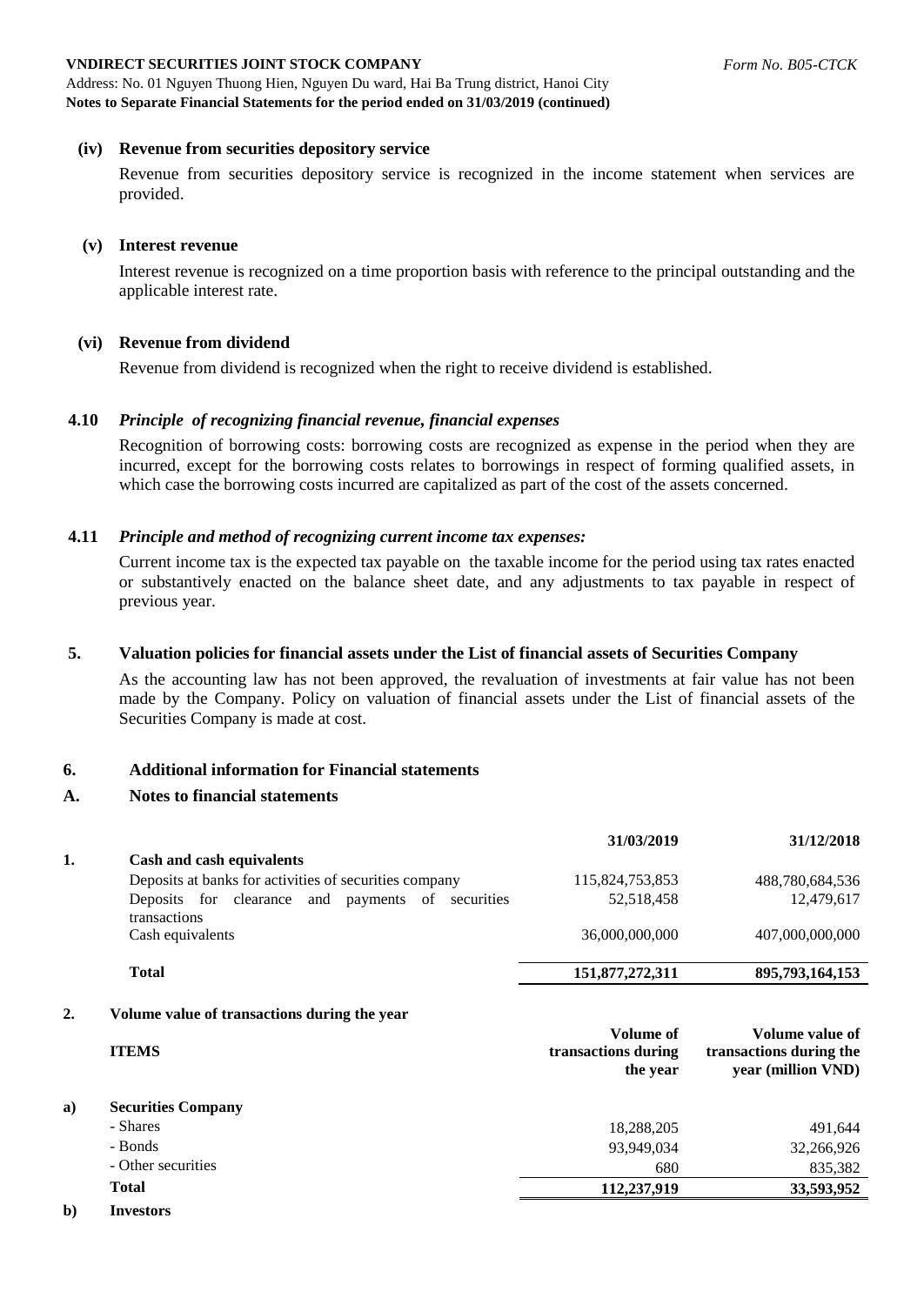Address: No. 01 Nguyen Thuong Hien, Nguyen Du ward, Hai Ba Trung district, Hanoi City **Notes to Separate Financial Statements for the period ended on 31/03/2019 (continued)**

| 2,397,431,305 | 231,457,983 |
|---------------|-------------|
| 28,951,471    | 189,533,299 |
| 300,002       | 31,393      |
| 2,368,179,832 | 41,893,291  |
|               |             |

#### **3. Financial assets**

### **3.1 Financial assets at fair value through profit/loss (FVTPL)**

| <b>Financial assets FVTPL</b> | 31/03/2019            |                   | 31/12/2018            |                   |  |
|-------------------------------|-----------------------|-------------------|-----------------------|-------------------|--|
|                               | <b>Book value</b> (*) | <b>Fair value</b> | <b>Book value</b> (*) | <b>Fair value</b> |  |
| <b>Shares</b>                 | 1,160,437,251,649     | 1,038,204,141,189 | 887,772,942,887       | 912,532,963,745   |  |
| <b>Total</b>                  | 1,160,437,251,649     | 1,038,204,141,189 | 887,772,942,887       | 912,532,963,745   |  |

# **3.2 Held-to-maturity investments (HTM)**

| <b>HTM</b> assets                                     | 31/03/2019        |                   | 31/12/2018        |                   |
|-------------------------------------------------------|-------------------|-------------------|-------------------|-------------------|
|                                                       | <b>Book value</b> | <b>Fair value</b> | <b>Book value</b> | <b>Fair value</b> |
| Remaining deposit with over<br>3-month to 1 year term | 4,890,730,000,000 |                   | 5,371,330,000,000 |                   |
| Remaining deposit with over<br>1 year term            | 330,000,000,000   |                   | 100,000,000,000   |                   |
| <b>Total</b>                                          | 5,220,730,000,000 |                   | 5,471,330,000,000 | ۰                 |

#### **3.3 Available-for-sale financial assets (AFS)**

| <b>AFS</b> financial assets | 31/03/2019        |                   | 31/12/2018        |                   |
|-----------------------------|-------------------|-------------------|-------------------|-------------------|
|                             | <b>Book value</b> | <b>Fair value</b> | <b>Book value</b> | <b>Fair value</b> |
| Capital securities          | 7,500,000,000     | 7,500,000,000     | 7,500,000,000     | 7,500,000,000     |
| Debt securities             | 1,682,549,113,892 | 1,682,549,113,892 | 379,530,902,241   | 379,530,902,241   |
| Of which:                   |                   |                   |                   |                   |
| - Government bonds          | 302,277,000,000   | 302,277,000,000   | 148,490,500,000   | 148,490,500,000   |
| - Corporate bonds           | 138,901,147,093   | 138,901,147,093   | 29,669,435,442    | 29,669,435,442    |
| - Deposit certificate       | 1,241,370,966,799 | 1,241,370,966,799 | 201,370,966,799   | 201,370,966,799   |
| <b>Total</b>                | 1,690,049,113,892 | 1,690,049,113,892 | 387,030,902,241   | 387,030,902,241   |

# **3.4 Loans and receivables**

| <b>Loans and receivables</b>   | 31/03/2019        |                   | 31/12/2018         |                   |
|--------------------------------|-------------------|-------------------|--------------------|-------------------|
|                                | <b>Book value</b> | <b>Fair value</b> | <b>Book value</b>  | <b>Fair value</b> |
| Margin loan                    | 2,445,168,772,616 |                   | 2,456,280,458,266  |                   |
| Advance for sale of securities | 102,023,864,926   |                   | 126, 193, 847, 861 |                   |
| <b>Total</b>                   | 2,547,192,637,542 |                   | 2,582,474,306,127  |                   |

#### **4. Provisions for impairment of financial assets and mortgaged assets**  (See Appendix 1)

#### **5. Receivables**

# **5.1 Receivables and dividend accrual, interest from financial assets**

|                                    | 31/03/2019      | 31/12/2018     |
|------------------------------------|-----------------|----------------|
| Dividend accrual                   | 616.176.900     | 1.698.900      |
| Interest accrual from term deposit | 67,005,144,790  | 38,457,986,527 |
| Interest accrual from loans        | 39.277.416.215  | 40.288.002.565 |
| Total                              | 106,898,737,905 | 78,747,687,992 |

#### **5.2 Other receivables**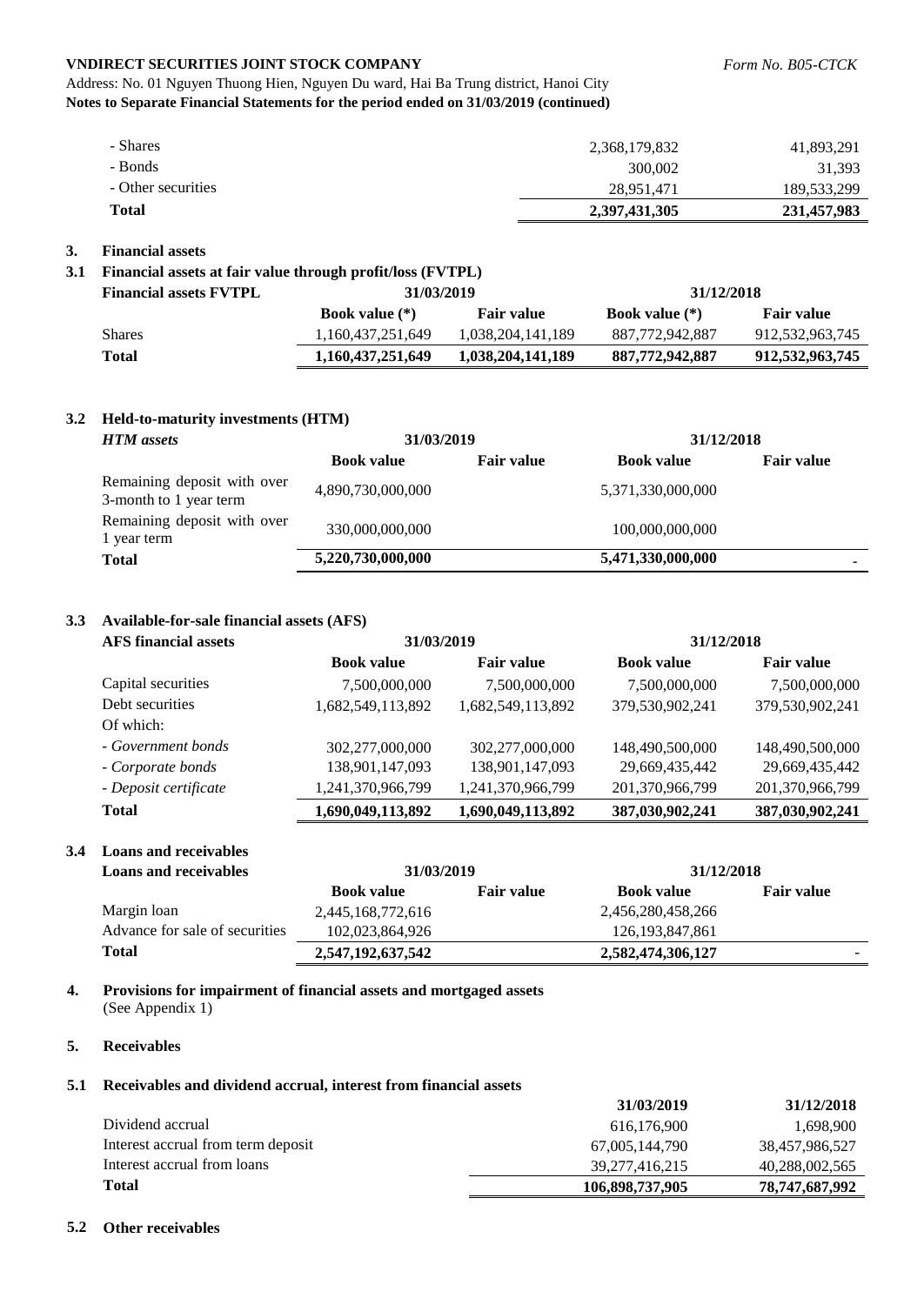# Address: No. 01 Nguyen Thuong Hien, Nguyen Du ward, Hai Ba Trung district, Hanoi City **Notes to Separate Financial Statements for the period ended on 31/03/2019 (continued)**

|      |                                                                    | 31/03/2019        | 31/12/2018          |
|------|--------------------------------------------------------------------|-------------------|---------------------|
|      | Receivables from former staff                                      | 1,963,775,333     | 1,963,775,333       |
|      | Other receivables                                                  | 56,609,367,102    | 8,754,043,080       |
|      | <b>Total</b>                                                       | 58, 573, 142, 435 | 10,717,818,413      |
| 6.   | <b>Doubtful receivables</b>                                        |                   |                     |
|      |                                                                    | 31/03/2019        | 31/12/2018          |
|      | Receivables from former staff                                      | 1,963,775,333     | 1,963,775,333       |
|      | Other receivables                                                  | 2,699,439,096     | 2,699,439,096       |
|      |                                                                    | 4,663,214,429     | 4,663,214,429       |
| 7.   | <b>Prepaid expenses</b>                                            |                   |                     |
| a.   | Short term prepaid expenses                                        | 31/03/2019        | 31/12/2018          |
|      | Balance as at 1/1                                                  | 6,504,751,914     | 7,643,095,365       |
|      | Increase in the year                                               | 8,701,471,306     | 29,324,206,272      |
|      | Amortization in the year                                           | (7,584,755,176)   | (30, 462, 549, 723) |
|      | Liquidation for the period                                         |                   |                     |
|      | <b>Balance as at period-end</b>                                    | 7,621,468,044     | 6,504,751,914       |
| b.   | Long term prepaid expenses                                         |                   |                     |
|      |                                                                    | 31/03/2019        | 31/12/2018          |
|      | Balance as at 1/1                                                  | 7,457,357,514     | 4,532,684,024       |
|      | Increase in the year                                               | 1,932,439,400     | 8,787,316,679       |
|      | Amortization in the year                                           | (1,816,790,604)   | (5,861,756,949)     |
|      | Liquidation for the period                                         |                   | (886, 240)          |
|      | <b>Balance as at period-end</b>                                    | 7,573,006,310     | 7,457,357,514       |
| 8.   | Increase, decrease of intangible fixed assets<br>(See Appendix 02) |                   |                     |
| 9.   | Increase, decrease of intangible fixed assets                      |                   |                     |
|      |                                                                    | 31/03/2019        | 31/12/2018          |
|      | Cost                                                               |                   |                     |
|      | Balance as at 1/1                                                  | 83,084,078,207    | 78,230,908,391      |
|      | Increase in the year                                               | 150,000,000       | 4,853,169,816       |
|      | Transfer from basic construction expense in progress               |                   |                     |
|      | Balance as at period-end                                           | 83,234,078,207    | 83,084,078,207      |
|      | <b>Accumulated amortization</b>                                    |                   |                     |
|      | Balance as at 1 January                                            | 64,180,671,434    | 53,126,575,887      |
|      | Depreciation in the year                                           | 1,986,905,443     | 11,054,095,547      |
|      | Balance as at period-end                                           | 66, 167, 576, 877 | 64,180,671,434      |
|      | <b>Carrying value</b>                                              |                   |                     |
|      | Balance as at 1 January                                            | 18,903,406,773    | 25,104,332,504      |
|      | Balance as at period-end                                           | 17,066,501,330    | 18,903,406,773      |
| 10.  | Payables to securities transactions                                |                   |                     |
|      |                                                                    | 31/03/2019        | 31/12/2018          |
| 10.1 | Payables to Stock Exchange                                         | 8,196,308,583     | 3,934,791,772       |
| 10.2 | Payables to securities delivered, received from issuer             |                   |                     |
|      |                                                                    |                   |                     |

10.3 Payables to VSD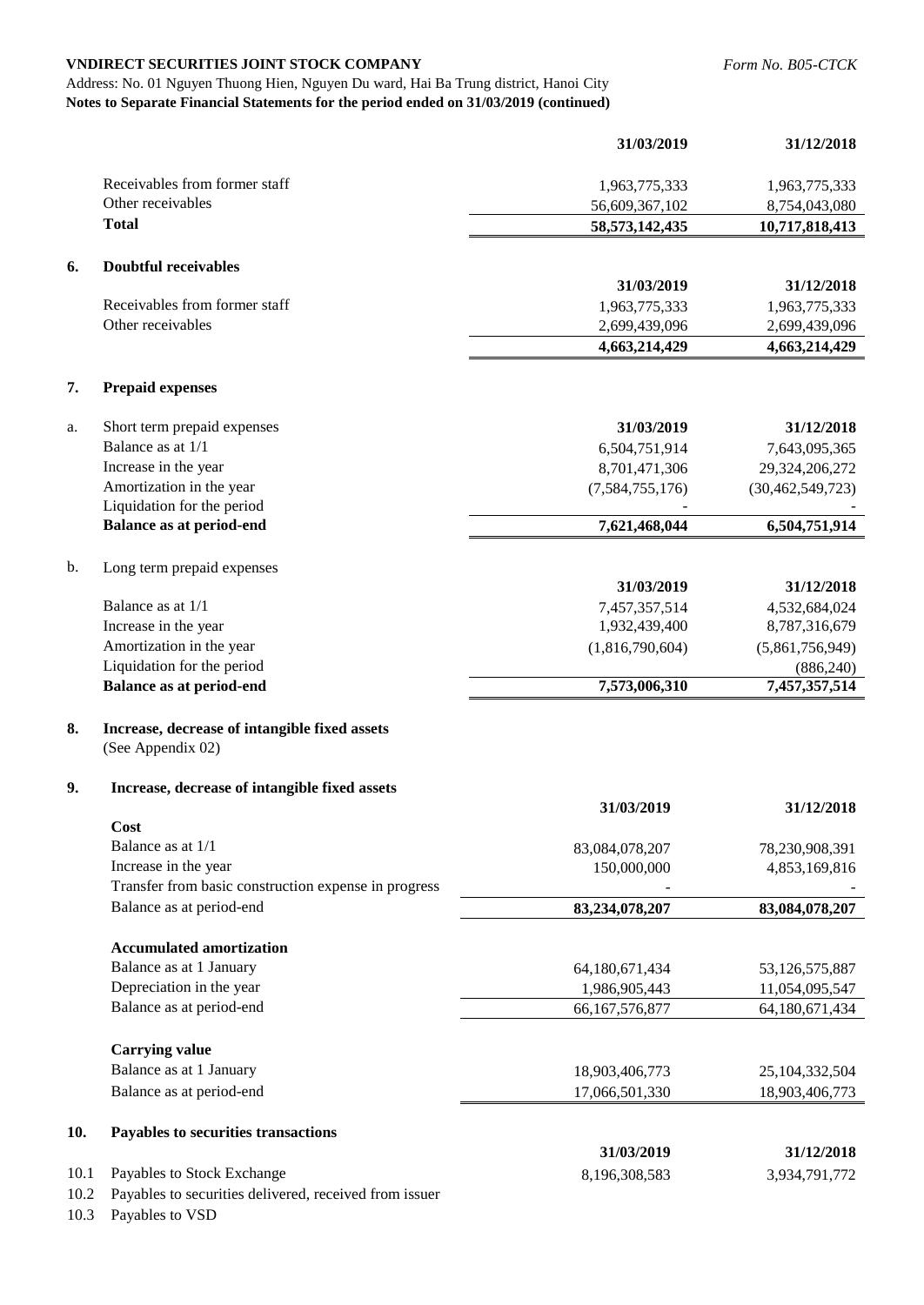|      | VNDIRECT SECURITIES JOINT STOCK COMPANY<br>Address: No. 01 Nguyen Thuong Hien, Nguyen Du ward, Hai Ba Trung district, Hanoi City<br>Notes to Separate Financial Statements for the period ended on 31/03/2019 (continued) |                            | Form No. B05-CTCK          |
|------|---------------------------------------------------------------------------------------------------------------------------------------------------------------------------------------------------------------------------|----------------------------|----------------------------|
| 10.4 | Payables to purchased financial assets                                                                                                                                                                                    | 302,277,000,000            | 148,490,500,000            |
| 10.5 | Payables to other entities, individuals                                                                                                                                                                                   |                            |                            |
|      | <b>Total</b>                                                                                                                                                                                                              | 310,473,308,583            | 152, 425, 291, 772         |
| 11.  | Taxes and payables to the State budget                                                                                                                                                                                    |                            |                            |
|      |                                                                                                                                                                                                                           | 31/03/2019                 | 31/12/2018                 |
|      | Corporate income tax                                                                                                                                                                                                      | 24,672,975,023             | 19,547,932,530             |
|      | Personal income tax                                                                                                                                                                                                       | 14,562,583,599             | 16,175,755,099             |
|      | Value added tax                                                                                                                                                                                                           | 193,250,678                | 166,119,949                |
|      | Other taxes (withholding tax)                                                                                                                                                                                             |                            |                            |
|      | Fees, charges and other payables                                                                                                                                                                                          |                            |                            |
|      | <b>Total</b>                                                                                                                                                                                                              | 39,428,809,300             | 35,889,807,578             |
| 12.  | <b>Accrued expenses</b>                                                                                                                                                                                                   |                            |                            |
|      |                                                                                                                                                                                                                           | 31/03/2019                 | 31/12/2018                 |
|      | Paid interest from loan/issued bond                                                                                                                                                                                       | 86,271,704,757             | 91,695,757,117             |
|      | Other accrued expenses                                                                                                                                                                                                    | 1,034,252,654              | 681,852,236                |
|      | <b>Total</b>                                                                                                                                                                                                              | 87,305,957,411             | 92,377,609,353             |
| 13.  | <b>Payable to suppliers</b>                                                                                                                                                                                               |                            |                            |
|      |                                                                                                                                                                                                                           | 31/03/2019                 | 31/12/2018                 |
|      | Thai Duong Construction Consultancy and                                                                                                                                                                                   |                            |                            |
|      | <b>Trading JSC</b>                                                                                                                                                                                                        | 5,000,000                  | 5,000,000                  |
|      | TD Advertising and Trading Co., Ltd                                                                                                                                                                                       | 5,593,933                  | 5,593,933                  |
|      | Forest Technology Research Institute                                                                                                                                                                                      | 501,600                    | 501,600                    |
|      | Thang Tam Interior Decoration Construction                                                                                                                                                                                |                            |                            |
|      | Co., Ltd                                                                                                                                                                                                                  | 128,655,225                |                            |
|      | AWA Waterproofing Co., Ltd                                                                                                                                                                                                | 46,496,182                 | 46,496,182                 |
|      | Financial Software Solution JSC                                                                                                                                                                                           | 1,711,800,000              | 1,711,800,000              |
|      | ONEP Trading and Online Service JSC                                                                                                                                                                                       |                            | 10,000,000                 |
|      | APES JSC.                                                                                                                                                                                                                 | 24,068,161                 | 602,700,000                |
|      | <b>Total</b>                                                                                                                                                                                                              | 1,922,115,101              | 2,382,091,715              |
|      |                                                                                                                                                                                                                           |                            |                            |
| 14.  | Other payables                                                                                                                                                                                                            |                            |                            |
|      |                                                                                                                                                                                                                           | 31/03/2019                 | 31/12/2018                 |
|      | Received short term deposit                                                                                                                                                                                               | 22,208,262                 | 22,215,962                 |
|      | Other payables<br><b>Total</b>                                                                                                                                                                                            | 270,009,821<br>292,218,083 | 508,579,016<br>530,794,978 |
|      |                                                                                                                                                                                                                           |                            |                            |
| 15.  | Borrowings (details under borrowings arising in the period of Securities Company)                                                                                                                                         |                            |                            |

| <b>Short term</b><br>borrowings<br>- Borrowings from | <b>Balance in period-</b><br>beginning | Borrowings in the<br>period | Amounts paid in the<br>period | <b>Balance in period-end</b> |
|------------------------------------------------------|----------------------------------------|-----------------------------|-------------------------------|------------------------------|
| bank<br>- Borrowings from<br>individuals             | 6,012,344,898,307                      | 43,772,411,878,291          | 43,321,052,552,002            | 6,463,704,224,596            |
| - Borrowings from<br>other subjects                  |                                        |                             |                               |                              |
| <b>Total</b><br>- Other short term<br>borrowings     | 6,012,344,898,307                      | 43,772,411,878,291          | 43,321,052,552,002            | 6,463,704,224,596            |
| <b>Total</b>                                         | 6,012,344,898,307                      | 43,772,411,878,291          | 43,321,052,552,002            | 6,463,704,224,596            |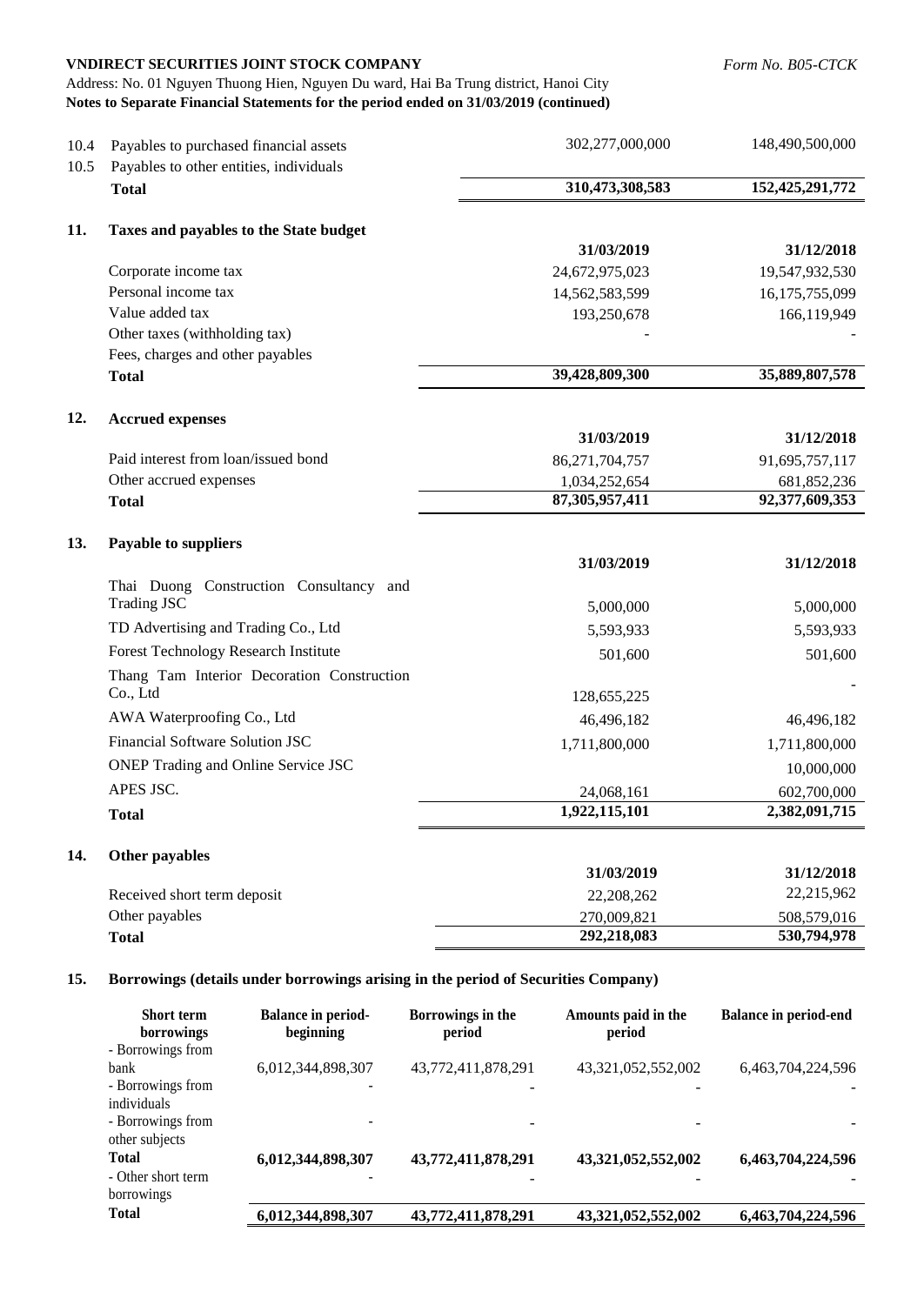Address: No. 01 Nguyen Thuong Hien, Nguyen Du ward, Hai Ba Trung district, Hanoi City **Notes to Separate Financial Statements for the period ended on 31/03/2019 (continued)**

**16. Payment for Settlement Assistance Fund**

|     |                                                                                                                                                                                                                                                                                        | 31/03/2019        | 31/12/2018        |
|-----|----------------------------------------------------------------------------------------------------------------------------------------------------------------------------------------------------------------------------------------------------------------------------------------|-------------------|-------------------|
|     | - Initial payment                                                                                                                                                                                                                                                                      | 20,000,000,000    | 20,000,000,000    |
|     | - Additional payment                                                                                                                                                                                                                                                                   |                   |                   |
|     | - Interest allocated in the year                                                                                                                                                                                                                                                       |                   |                   |
|     | <b>Total</b>                                                                                                                                                                                                                                                                           | 20,000,000,000    | 20,000,000,000    |
| 17. | <b>Undistributed profit</b>                                                                                                                                                                                                                                                            |                   |                   |
|     |                                                                                                                                                                                                                                                                                        | 31/03/2019        | 31/12/2018        |
|     | Undistributed realized profit                                                                                                                                                                                                                                                          | 774,168,085,586   | 675,782,530,613   |
|     | Unrealized profit                                                                                                                                                                                                                                                                      | 12,177,235,386    | 20,634,482,569    |
|     | <b>Total</b>                                                                                                                                                                                                                                                                           | 786,345,320,972   | 696,417,013,182   |
| 18. | <b>Undistributed profit</b>                                                                                                                                                                                                                                                            |                   |                   |
|     |                                                                                                                                                                                                                                                                                        | <b>Year 2019</b>  | <b>Year 2018</b>  |
| 1.  | Undistributed realized interest in previous year (as at 31/12/2018)                                                                                                                                                                                                                    | 675,782,530,613   | 712,006,306,462   |
| 2.  | Unrealized loss up to 31/12/2018                                                                                                                                                                                                                                                       |                   |                   |
| 3.  | Realized loss/profit in the year from 1/1/2019 to 31/03/2019                                                                                                                                                                                                                           | 98, 195, 761, 973 | 414,720,881,624   |
| 4.  | Net profit attributable to shareholders or capital contributors up to                                                                                                                                                                                                                  | 773,978,292,586   | 1,126,727,188,086 |
|     | $31/03/2019$ (4)=(1-2+/-3)                                                                                                                                                                                                                                                             |                   |                   |
| 5.  | Extracted fund from profit                                                                                                                                                                                                                                                             |                   | 83,330,933,423    |
|     | Financial reserve fund                                                                                                                                                                                                                                                                 |                   | 20,736,044,081    |
|     | Reserve fund for addition to charter capital                                                                                                                                                                                                                                           |                   | 20,736,044,081    |
|     | <b>Bonus</b> fund                                                                                                                                                                                                                                                                      |                   | 41,858,845,261    |
| 6.  | Profit attributable to shareholders or capital contributors in current year<br>as at $31/3/2018$ (5)=(4*Income rate attributable to shareholders or<br>capital contributors under the Charter of Securities Company and<br>Resolution of General Shareholders Meeting, General Members | (189,793,000)     | 367,613,724,000   |
| 7.  | Meeting)<br>Payable tax per income attributable to Investors who hold shares                                                                                                                                                                                                           |                   | 2,811,052,600     |
|     | $(7) = (6 * Related tax rate)$                                                                                                                                                                                                                                                         | (189,793,000)     |                   |
| 8.  | Total income attributable to shareholders or capital contributors<br>$(8)=(6)-(7)$                                                                                                                                                                                                     |                   | 364,802,671,400   |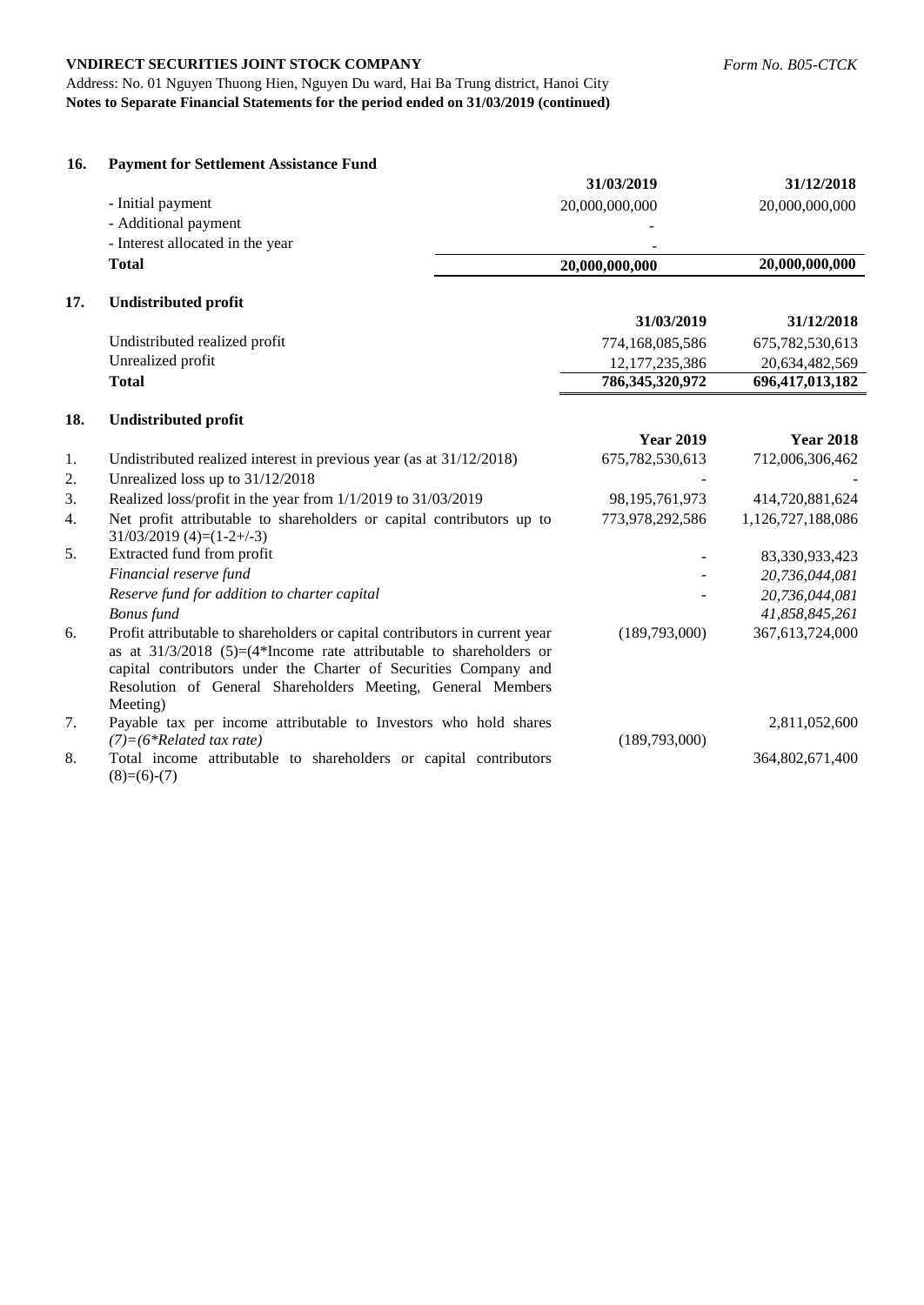Address: No. 01 Nguyen Thuong Hien, Nguyen Du ward, Hai Ba Trung district, Hanoi City **Notes to Separate Financial Statements for the period ended on 31/12/2018 (continued)**

- **B. Notes to the Consolidated Statement of Comprehensive Income**
- **19. Income**
- **19.1 Interest from financial assets recognized through profit/loss**
- **a. Interest from selling financial assets at fair value through profit/loss**

| <b>Year 2019</b> | Sale quantity | <b>Total sale value</b> | <b>Total weighted</b><br>average cost of<br>capital as at the end<br>of transaction date | <b>Interest from</b><br>securities trading<br>in year |
|------------------|---------------|-------------------------|------------------------------------------------------------------------------------------|-------------------------------------------------------|
| Listed shares    | 1,625,471     | 55,792,393,799          | 50,464,914,426                                                                           | 5,327,479,373                                         |
| Unlisted shares  | 1,171,500     | 43,979,818,000          | 35,978,507,000                                                                           | 8,001,311,000                                         |
| Listed bonds     | 9,000,000     | 938,976,000,000         | 931,528,500,000                                                                          | 7,447,500,000                                         |
| Unlisted bonds   | 14,623,960    | 12,381,608,272,095      | 12,362,893,462,140                                                                       | 18,714,809,955                                        |
|                  | 26,420,931    | 13,420,356,483,894      | 13,380,865,383,566                                                                       | 39,491,100,328                                        |

#### **b. Dividends, interest arising from financial assets at fair value through profit/loss**

|                 | 31/03/2019  |                     | 31/12/2018    |
|-----------------|-------------|---------------------|---------------|
|                 | This period | <b>Accumulative</b> |               |
| Dividend income | 619.797.659 | 619,797,659         | 2,011,934,900 |
|                 | 619,797,659 | 619,797,659         | 2,011,934,900 |

#### **c. Profit from held-to-maturity investments**

|                                      | 31/03/2019     |                | 31/12/2018        |
|--------------------------------------|----------------|----------------|-------------------|
|                                      | This period    | Accumulative   |                   |
| Income from interest of term deposit | 60.257.026.984 | 60.257.026.984 | 49, 116, 734, 498 |
|                                      | 60,257,026,984 | 60,257,026,984 | 49,116,734,498    |

### **d. Interest from loans and receivables**

|                                                                                       | 31/03/2019        |                     | 31/12/2018         |
|---------------------------------------------------------------------------------------|-------------------|---------------------|--------------------|
|                                                                                       | This period       | <b>Accumulative</b> |                    |
| Loan interest from deposited transaction                                              | 83,274,679,923    | 83,274,679,923      | 113,873,168,751    |
| Interest income from advance payment to<br>customer for securities trading activities | 3,956,875,520     | 3,956,875,520       | 7,278,889,820      |
|                                                                                       | 87, 231, 555, 443 | 87, 231, 555, 443   | 121, 152, 058, 571 |

#### **e. Interest from available-for-sale financial assets**

|                           | 31/03/2019     |                     | 31/12/2018 |
|---------------------------|----------------|---------------------|------------|
|                           | This period    | <b>Accumulative</b> |            |
| Interest income from bond | 42.241.700.006 | 42,241,700,006      | 46,000,036 |
|                           | 42,241,700,006 | 42,241,700,006      | 46,000,036 |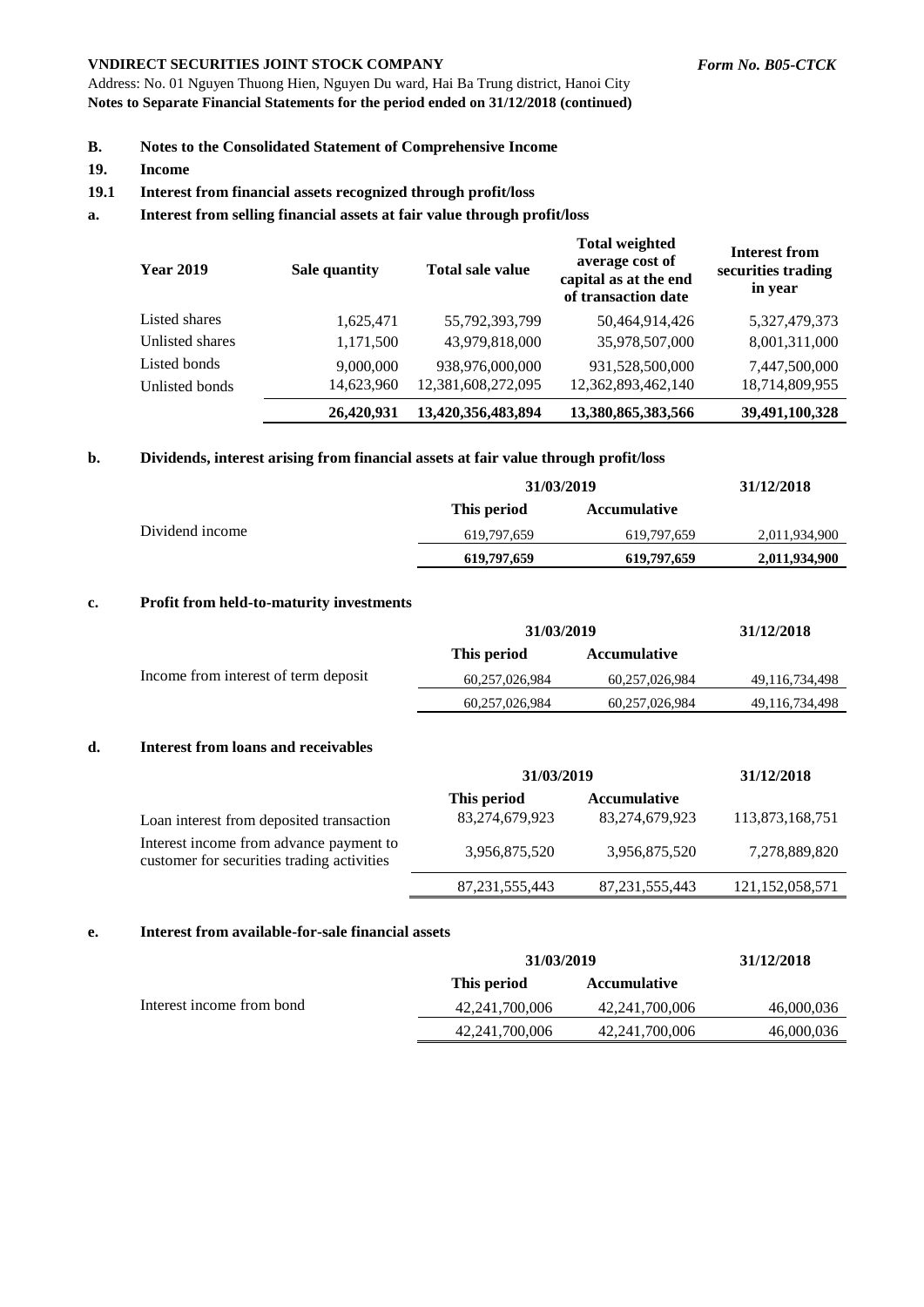Address: No. 01 Nguyen Thuong Hien, Nguyen Du ward, Hai Ba Trung district, Hanoi City **Notes to Separate Financial Statements for the period ended on 31/12/2018 (continued)**

#### **19.2 Loss from financial assets at fair value through profit/loss**

#### **a. Loss from selling financial assets at fair value through profit/loss**

| <b>Year 2018</b> | <b>Sale quantity</b> | <b>Total sale value</b> | <b>Total weighted</b><br>average cost of<br>capital as at the end<br>of transaction date | <b>Loss from</b><br>securities trading<br>in year |
|------------------|----------------------|-------------------------|------------------------------------------------------------------------------------------|---------------------------------------------------|
| Listed shares    | 533,730              | 13,867,797,900          | 14,737,999,170                                                                           | (870, 201, 270)                                   |
| Unlisted shares  | 646,388              | 5,983,438,500           | 8,517,518,312                                                                            | (2,534,079,812)                                   |
| Listed bonds     | 20,500,000           | 2,091,624,000,000       | 2,095,701,000,000                                                                        | (4,077,000,000)                                   |
| Unlisted bonds   | 1,565,684            | 200,918,236,279         | 202, 371, 521, 016                                                                       | (1,453,284,737)                                   |
|                  | 23,245,802           | 2,312,393,472,679       | 2,321,328,038,498                                                                        | (8,934,565,819)                                   |

#### **20 Revenues from financial activities**

| No. | Type of revenues from financial activities                       | 31/03/2019     | 31/12/2018          |                |
|-----|------------------------------------------------------------------|----------------|---------------------|----------------|
|     |                                                                  | This period    | <b>Accumulative</b> |                |
|     | Interest of non-term and term deposit, not<br>more than 3 months | 2,145,781,005  | 2,145,781,005       | 2,369,020,407  |
|     | <b>Total</b>                                                     | 2,145,781,005  | 2,145,781,005       | 2,369,020,407  |
| 21  | <b>Financial expense</b>                                         |                |                     |                |
| No. | <b>Type of financial expense</b>                                 | 31/03/2019     |                     | 31/12/2018     |
|     |                                                                  | This period    | <b>Accumulative</b> |                |
|     | Interest expense                                                 | 94,497,174,343 | 94.497.174.343      | 51,807,008,134 |
|     | <b>Total</b>                                                     | 94.497.174.343 | 94,497,174,343      | 51,807,008,134 |

#### **22 Expense for securities company management**

| Type of expense for securities company<br>management | 31/03/2019        | 31/12/2018          |                |
|------------------------------------------------------|-------------------|---------------------|----------------|
|                                                      | This period       | <b>Accumulative</b> |                |
| Salary and related expenses                          | 57,550,149,447    | 57, 550, 149, 447   | 40,736,713,384 |
| Expense for office supplies                          | 241,490,079       | 241,490,079         | 197,382,717    |
| Expense for tools, instruments                       | 1,235,949,073     | 1,235,949,073       | 841,790,575    |
| Fixed assets depreciation expense                    | 5,516,452,295     | 5,516,452,295       | 4,780,288,809  |
| Expense for tax, fees and charges                    | 25,211,180        | 25,211,180          | 57,948,000     |
| Outsource expenses                                   | 16, 141, 571, 133 | 16, 141, 571, 133   | 14,993,217,182 |
| Other expenses                                       |                   |                     |                |
| <b>Total</b>                                         | 80,710,823,207    | 80,710,823,207      | 61,607,340,667 |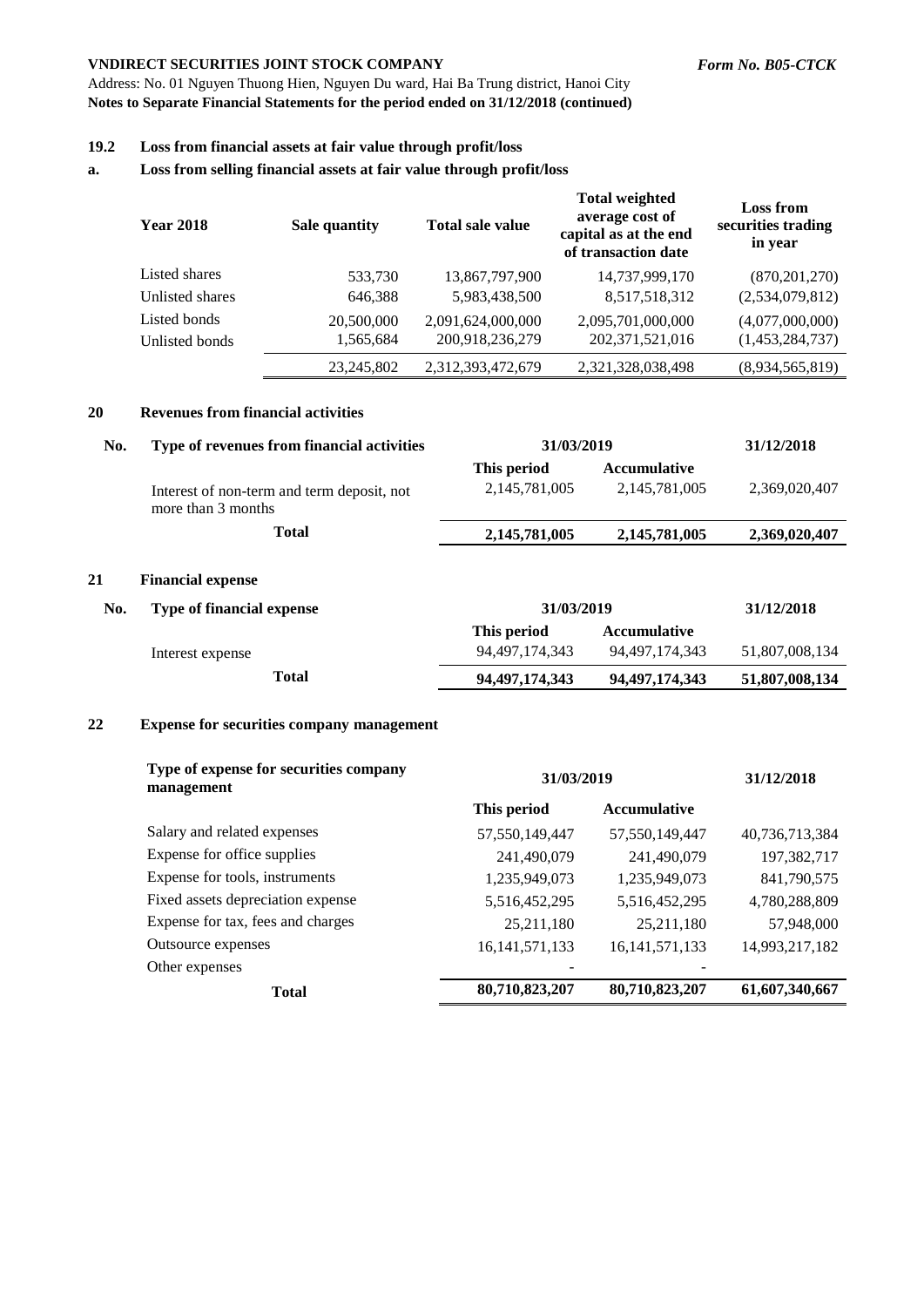**31/03/2019 31/12/2018**

### Address: No. 01 Nguyen Thuong Hien, Nguyen Du ward, Hai Ba Trung district, Hanoi City **Notes to Separate Financial Statements for the period ended on 31/12/2018 (continued)**

| 23 | <b>Other incomes</b>          |                        |                                |            |
|----|-------------------------------|------------------------|--------------------------------|------------|
|    | Details of other income       | 31/03/2019             |                                | 31/12/2018 |
|    |                               | This period            | <b>Accumulative</b>            |            |
|    | Income from asset liquidation |                        |                                |            |
|    | Other income                  | 89,937,428             | 89,937,428                     | 50,873,240 |
|    | <b>Total</b>                  | 89,937,428             | 89,937,428                     | 50,873,240 |
| 24 | Other expenses                |                        |                                |            |
|    | Details of other expenses     | 31/03/2019             |                                | 31/12/2018 |
|    | Other expenses                | This period<br>400,000 | <b>Accumulative</b><br>400,000 |            |
|    | <b>Total</b>                  | 400,000                | 400,000                        |            |
| 25 | Corporate income tax expense  |                        |                                |            |

# **25 Corporate income tax expense**

|    | Details of Corporate income tax expense                                                                          | This period     | Accumulated     |                |
|----|------------------------------------------------------------------------------------------------------------------|-----------------|-----------------|----------------|
| 1. | Current securities company income tax expense                                                                    | 24,672,974,989  | 24,672,974,989  | 32,482,183,610 |
|    | - Securities company's income tax expense on<br>taxable income in current year                                   | 24,672,974,989  | 24,672,974,989  | 32,482,183,610 |
|    | - Securities company's income tax adjustment in<br>previous years into this year's current income<br>tax expense |                 |                 |                |
| 2. | Total securities company's current income tax                                                                    |                 |                 |                |
|    | expenses                                                                                                         | 24,672,974,989  | 24,672,974,989  | 32,482,183,610 |
| 3. | Securities company's deferred income<br>tax                                                                      |                 |                 |                |
|    | expenses                                                                                                         | (1,907,695,326) | (1,907,695,326) | 212,504,766    |
|    | - Securities company's deferred income tax<br><i>arising from</i><br>taxable<br>expense<br>temporary             |                 |                 |                |
|    | difference                                                                                                       | (1,907,695,326) | (1,907,695,326) | 212,504,766    |
|    | - Deferred corporate income tax expense arising<br>from refund of deferred income tax assets                     |                 |                 |                |
|    | - Deferred corporate income tax arising from<br>deductible temporary difference                                  |                 |                 |                |
|    | - Deferred corporate income tax arising from<br>taxable loss and unused tax preference                           |                 |                 |                |
|    | - Deferred corporate income tax arising from<br>refund of payable deferred income tax                            |                 |                 |                |
| 4. | Total deferred corporate income tax expense                                                                      | (1,907,695,326) | (1,907,695,326) | 212,504,766    |
|    |                                                                                                                  |                 |                 |                |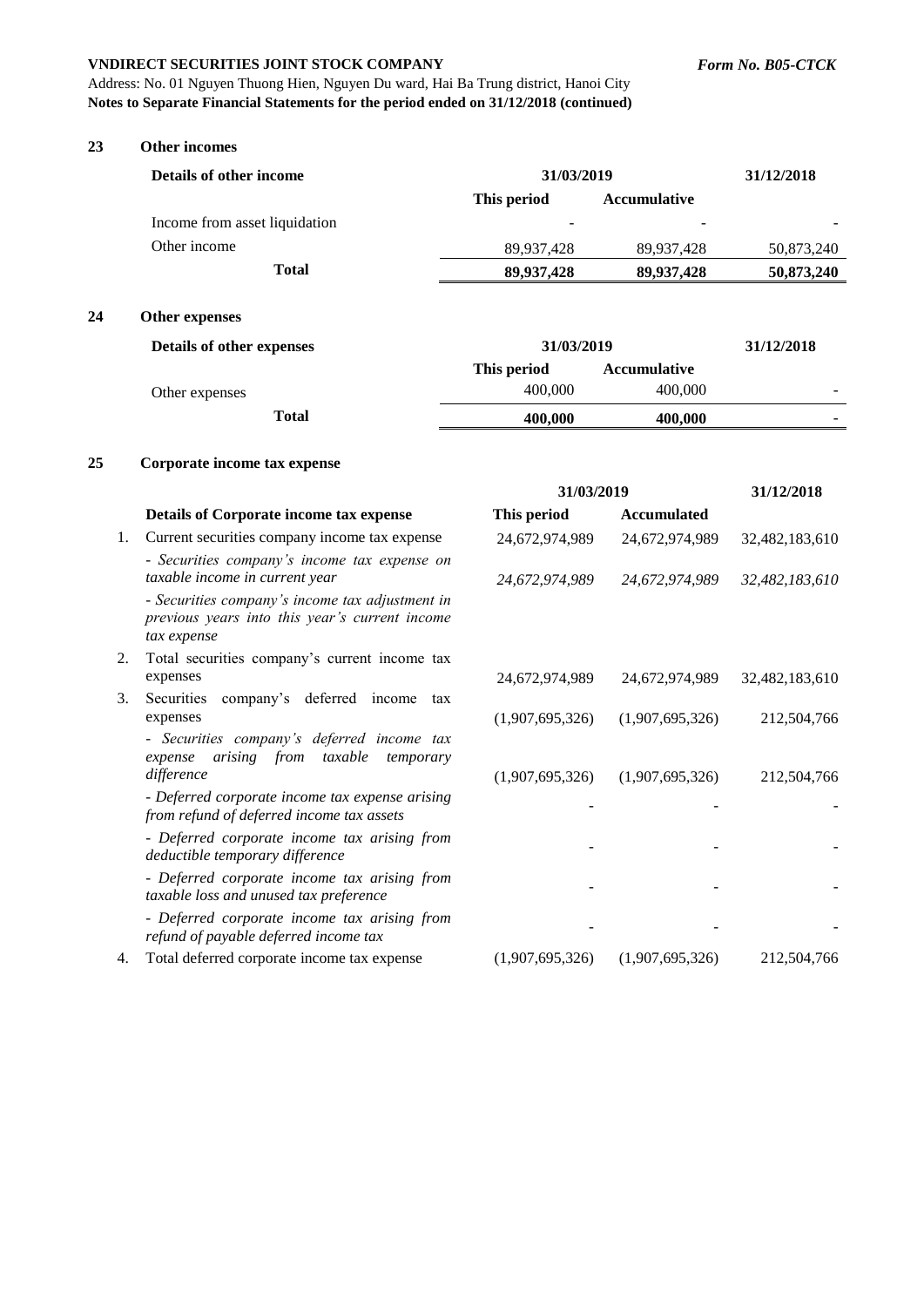Address: No. 01 Nguyen Thuong Hien, Nguyen Du ward, Hai Ba Trung district, Hanoi City **Notes to Separate Financial Statements for the period ended on 31/12/2018 (continued)**

#### **27 Accumulation of Statement of comprehensive income**

| <b>Items</b>                                     | <b>Term-beginning</b><br>balance | Change in owner's<br>equity and<br><b>Arising value</b><br>recognition into<br>business result |   | <b>Term-end balance</b> |  |
|--------------------------------------------------|----------------------------------|------------------------------------------------------------------------------------------------|---|-------------------------|--|
| A                                                |                                  | 2                                                                                              | 3 | 4                       |  |
| Realized profits after<br>corporate income tax   | 675,782,530,613                  | 98, 385, 554, 973                                                                              |   | 774,168,085,586         |  |
| Unrealized profits after<br>corporate income tax | 20,634,482,569                   | (8,457,247,183)                                                                                |   | 12, 177, 235, 386       |  |
| <b>Total</b>                                     | 696,417,013,182                  | 89,928,307,790                                                                                 |   | 786,345,320,972         |  |

#### **28 Operations with relevant parties**

# **28.1 List and relationship with relevant parties having economic relation**

| <b>List of relevant parties</b>                                       | Relationship                                                                                                          |
|-----------------------------------------------------------------------|-----------------------------------------------------------------------------------------------------------------------|
| Pham Minh Huong                                                       | Chairperson of Management Board                                                                                       |
| Vu Hien                                                               | Member of Management Board                                                                                            |
| Post – Telecommunications Joint Stock Insurance<br>Corporation (PTI)  | Chairman of Management Board and Member of<br>Management Board of PTI                                                 |
| Vietnam National Apiculture Joint Stock Company<br>(Vinapi)           | Chairman of Management Board of Vinapi                                                                                |
| H&H Investment Management Co. Ltd                                     | Chairman of Management Board and Chairman of<br><b>Members Council</b>                                                |
| <b>IPA</b> Investments Corporation                                    | Member of Management Board of VND and<br>Chairman of Management Board of IPA                                          |
| IPA Financial Co. Ltd                                                 | Member of Management Board of VND and<br>Chairman of Company, big shareholder                                         |
| Tra Vinh Rural Electricity Development JSC.                           | Member of Management Board of VND and Member<br>of Management Board of Tra Vinh Rural Electricity<br>Development JSC. |
| Bac Ha Energy JSC.                                                    | Member of Management Board of VND and<br>Chairman of Management Board of Bac Ha                                       |
| Asian Pearl JSC.                                                      | Member of Management Board of VND and<br>Chairman of Management Board of Asian Pearl                                  |
| <b>ANVIE Real Estate Co. Ltd</b>                                      | Member of Management Board of VND and<br>Chairman of Members Board of ANVIE                                           |
| HOMEFOOD JSC.                                                         | Member of Management Board of VND and<br>Chairman of Management Board of Homefood                                     |
| HOMEDIRECT Service JSC.                                               | Member of Management Board of VND and<br>Chairman of Management Board of HomeDirect                                   |
| IPA Cuu Long Trading and Investment JSC.                              | Member of Management Board of VND and<br>Chairman of management Board of IPA Cuu Long                                 |
| Printing Mechanical JSC. (CKI)                                        | Member of Management Board of VND and<br>Chairman of Management Board of CKI                                          |
| I.P.A Securities Investment Fund Management<br><b>Limited Company</b> | Member of Management Board of VND and<br>Chairman of IPAAM- Subsidiary                                                |
| Hoi An Tourist Service JSC. (HOT)                                     | Member of Management Board of VND and Member<br>of Management Board of HOT                                            |

#### **28.2 Operations with relevant parties**

The balance and material transactions of the company with relevant parties as at 31/03/2019 and for the period ended on the same day as follows: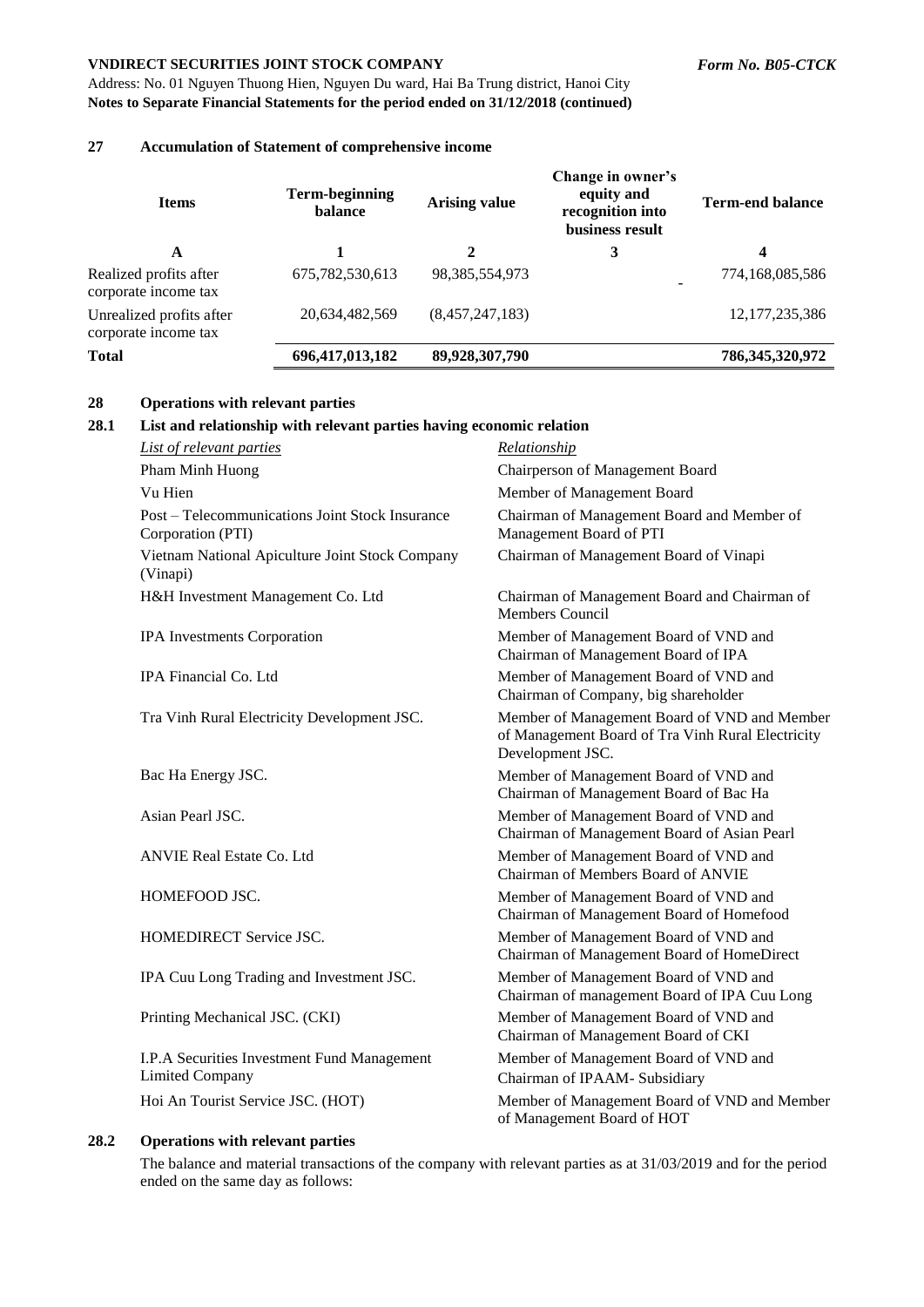Address: No. 01 Nguyen Thuong Hien, Nguyen Du ward, Hai Ba Trung district, Hanoi City **Notes to Separate Financial Statements for the period ended on 31/12/2018 (continued)**

|                                                                 | <b>Transaction value</b> |               | <b>Balance as at</b> |                 |  |
|-----------------------------------------------------------------|--------------------------|---------------|----------------------|-----------------|--|
|                                                                 | 2019                     | 2018          | 31/03/2019           | 31/12/2018      |  |
|                                                                 | <b>VND</b>               | <b>VND</b>    | <b>VND</b>           | <b>VND</b>      |  |
| Management Board, Board of General Directors, Supervisory Board |                          |               |                      |                 |  |
| Salary and bonus                                                | 1,470,000,000            | 2,115,900,000 |                      |                 |  |
| <b>IPA Investments Corporation</b>                              |                          |               |                      |                 |  |
| Office rental and<br>management cost                            | 8,440,624,515            |               |                      |                 |  |
| <b>IPA Securities Investment Fund Management Co. Ltd</b>        |                          |               |                      |                 |  |
| Capital contribution                                            |                          |               | 50,000,000,000       | 50,000,000,000  |  |
| Account for<br>securities transaction                           |                          |               | 6,096,090,438        | 3,095,835,591   |  |
| Collecting interest of<br>deposit                               |                          |               |                      |                 |  |
| Portfolio - cost                                                |                          |               | 484,818,022,593      | 469,666,447,043 |  |
| Portfolio<br>management fee                                     | 1,221,723,594            | 1,309,820,807 |                      | 430,772,221     |  |
| Other revenue fee                                               | 103,251,680              | 287,720,970   |                      |                 |  |
| Paying interest of<br>non-term deposit                          | 7,640,758                | 2,808,946     |                      |                 |  |
| <b>HOMEDIRECT Service JSC.</b>                                  |                          |               |                      |                 |  |
| Capital contribution                                            |                          |               | 7,500,000,000        | 7,500,000,000   |  |
| Account for<br>securities transaction                           |                          |               | 130,106,663          | 2,720,969,302   |  |
| Other revenue                                                   |                          | 6,999,439     |                      |                 |  |
| Paying interest for<br>non-term deposit                         | 121,718                  | 7,490,317     |                      |                 |  |
| <b>IPA Financial Co. Ltd</b>                                    |                          |               |                      |                 |  |
| Receiving capital<br>contribution                               |                          |               | 561,883,540,000      | 392,011,780,000 |  |
| Account of securities<br>transaction                            |                          |               | 16,395,771           | 1,933,764       |  |
| Other receivables                                               |                          |               | 50,000,000,000       |                 |  |
| Revenue cost                                                    | 7,200,031                | 2,204,156     |                      |                 |  |
| Paying interest of<br>non-term deposit                          | 15,689                   | 411,101       |                      |                 |  |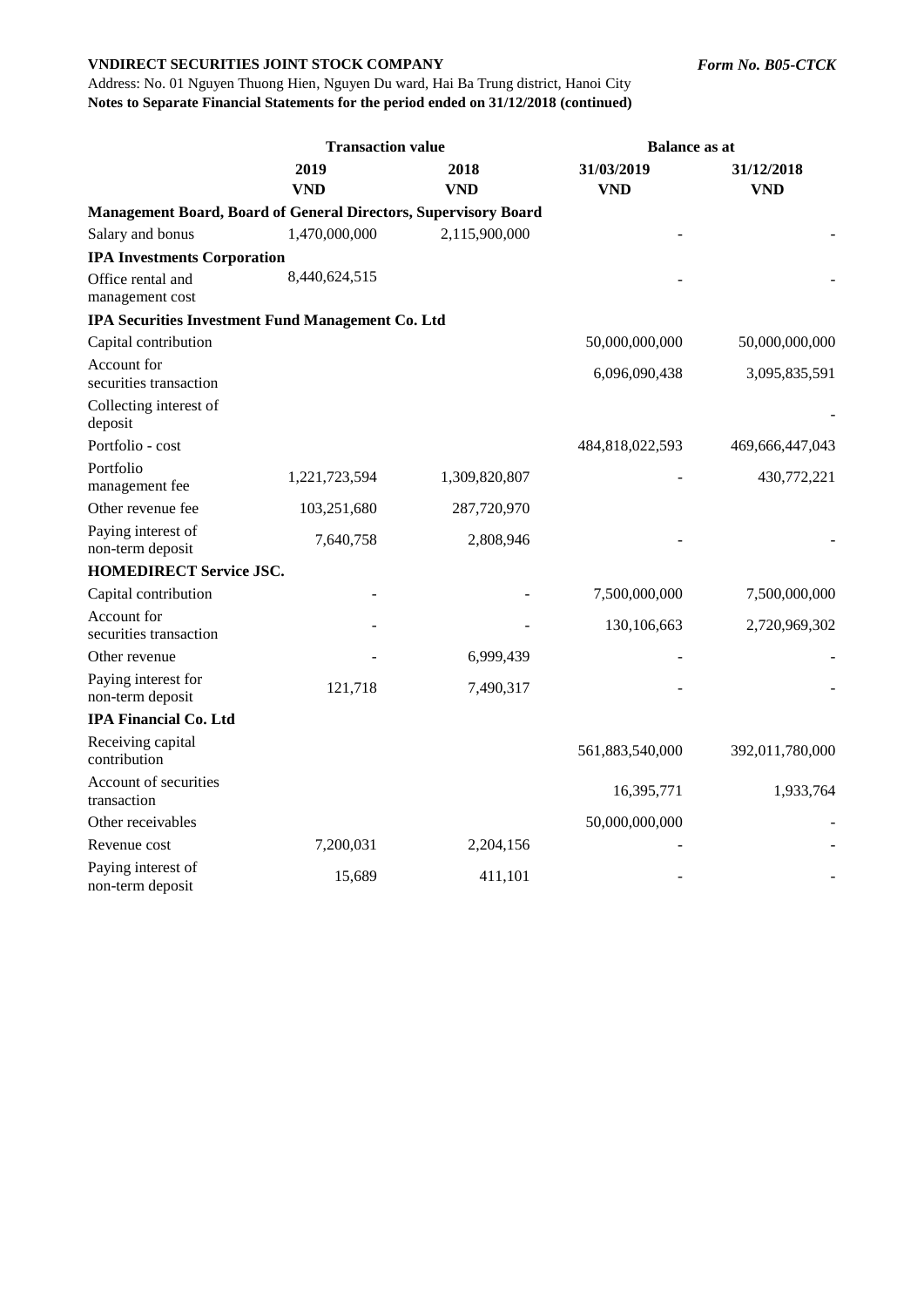| VNDIRECT SECURITIES JOINT STOCK COMPANY<br>Address: No. 01 Nguyen Thuong Hien, Nguyen Du ward, Hai Ba Trung district, Hanoi City<br>Notes to Separate Financial Statements for the period ended on 31/12/2018 (continued) | <b>Form No. B05-CTCK</b> |                 |               |                 |
|---------------------------------------------------------------------------------------------------------------------------------------------------------------------------------------------------------------------------|--------------------------|-----------------|---------------|-----------------|
| <b>Post – Telecommunications Insurance Corporation (PTI)</b>                                                                                                                                                              |                          |                 |               |                 |
| Stock investment                                                                                                                                                                                                          |                          | 132,160,550,000 |               | 150,160,550,000 |
| <b>Vu Hien</b>                                                                                                                                                                                                            |                          |                 |               |                 |
| <b>VND</b> stock<br>ownership (face<br>value)                                                                                                                                                                             |                          |                 | 1,800,000     | 1,640,000       |
| Account of securities<br>transaction                                                                                                                                                                                      |                          |                 | 456, 332, 328 | 347, 103, 915   |
| VND bond                                                                                                                                                                                                                  |                          |                 | 6,293,800,000 | 53,293,800,000  |
| Remuneration of<br>management board                                                                                                                                                                                       | 21,000,000               | 21,000,000      |               |                 |
| Paying interest of<br>non-term deposit                                                                                                                                                                                    | 131,529                  | 471,476         |               |                 |
| Revenue from fees                                                                                                                                                                                                         | 1,311,450                | 2,766,651       |               |                 |

| <b>PREPARED BY</b>        | <b>CHECKED BY</b>       | <b>APPROVED BY</b>      |
|---------------------------|-------------------------|-------------------------|
| <b>GENERAL ACCOUNTANT</b> | <b>CHIEF ACCOUNTANT</b> | <b>GENERAL DIRECTOR</b> |
| (Signed)                  | (Signed)                | (Signed & sealed)       |
| Ms. Nguyen Thi Tuyen      | Ms. Nguyen Ha Ninh      | Ms. Pham Minh Huong     |

*Prepared on 19 April 2019*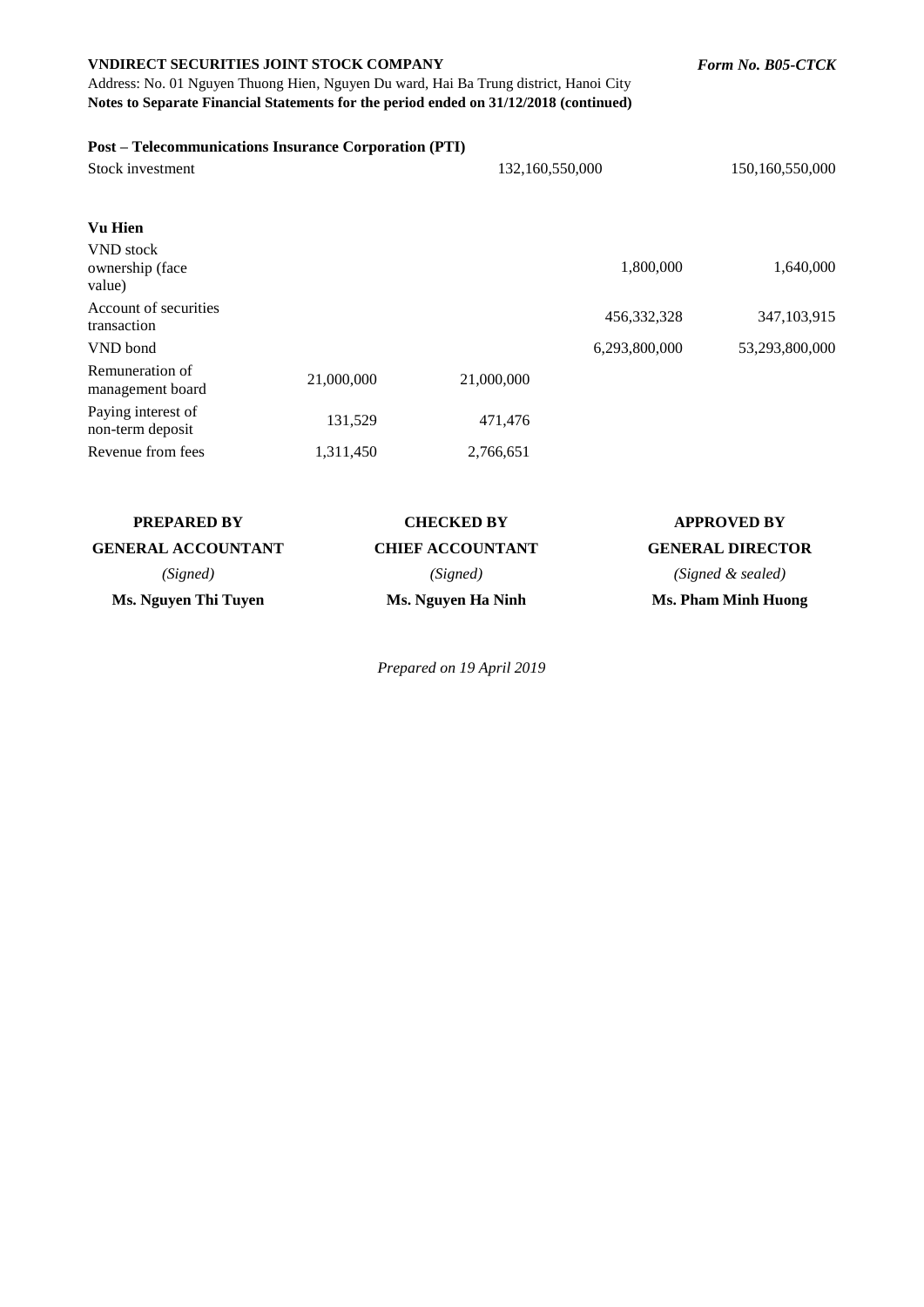Address: No. 01 Nguyen Thuong Hien, Nguyen Du ward, Hai Ba Trung district, Hanoi City **Notes to Separate Financial Statements for the period ended on 31/12/2018 (continued)**

#### **4. Provision for impairment of assets (Annex 01)**

|                |                                 | Basis for this period's provision |                    |                                                           |                            | Previous period's | This period's deduction |
|----------------|---------------------------------|-----------------------------------|--------------------|-----------------------------------------------------------|----------------------------|-------------------|-------------------------|
| No.            | <b>Type of financial asset</b>  | <b>Quantity</b>                   | <b>Book value</b>  | Market value as at the<br><b>Financial Statement date</b> | This period's<br>provision | provision         | or reversal             |
| A              | B                               |                                   | $\mathbf{2}$       | 3                                                         |                            | 5                 | 6                       |
| I              | <b>Financial assets FVTPL</b>   | 66,408,265                        | 1,160,437,251,649  | 1,038,204,141,204                                         | 137,454,654,678            | 150,234,415,633   | (12,779,760,955)        |
|                | $AB_O$                          | 17,574,123                        | 170,489,057,266    | 104,460,587,112                                           | 66,028,470,154             | 63,409,925,827    | 2,618,544,327           |
| $\overline{2}$ | <b>BMI</b>                      | 385,202                           | 10,745,788,360     | 8,667,045,000                                             | 2,078,743,360              | 2,772,466,760     | (693,723,400)           |
| 3              | C <sub>4</sub> G                | 4,800,000                         | 62,400,000,000     | 52,800,000,000                                            | 9,600,000,000              | 14,880,000,000    | (5,280,000,000)         |
| $\overline{4}$ | <b>FIT</b>                      | 17                                | 145,265            | 57,800                                                    | 87,465                     | 2,687,580         | (2,600,115)             |
| 5              | <b>REE</b>                      | 1,202,536                         | 40,150,255,548     | 38,300,771,600                                            | 1,849,483,948              | 233,896,328       | 1,615,587,620           |
| 6              | HOT                             |                                   |                    |                                                           |                            | 6,076,230,300     | (6,076,230,300)         |
| 7              | <b>LPB</b>                      | 500,000                           | 4,678,950,000      | 4,600,000,000                                             | 78,950,000                 |                   | 78,950,000              |
| 8              | <b>LTG</b>                      | 2,277,160                         | 1 11,458,304,300   | 58,978,444,000                                            | 52,479,860,300             | 52,252,144,300    | 227,716,000             |
| 9              | <b>MWG</b>                      | 82                                | 7,384,244          | 6,953,600                                                 | 430,644                    | 453,784           | (23, 140)               |
| 10             | OIL                             | 322,000                           | 6,691,058,000      | 4,347,000,000                                             | 2,344,058,000              | 1,828,858,000     | 515,200,000             |
| 11             | <b>VGG</b>                      | 494,700                           | 31,140,960,000     | 32,551,260,000                                            |                            | 6,109,140,000     | (6,109,140,000)         |
| 12             | PTI                             | 13,216,055                        | 266,887,919,882    | 277,537,155,000                                           |                            |                   |                         |
| 13             | <b>VNDAF</b>                    | 5,000,000                         | 50,500,000,000     | 50,310,600,000                                            | 189,400,000                | 2,275,600,000     | (2,086,200,000)         |
| 14             | Other                           | 20,636,390                        | 405,287,428,784    | 405, 644, 267, 092                                        | 2,805,170,807              | 393,012,754       | 2,412,158,053           |
| $\mathbf{I}$   | <b>Financial assets HTM</b>     |                                   | 5,256,730,000,000  | 5,256,730,000,000                                         |                            |                   |                         |
| III            | <b>Financial assets on loan</b> |                                   | 2,547,192,637,542  | 2,528,224,726,428                                         | 18,967,911,114             | 19,670,717,315    | (702, 806, 201)         |
| IV             | <b>Financial assets AFS</b>     | 4,518,668                         | 1,690,049,113,892  | 1,690,049,113,892                                         |                            |                   |                         |
|                | Capital securities              |                                   | 7,500,000,000      | 7,500,000,000                                             |                            |                   |                         |
| 2              | Corporate bond                  | 1,318,170                         | 138,901,147,093    | 138,901,147,093                                           |                            |                   |                         |
| 3              | Government bond                 | 3,000,000                         | 302,277,000,000    | 302,277,000,000                                           |                            |                   |                         |
| 4              | Deposit certificate             | 200,498                           | 1,241,370,966,799  | 1,241,370,966,799                                         |                            |                   |                         |
|                | <b>TOTAL</b>                    | 70,926,933                        | 10,654,409,003,083 | 10,513,207,981,524                                        | 156, 422, 565, 792         | 169,905,132,948   | (13, 482, 567, 156)     |